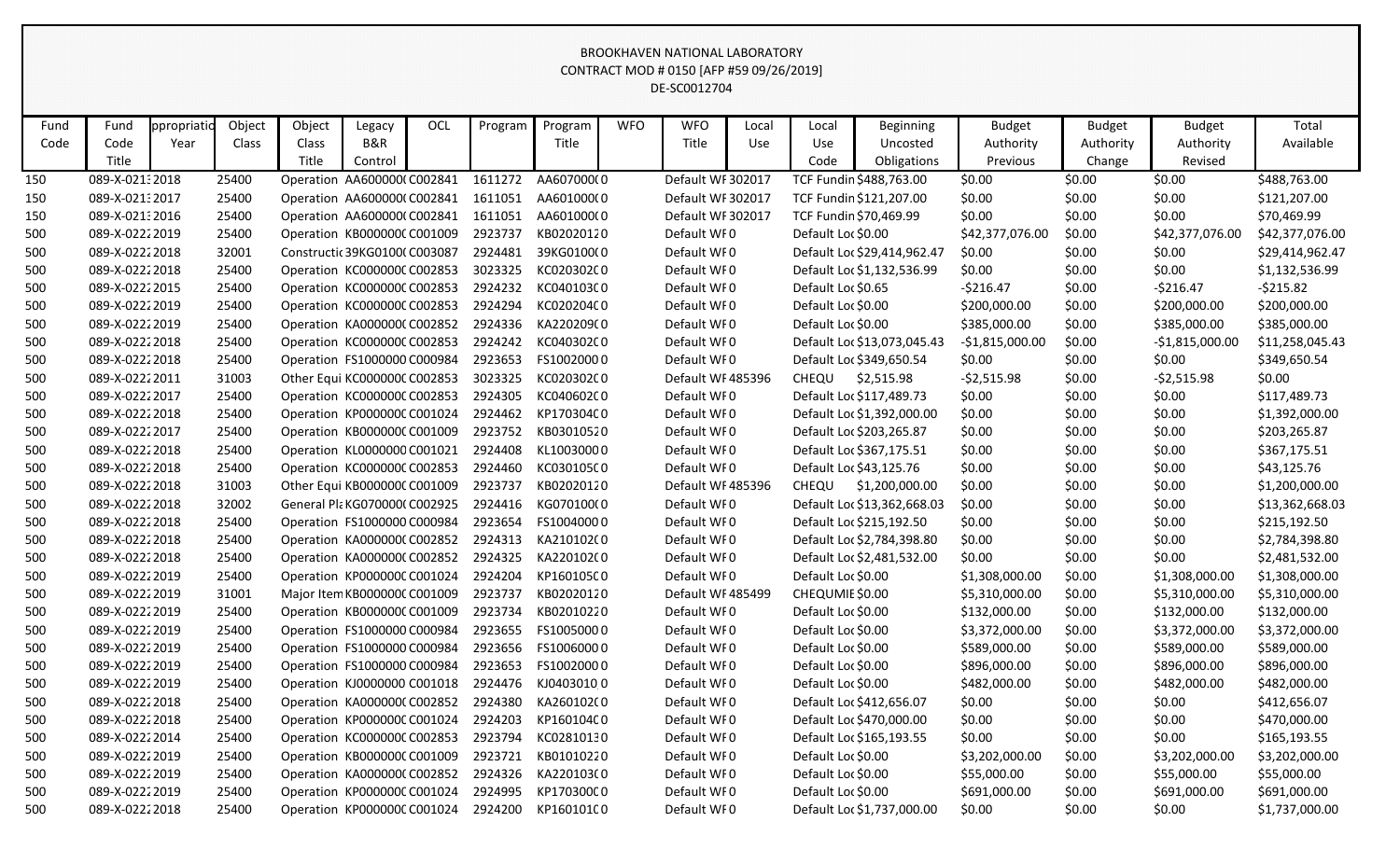| Fund | Fund           | ppropriatio | Object | Object | Legacy                       | OCL | Program | Program    | <b>WFO</b> | <b>WFO</b>        | Local | Local              | <b>Beginning</b>           | <b>Budget</b>   | <b>Budget</b> | <b>Budget</b>   | Total           |
|------|----------------|-------------|--------|--------|------------------------------|-----|---------|------------|------------|-------------------|-------|--------------------|----------------------------|-----------------|---------------|-----------------|-----------------|
| Code | Code           | Year        | Class  | Class  | B&R                          |     |         | Title      |            | Title             | Use   | Use                | Uncosted                   | Authority       | Authority     | Authority       | Available       |
|      | Title          |             |        | Title  | Control                      |     |         |            |            |                   |       | Code               | Obligations                | Previous        | Change        | Revised         |                 |
| 500  | 089-X-02222018 |             | 25400  |        | Operation FS1000000 C000984  |     | 2923656 | FS10060000 |            | Default WF0       |       |                    | Default Loc \$17,935.90    | \$0.00          | \$0.00        | \$0.00          | \$17,935.90     |
| 500  | 089-X-02222018 |             | 25400  |        | Operation KC000000C C002853  |     | 2923807 | KC03020100 |            | Default WF0       |       |                    | Default Loc \$2,035,609.08 | \$0.00          | \$0.00        | \$0.00          | \$2,035,609.08  |
| 500  | 089-X-02222017 |             | 25400  |        | Operation KA000000C C002852  |     | 2924382 | KA260201(0 |            | Default WF0       |       |                    | Default Loc \$2,088.07     | \$0.00          | \$0.00        | \$0.00          | \$2,088.07      |
| 500  | 089-X-02222018 |             | 25400  |        | Operation KB000000C C001009  |     | 2923733 | KB02010210 |            | Default WF0       |       |                    | Default Loc \$2,137,071.38 | \$0.00          | \$0.00        | \$0.00          | \$2,137,071.38  |
| 500  | 089-X-02222018 |             | 25400  |        | Operation KC000000C C002853  |     | 2924193 | KC03070100 |            | Default WFO       |       |                    | Default Loc \$1,812,764.94 | \$0.00          | \$0.00        | \$0.00          | \$1,812,764.94  |
| 500  | 089-X-02222016 |             | 25400  |        | Operation KJ0000000 C001018  |     | 2924135 | KJ04020000 |            | Default WF0       |       |                    | Default Loc \$1,922.92     | $-51,922.92$    | \$0.00        | $-51,922.92$    | \$0.00          |
| 500  | 089-X-02222018 |             | 25400  |        | Operation KA000000C C002852  |     | 2924320 | KA21030110 |            | Default WF 485492 |       |                    | CHOPEMIE \$133,086.10      | $-$149,003.38$  | \$0.00        | $-$149,003.38$  | $-$15,917.28$   |
| 500  | 089-X-02222018 |             | 25400  |        | Operation KC000000C C002853  |     | 2924447 | KC021301C0 |            | Default WFO       |       |                    | Default Loc \$2,875,000.00 | \$0.00          | \$0.00        | \$0.00          | \$2,875,000.00  |
| 500  | 089-X-02222018 |             | 25400  |        | Operation KC000000C C002853  |     | 2924300 | KC030403C0 |            | Default WF0       |       |                    | Default Loc \$1,609,603.03 | $-52,089.84$    | \$0.00        | $-52,089.84$    | \$1,607,513.19  |
| 500  | 089-X-02222016 |             | 25400  |        | Operation KP000000C C001024  |     | 2924205 | KP160201C0 |            | Default WF0       |       |                    | Default Loc \$3,933.57     | \$0.00          | \$0.00        | \$0.00          | \$3,933.57      |
| 500  | 089-X-02222017 |             | 25400  |        | Operation KP000000C C001024  |     | 2924209 | KP160501C0 |            | Default WF0       |       |                    | Default Loc \$583,204.96   | \$0.00          | \$0.00        | \$0.00          | \$583,204.96    |
| 500  | 089-X-02222017 |             | 32003  |        | Accelerato KB000000C C001009 |     | 2923736 | KB02020110 |            | Default WF 485395 |       | <b>CHAIP</b>       | \$1,170,117.68             | \$0.00          | \$0.00        | \$0.00          | \$1,170,117.68  |
| 500  | 089-X-02222017 |             | 25400  |        | Operation KP000000C C001024  |     | 2924200 | KP160101C0 |            | Default WFO       |       |                    | Default Loc \$2,061,441.13 | \$0.00          | \$0.00        | \$0.00          | \$2,061,441.13  |
| 500  | 089-X-02222005 |             | 25400  |        | Operation KA000000C C002852  |     | 2923681 | KA11028120 |            | Default WF0       |       |                    | Default Loc \$108,955.69   | -\$629,138.39   | \$0.00        | $-$629,138.39$  | $-$520,182.70$  |
| 500  | 089-X-02222018 |             | 25400  |        | Operation KP000000C C001024  |     | 2924211 | KP170100C0 |            | Default WF0       |       |                    | Default Loc \$1,384,481.22 | \$0.00          | \$0.00        | \$0.00          | \$1,384,481.22  |
| 500  | 089-X-02222018 |             | 25400  |        | Operation KJ0000000 C001018  |     | 2924134 | KJ04010000 |            | Default WF0       |       |                    | Default Loc \$400,000.00   | \$0.00          | \$0.00        | \$0.00          | \$400,000.00    |
| 500  | 089-X-02222019 |             | 25400  |        | Operation KA000000C C002852  |     | 2924328 | KA220201(0 |            | Default WF0       |       | Default Loc \$0.00 |                            | \$2,850,000.00  | \$0.00        | \$2,850,000.00  | \$2,850,000.00  |
| 500  | 089-X-02222019 |             | 25400  |        | Operation KA000000C C002852  |     | 2924371 | KA25010320 |            | Default WFO       |       | Default Loc \$0.00 |                            | \$1,300,000.00  | \$0.00        | \$1,300,000.00  | \$1,300,000.00  |
| 500  | 089-X-02222018 |             | 25400  |        | Operation KA000000C C002852  |     | 2923681 | KA11028120 |            | Default WF0       |       | Default Loc \$0.00 |                            | \$629,138.39    | \$0.00        | \$629,138.39    | \$629,138.39    |
| 500  | 089-X-02222017 |             | 25400  |        | Operation KA000000C C002852  |     | 2924380 | KA260102(0 |            | Default WF0       |       | Default Loc \$0.00 |                            | \$250,000.00    | \$0.00        | \$250,000.00    | \$250,000.00    |
| 500  | 089-X-02222016 |             | 25400  |        | Operation FS1000000 C000984  |     | 2923655 | FS10050000 |            | Default WFO       |       | Default Loc \$0.00 |                            | \$508,268.60    | \$0.00        | \$508,268.60    | \$508,268.60    |
| 500  | 089-X-02222019 |             | 25400  |        | Operation KA000000C C002852  |     | 2924366 | KA25010120 |            | Default WF0       |       | Default Loc \$0.00 |                            | \$216,600.00    | \$0.00        | \$216,600.00    | \$216,600.00    |
| 500  | 089-X-02222019 |             | 25400  |        | Operation KC000000C C002853  |     | 2924245 | KC040305C0 |            | Default WFO       |       | Default Loc \$0.00 |                            | \$18,000.00     | \$0.00        | \$18,000.00     | \$18,000.00     |
| 500  | 089-X-02222019 |             | 25400  |        | Operation KB000000C C001009  |     | 2923749 | KB03010420 |            | Default WFO       |       | Default Loc \$0.00 |                            | \$4,619,000.00  | \$0.00        | \$4,619,000.00  | \$4,619,000.00  |
| 500  | 089-X-02222018 |             | 25400  |        | Operation KB000000C C001009  |     | 2923749 | KB03010420 |            | Default WFO       |       |                    | Default Loc \$1,456,174.09 | \$0.00          | \$0.00        | \$0.00          | \$1,456,174.09  |
| 500  | 089-X-02222014 |             | 25400  |        | Operation KA000000C C002852  |     | 2923681 | KA11028120 |            | Default WFO       |       |                    | Default Loc \$433,221.38   | \$0.00          | \$0.00        | \$0.00          | \$433,221.38    |
| 500  | 089-X-02222019 |             | 25400  |        | Operation KC000000C C002853  |     | 3023325 | KC020302C0 |            | Default WF0       |       | Default Loc \$0.00 |                            | \$1,652,000.00  | \$0.00        | \$1,652,000.00  | \$1,652,000.00  |
| 500  | 089-X-02222019 |             | 25400  |        | Operation KC000000CC002853   |     | 2924242 | KC040302C0 |            | Default WF0       |       | Default Loc \$0.00 |                            | \$19,863,000.00 | \$0.00        | \$19,863,000.00 | \$19,863,000.00 |
| 500  | 089-X-02222017 |             | 25400  |        | Operation KC000000CC002853   |     | 2924295 | KC020205C0 |            | Default WF0       |       |                    | Default Loc \$11,184.97    | -\$4,911.21     | \$0.00        | $-54,911.21$    | \$6,273.76      |
| 500  | 089-X-02222017 |             | 25400  |        | Operation KC000000C C002853  |     | 2923774 | KC020202C0 |            | Default WF0       |       |                    | Default Loc \$23,536.89    | $-$154.66$      | \$0.00        | $-$154.66$      | \$23,382.23     |
| 500  | 089-X-02222018 |             | 25400  |        | Operation KB000000C C001009  |     | 2923755 | KB04010220 |            | Default WF0       |       |                    | Default Loc \$257,253.17   | \$0.00          | \$0.00        | \$0.00          | \$257,253.17    |
| 500  | 089-X-02222018 |             | 25400  |        | Operation KA0000000 C002852  |     | 2924328 | KA220201(0 |            | Default WF0       |       |                    | Default Loc \$629,218.57   | \$0.00          | \$0.00        | \$0.00          | \$629,218.57    |
| 500  | 089-X-02222018 |             | 25400  |        | Operation KA0000000 C002852  |     | 2924496 | KA26020200 |            | Default WF0       |       |                    | Default Loc \$386,964.47   | \$0.00          | \$0.00        | \$0.00          | \$386,964.47    |
| 500  | 089-X-02222017 |             | 25400  |        | Operation KP000000C C001024  |     | 2924462 | KP170304C0 |            | Default WF0       |       |                    | Default Loc \$416,307.62   | \$0.00          | \$0.00        | \$0.00          | \$416,307.62    |
| 500  | 089-X-02222017 |             | 25400  |        | Operation KL0000000 C001021  |     | 2924414 | KL15000000 |            | Default WF0       |       |                    | Default Loc \$11,842.58    | \$0.00          | \$0.00        | \$0.00          | \$11,842.58     |
| 500  | 089-X-02222017 |             | 32003  |        | Accelerato KA000000CC002852  |     | 2924382 | KA260201(0 |            | Default WF 485395 |       | <b>CHAIP</b>       | \$304,031.06               | \$0.00          | \$0.00        | \$0.00          | \$304,031.06    |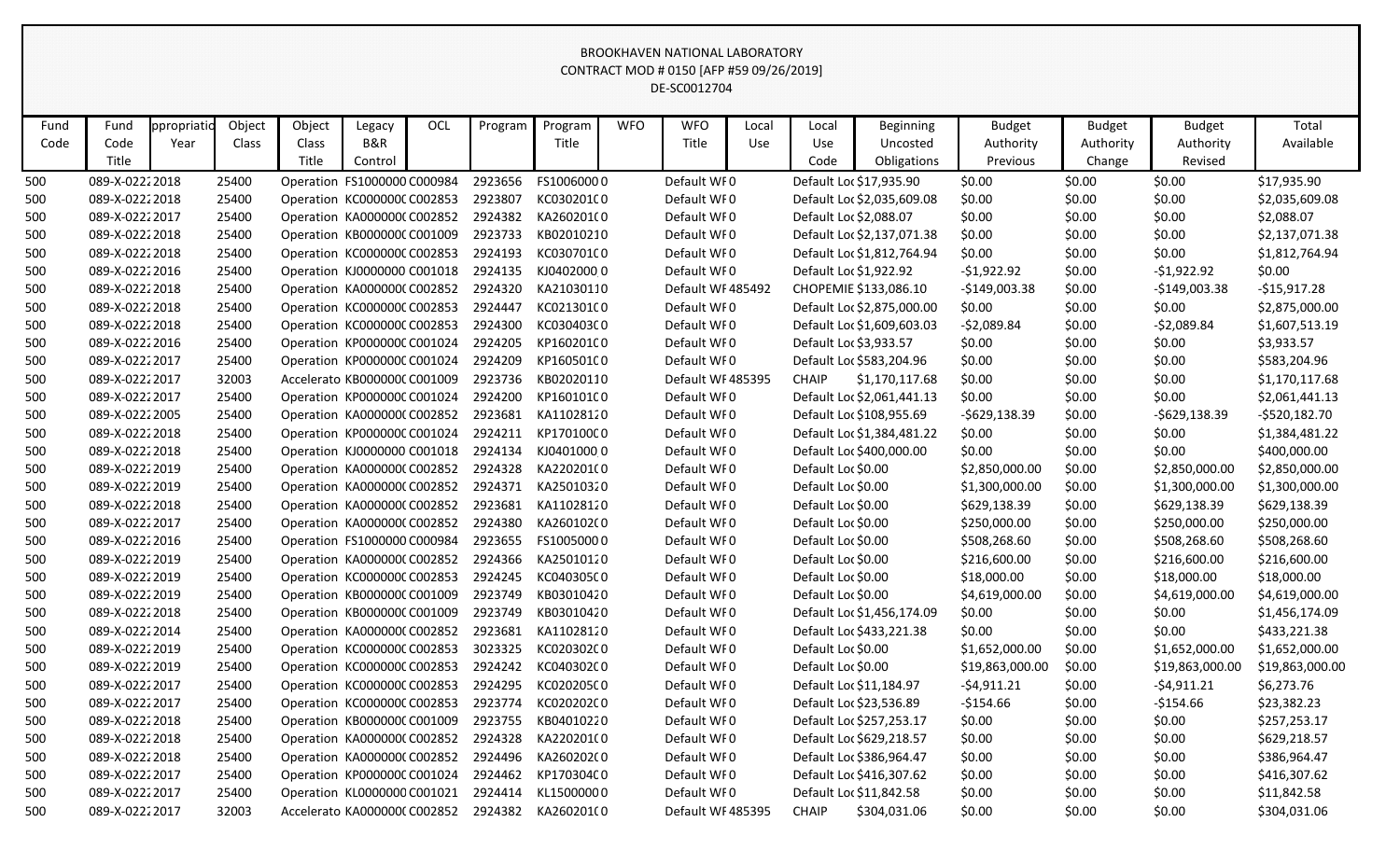| Fund | Fund           | ppropriatio | Object | Object                               | Legacy                       | <b>OCL</b> | Program | Program    | <b>WFO</b> | <b>WFO</b>         | Local | Local              | <b>Beginning</b>            | <b>Budget</b>    | <b>Budget</b> | <b>Budget</b>    | Total            |
|------|----------------|-------------|--------|--------------------------------------|------------------------------|------------|---------|------------|------------|--------------------|-------|--------------------|-----------------------------|------------------|---------------|------------------|------------------|
| Code | Code           | Year        | Class  | Class                                | B&R                          |            |         | Title      |            | Title              | Use   | Use                | Uncosted                    | Authority        | Authority     | Authority        | Available        |
|      | Title          |             |        | Title                                | Control                      |            |         |            |            |                    |       | Code               | Obligations                 | Previous         | Change        | Revised          |                  |
| 500  | 089-X-02222018 |             | 25400  | Operation KA000000C C002852          |                              |            | 2924320 | KA21030110 |            | Default WF485493   |       |                    | CHOPEMIE \$5,160,147.84     | \$0.00           | \$0.00        | \$0.00           | \$5,160,147.84   |
| 500  | 089-X-02222018 |             | 25400  | Operation KL0000000 C001021          |                              |            | 2924406 | KL10010000 |            | Default WF0        |       |                    | Default Loc \$513,683.24    | \$0.00           | \$0.00        | \$0.00           | \$513,683.24     |
| 500  | 089-X-02222018 |             | 25400  | Operation KA000000C C002852          |                              |            | 2924317 | KA21020210 |            | Default WF0        |       |                    | Default Loc \$10,318,802.13 | $-5629,138.39$   | \$0.00        | $-5629,138.39$   | \$9,689,663.74   |
| 500  | 089-X-02222018 |             | 25400  | Operation KC000000C C002853          |                              |            | 2924506 | KC02020310 |            | Default WF0        |       |                    | Default Loc \$579,927.69    | \$0.00           | \$0.00        | \$0.00           | \$579,927.69     |
| 500  | 089-X-02222017 |             | 25400  | Operation KP000000C C001024          |                              |            | 2924216 | KP170302C0 |            | Default WF0        |       |                    | Default Loc \$134,019.79    | \$0.00           | \$0.00        | \$0.00           | \$134,019.79     |
| 500  | 089-X-02222017 |             | 25400  | Operation KC000000C C002853          |                              |            | 2924447 | KC021301C0 |            | Default WF0        |       |                    | Default Loc \$1,955,071.95  | \$0.00           | \$0.00        | \$0.00           | \$1,955,071.95   |
| 500  | 089-X-02222019 |             | 32003  |                                      | Accelerato KB000000C C001009 |            | 2923736 | KB02020110 |            | Default WF485395   |       | <b>CHAIP</b>       | \$0.00                      | \$4,513,000.00   | \$0.00        | \$4,513,000.00   | \$4,513,000.00   |
| 500  | 089-X-02222016 |             | 25400  | Operation KA000000C C002852          |                              |            | 2924380 | KA260102(0 |            | Default WF0        |       | Default Loc \$0.00 |                             | \$200,000.00     | \$0.00        | \$200,000.00     | \$200,000.00     |
| 500  | 089-X-02222019 |             | 25400  | Operation KA000000C C002852          |                              |            | 2924489 | KA24010320 |            | Default WF0        |       | Default Loc \$0.00 |                             | \$1,202,350.00   | \$0.00        | \$1,202,350.00   | \$1,202,350.00   |
| 500  | 089-X-02222019 |             | 25400  | Operation KC000000C C002853          |                              |            | 2924233 | KC040104C0 |            | Default WF0        |       | Default Loc \$0.00 |                             | \$109,557,000.00 | \$0.00        | \$109,557,000.00 | \$109,557,000.00 |
| 500  | 089-X-02222018 |             | 32003  |                                      | Accelerato KA0000000 C002852 |            | 2924496 | KA26020200 |            | Default WF485395   |       | <b>CHAIP</b>       | \$81,894.40                 | \$0.00           | \$0.00        | \$0.00           | \$81,894.40      |
| 500  | 089-X-02222018 |             | 25400  | Operation FS1000000 C000984          |                              |            | 2923657 | FS10070000 |            | Default WF0        |       |                    | Default Loc \$602,807.81    | \$0.00           | \$0.00        | \$0.00           | \$602,807.81     |
| 500  | 089-X-02222019 |             | 25400  |                                      | Operation KL0000000 C001021  |            | 2924408 | KL10030000 |            | Default WF0        |       | Default Loc \$0.00 |                             | \$450,000.00     | \$0.00        | \$450,000.00     | \$450,000.00     |
| 500  | 089-X-02222019 |             | 25400  | Operation KC000000C C002853          |                              |            | 2924504 | KC02020210 |            | Default WF0        |       | Default Loc \$0.00 |                             | \$3,039,000.00   | \$0.00        | \$3,039,000.00   | \$3,039,000.00   |
| 500  | 089-X-02222019 |             | 25400  | Operation KL0000000 C001021          |                              |            | 2924406 | KL10010000 |            | Default WF0        |       | Default Loc \$0.00 |                             | \$1,806,000.00   | \$0.00        | \$1,806,000.00   | \$1,806,000.00   |
| 500  | 089-X-02222019 |             | 25400  | Operation KC000000CC002853           |                              |            | 2925000 | KC03040310 |            | Default WF0        |       | Default Loc \$0.00 |                             | \$6,471,000.00   | \$0.00        | \$6,471,000.00   | \$6,471,000.00   |
| 500  | 089-X-02222017 |             | 25400  | Operation KC000000C C002853          |                              |            | 2924504 | KC02020210 |            | Default WF0        |       | Default Loc \$0.00 |                             | \$70.78          | \$0.00        | \$70.78          | \$70.78          |
| 500  | 089-X-02222017 |             | 31003  | Other Equi KB000000C C001009         |                              |            | 2923737 | KB02020120 |            | Default WF485396   |       | <b>CHEQU</b>       | \$152,638.30                | \$0.00           | \$0.00        | \$0.00           | \$152,638.30     |
| 500  | 089-X-02222018 |             | 25400  | Operation KA000000C C002852          |                              |            | 2924346 | KA230102(0 |            | Default WF0        |       |                    | Default Loc \$642,490.45    | \$0.00           | \$0.00        | \$0.00           | \$642,490.45     |
| 500  | 089-X-02222018 |             | 25400  | Operation KB000000C C001009          |                              |            | 2924156 | KB02010520 |            | Default WF0        |       |                    | Default Loc \$101,000.00    | \$0.00           | \$0.00        | \$0.00           | \$101,000.00     |
| 500  | 089-X-02222018 |             | 25400  |                                      | Operation KJ0000000 C001018  |            | 2924516 | KJ04030400 |            | Default WF0        |       |                    | Default Loc \$129,655.71    | \$0.00           | \$0.00        | \$0.00           | \$129,655.71     |
| 500  | 089-X-02222017 |             | 25400  | Operation KC000000C C002853          |                              |            | 2923775 | KC020203C0 |            | Default WF0        |       |                    | Default Loc \$20,429.34     | $-53,443.80$     | \$0.00        | $-53,443.80$     | \$16,985.54      |
| 500  | 089-X-02222017 |             | 25400  | Operation KJ0000000 C001018          |                              |            | 2924137 | KJ04040000 |            | Default WF0        |       |                    | Default Loc \$249,396.49    | \$0.00           | \$0.00        | \$0.00           | \$249,396.49     |
| 500  | 089-X-02222017 |             | 25400  | Operation KA000000C C002852          |                              |            | 2924363 | KA24030130 |            | Default WF0        |       |                    | Default Loc \$154,484.87    | \$0.00           | \$0.00        | \$0.00           | \$154,484.87     |
| 500  | 089-X-02222017 |             | 25400  | Operation KA000000C C002852          |                              |            | 2924369 | KA25010220 |            | Default WF0        |       |                    | Default Loc \$250,000.00    | $-$250,000.00$   | \$0.00        | $-5250,000.00$   | \$0.00           |
| 500  | 089-X-02222018 |             | 25400  | Operation KC000000C C002853          |                              |            | 2923769 | KC020101C0 |            | Default WF0        |       |                    | Default Loc \$1,768,712.78  | \$0.00           | \$0.00        | \$0.00           | \$1,768,712.78   |
| 500  | 089-X-02222019 |             | 25400  | Operation KB000000C C001009          |                              |            | 2923746 | KB03010200 |            | Default WF0        |       | Default Loc \$0.00 |                             | \$3,313,000.00   | \$0.00        | \$3,313,000.00   | \$3,313,000.00   |
| 500  | 089-X-02222019 |             | 25400  | Operation KC000000CC002853           |                              |            | 2924405 | KC020106C0 |            | Default WF0        |       | Default Loc \$0.00 |                             | \$3,100,000.00   | \$0.00        | \$3,100,000.00   | \$3,100,000.00   |
| 500  | 089-X-02222019 |             | 25400  | Operation KA000000CC002852 2924327   |                              |            |         | KA220109(0 |            | Default WF0        |       | Default Loc \$0.00 |                             | \$726,000.00     | \$0.00        | \$726,000.00     | \$726,000.00     |
| 500  | 089-X-02222019 |             | 25400  | Operation KJ0000000 C001018          |                              |            | 2924516 | KJ04030400 |            | Default WF0        |       | Default Loc \$0.00 |                             | \$165,000.00     | \$0.00        | \$165,000.00     | \$165,000.00     |
| 500  | 089-X-02222019 |             | 31003  | Other Equi KB000000C C001009         |                              |            | 2923737 | KB02020120 |            | Default WF485396   |       | CHEQU              | \$0.00                      | \$1,456,000.00   | \$0.00        | \$1,456,000.00   | \$1,456,000.00   |
| 500  | 089-X-02222019 |             | 32003  | Accelerato KC000000C C002853         |                              |            | 2924233 | KC040104C0 |            | Default WF485395   |       | <b>CHAIP</b>       | \$0.00                      | \$4,200,000.00   | \$0.00        | \$4,200,000.00   | \$4,200,000.00   |
| 500  | 089-X-02222019 |             | 25400  | Operation KP000000C C001024          |                              |            | 2924203 | KP160104C0 |            | Default WF0        |       | Default Loc \$0.00 |                             | \$2,330,000.00   | \$0.00        | \$2,330,000.00   | \$2,330,000.00   |
| 500  | 089-X-02222019 |             | 25400  | Operation FS1000000 C000984          |                              |            | 2923657 | FS10070000 |            | Default WF0        |       | Default Loc \$0.00 |                             | \$709,000.00     | \$0.00        | \$709,000.00     | \$709,000.00     |
| 500  | 089-X-02222019 |             | 25400  | Operation KA000000CC002852           |                              |            | 2924357 | KA24010210 |            | Default WF0        |       | Default Loc \$0.00 |                             | \$190,000.00     | \$0.00        | \$190,000.00     | \$190,000.00     |
| 500  | 089-X-02222018 |             | 31001  | Major Item KA0000000 C002852 2924350 |                              |            |         | KA23030110 |            | Default WF 4809008 |       |                    | CHEQUMI \$1,396,835.40      | \$250,000.00     | \$0.00        | \$250,000.00     | \$1,646,835.40   |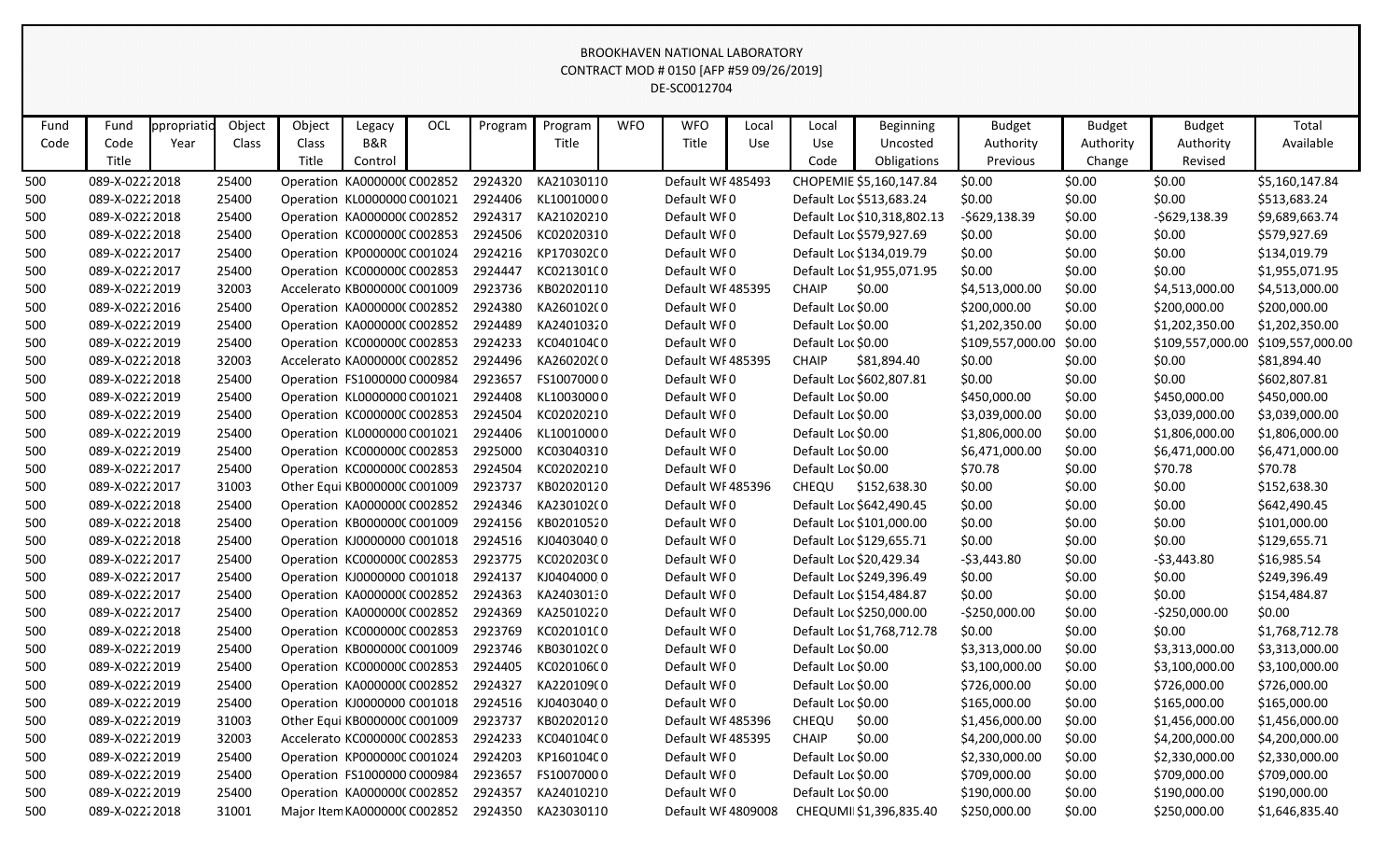| Fund | Fund           | ppropriatio | Object | Object         | Legacy<br>B&R                 | OCL | Program | Program<br>Title | <b>WFO</b> | <b>WFO</b><br>Title | Local | Local              | Beginning                  | <b>Budget</b>         | <b>Budget</b> | <b>Budget</b>        | Total<br>Available |
|------|----------------|-------------|--------|----------------|-------------------------------|-----|---------|------------------|------------|---------------------|-------|--------------------|----------------------------|-----------------------|---------------|----------------------|--------------------|
| Code | Code<br>Title  | Year        | Class  | Class<br>Title |                               |     |         |                  |            |                     | Use   | Use<br>Code        | Uncosted                   | Authority<br>Previous | Authority     | Authority<br>Revised |                    |
|      |                |             |        |                | Control                       |     |         |                  |            |                     |       |                    | Obligations                |                       | Change        |                      |                    |
| 500  | 089-X-02222016 |             | 25400  |                | Operation KA000000CC002852    |     | 2924369 | KA25010220       |            | Default WF0         |       |                    | Default Loc \$274,718.92   | $-$200,000.00$        | \$0.00        | $-5200,000.00$       | \$74,718.92        |
| 500  | 089-X-02222019 |             | 31003  |                | Other Equi KC000000C C002853  |     | 2924242 | KC040302C0       |            | Default WF485396    |       | CHEQU              | \$0.00                     | \$3,885,000.00        | \$0.00        | \$3,885,000.00       | \$3,885,000.00     |
| 500  | 089-X-02222019 |             | 25400  |                | Operation KA000000C C002852   |     | 2924325 | KA220102(0       |            | Default WF0         |       | Default Loc \$0.00 |                            | \$5,366,000.00        | \$0.00        | \$5,366,000.00       | \$5,366,000.00     |
| 500  | 089-X-02222015 |             | 25400  |                | Operation KA000000C C002852   |     | 2924313 | KA210102(0       |            | Default WF 485474   |       |                    | CHOPEMIE \$28,201.08       | \$0.00                | \$0.00        | \$0.00               | \$28,201.08        |
| 500  | 089-X-02222018 |             | 31003  |                | Other Equi KB000000C C001009  |     | 2923736 | KB02020110       |            | Default WF485396    |       | <b>CHEQU</b>       | \$824,000.00               | \$0.00                | \$0.00        | \$0.00               | \$824,000.00       |
| 500  | 089-X-02222018 |             | 25400  |                | Operation KB000000C C001009   |     | 2923752 | KB03010520       |            | Default WF0         |       |                    | Default Loc \$352,000.00   | \$0.00                | \$0.00        | \$0.00               | \$352,000.00       |
| 500  | 089-X-02222017 |             | 25400  |                | Operation KP000000C C001024   |     | 2924203 | KP160104C0       |            | Default WFO         |       |                    | Default Loc \$23,025.11    | \$0.00                | \$0.00        | \$0.00               | \$23,025.11        |
| 500  | 089-X-02222017 |             | 31001  |                | Major Item KA0000000 C002852  |     | 2924320 | KA21030110       |            | Default WF485486    |       |                    | CHEQUMIE \$8,396,292.02    | -\$3,590,000.00       | \$0.00        | $-53,590,000.00$     | \$4,806,292.02     |
| 500  | 089-X-02222017 |             | 25400  |                | Operation KB000000C C001009   |     | 2924156 | KB02010520       |            | Default WF0         |       |                    | Default Loc \$278,466.25   | \$0.00                | \$0.00        | \$0.00               | \$278,466.25       |
| 500  | 089-X-02222018 |             | 25400  |                | Operation KP000000C C001024   |     | 2924209 | KP160501C0       |            | Default WF0         |       |                    | Default Loc \$2,500,000.00 | \$0.00                | \$0.00        | \$0.00               | \$2,500,000.00     |
| 500  | 089-X-02222018 |             | 25400  |                | Operation KL0000000 C001021   |     | 2924414 | KL15000000       |            | Default WF0         |       |                    | Default Loc \$80,000.00    | \$0.00                | \$0.00        | \$0.00               | \$80,000.00        |
| 500  | 089-X-02222017 |             | 25400  |                | Operation KA000000CC002852    |     | 2924366 | KA25010120       |            | Default WFO         |       |                    | Default Loc \$257.97       | $-5257.97$            | \$0.00        | $-5257.97$           | \$0.00             |
| 500  | 089-X-02222018 |             | 25400  |                | Operation KC000000C C002853   |     | 2924294 | KC020204C0       |            | Default WF0         |       |                    | Default Loc \$22,642.43    | \$0.00                | \$0.00        | \$0.00               | \$22,642.43        |
| 500  | 089-X-02222018 |             | 25400  |                | Operation KC000000C C002853   |     | 2924421 | KC040603C0       |            | Default WF0         |       |                    | Default Loc \$1,261,148.79 | \$0.00                | \$0.00        | \$0.00               | \$1,261,148.79     |
| 500  | 089-X-02222015 |             | 25400  |                | Operation KP000000C C001024   |     | 2924417 | KP160600C0       |            | Default WFO         |       |                    | Default Loc \$209,151.43   | \$0.00                | \$0.00        | \$0.00               | \$209,151.43       |
| 500  | 089-X-02222018 |             | 25400  |                | Operation KP000000C C001024   |     | 2924514 | KP160601C0       |            | Default WFO         |       |                    | Default Loc \$2,300,000.00 | \$0.00                | \$0.00        | \$0.00               | \$2,300,000.00     |
| 500  | 089-X-02222019 |             | 25400  |                | Operation KC000000C C002853   |     | 2924241 | KC040301C0       |            | Default WFO         |       | Default Loc \$0.00 |                            | \$18,000.00           | \$0.00        | \$18,000.00          | \$18,000.00        |
| 500  | 089-X-02222019 |             | 31003  |                | Other Equi KB000000C C001009  |     | 2923736 | KB02020110       |            | Default WF485396    |       | CHEQU              | \$0.00                     | \$1,849,000.00        | \$0.00        | \$1,849,000.00       | \$1,849,000.00     |
| 500  | 089-X-02222019 |             | 25400  |                | Operation FS1000000 C000984   |     | 2923658 | FS10090000       |            | Default WFO         |       | Default Loc \$0.00 |                            | \$746,000.00          | \$0.00        | \$746,000.00         | \$746,000.00       |
| 500  | 089-X-02222005 |             | 25400  |                | Operation KA000000C C002852   |     | 2924317 | KA21020210       |            | Default WFO         |       | Default Loc \$0.00 |                            | \$629,138.39          | \$0.00        | \$629,138.39         | \$629,138.39       |
| 500  | 089-X-02222019 |             | 32001  |                | Constructic 39KG01000 C003087 |     | 2924481 | 39KG0100(0       |            | Default WFO         |       | Default Loc \$0.00 |                            | \$42,200,000.00       | \$0.00        | \$42,200,000.00      | \$42,200,000.00    |
| 500  | 089-X-02222014 |             | 25400  |                | Operation KC000000C C002853   |     | 2924248 | KC040404C0       |            | Default WF0         |       | Default Loc \$0.00 |                            | \$7,890,872.31        | \$0.00        | \$7,890,872.31       | \$7,890,872.31     |
| 500  | 089-X-02222019 |             | 25400  |                | Operation KP000000C C001024   |     | 2924211 | KP170100C0       |            | Default WFO         |       | Default Loc \$0.00 |                            | \$5,107,000.00        | \$0.00        | \$5,107,000.00       | \$5,107,000.00     |
| 500  | 089-X-02222019 |             | 25400  |                | Operation KB000000C C001009   |     | 2924156 | KB02010520       |            | Default WFO         |       | Default Loc \$0.00 |                            | \$214,000.00          | \$0.00        | \$214,000.00         | \$214,000.00       |
| 500  | 089-X-02222019 |             | 25400  |                | Operation KC000000C C002853   |     | 2924244 | KC040304C0       |            | Default WFO         |       | Default Loc \$0.00 |                            | \$18,000.00           | \$0.00        | \$18,000.00          | \$18,000.00        |
| 500  | 089-X-02222018 |             | 31003  |                | Other Equi KC000000C C002853  |     | 2924242 | KC040302C0       |            | Default WF485396    |       | CHEQU              | \$1,844,459.15             | \$1,815,000.00        | \$0.00        | \$1,815,000.00       | \$3,659,459.15     |
| 500  | 089-X-02222018 |             | 32001  |                | Constructic 39KA0000C C002786 |     | 2924263 | 39KA000000       |            | Default WF0         |       |                    | Default Loc \$629,609.74   | \$0.00                | \$0.00        | \$0.00               | \$629,609.74       |
| 500  | 089-X-02222017 |             | 32003  |                | Accelerato KC000000C C002853  |     | 2924233 | KC040104C0       |            | Default WF485395    |       | <b>CHAIP</b>       | \$331,483.16               | \$0.00                | \$0.00        | \$0.00               | \$331,483.16       |
| 500  | 089-X-02222019 |             | 25400  |                | Operation KJ0000000 C001018   |     | 2924510 | KJ04020300       |            | Default WF0         |       | Default Loc \$0.00 |                            | \$1,450,000.00        | \$0.00        | \$1,450,000.00       | \$1,450,000.00     |
| 500  | 089-X-02222019 |             | 25400  |                | Operation KA000000C C002852   |     | 2924366 | KA25010120       |            | Default WF 302557   |       | Traineeshit \$0.00 |                            | \$78,400.00           | \$0.00        | \$78,400.00          | \$78,400.00        |
| 500  | 089-X-02222019 |             | 25400  |                | Operation KA000000C C002852   |     | 2924380 | KA260102(0       |            | Default WF0         |       | Default Loc \$0.00 |                            | \$2,108,000.00        | \$0.00        | \$2,108,000.00       | \$2,108,000.00     |
| 500  | 089-X-02222019 |             | 25400  |                | Operation KB000000C C001009   |     | 2923755 | KB04010220       |            | Default WF0         |       | Default Loc \$0.00 |                            | \$614,000.00          | \$0.00        | \$614,000.00         | \$614,000.00       |
| 500  | 089-X-02222019 |             | 25400  |                | Operation KC000000C C002853   |     | 2924472 | KC020107C0       |            | Default WF0         |       | Default Loc \$0.00 |                            | \$3,002,000.00        | \$0.00        | \$3,002,000.00       | \$3,002,000.00     |
| 500  | 089-X-02222018 |             | 25400  |                | Operation KA0000000 C002852   |     | 2924357 | KA24010210       |            | Default WF0         |       |                    | Default Loc \$120,000.00   | \$0.00                | \$0.00        | \$0.00               | \$120,000.00       |
| 500  | 089-X-02222014 |             | 25400  |                | Operation KB000000CC001009    |     | 2923741 | KB02810110       |            | Default WF0         |       |                    | Default Loc \$82,974.96    | \$0.00                | \$0.00        | \$0.00               | \$82,974.96        |
| 500  | 089-X-02222017 |             | 25400  |                | Operation KA0000000 C002852   |     | 2924357 | KA24010210       |            | Default WFO         |       |                    | Default Loc \$110,074.05   | \$0.00                | \$0.00        | \$0.00               | \$110,074.05       |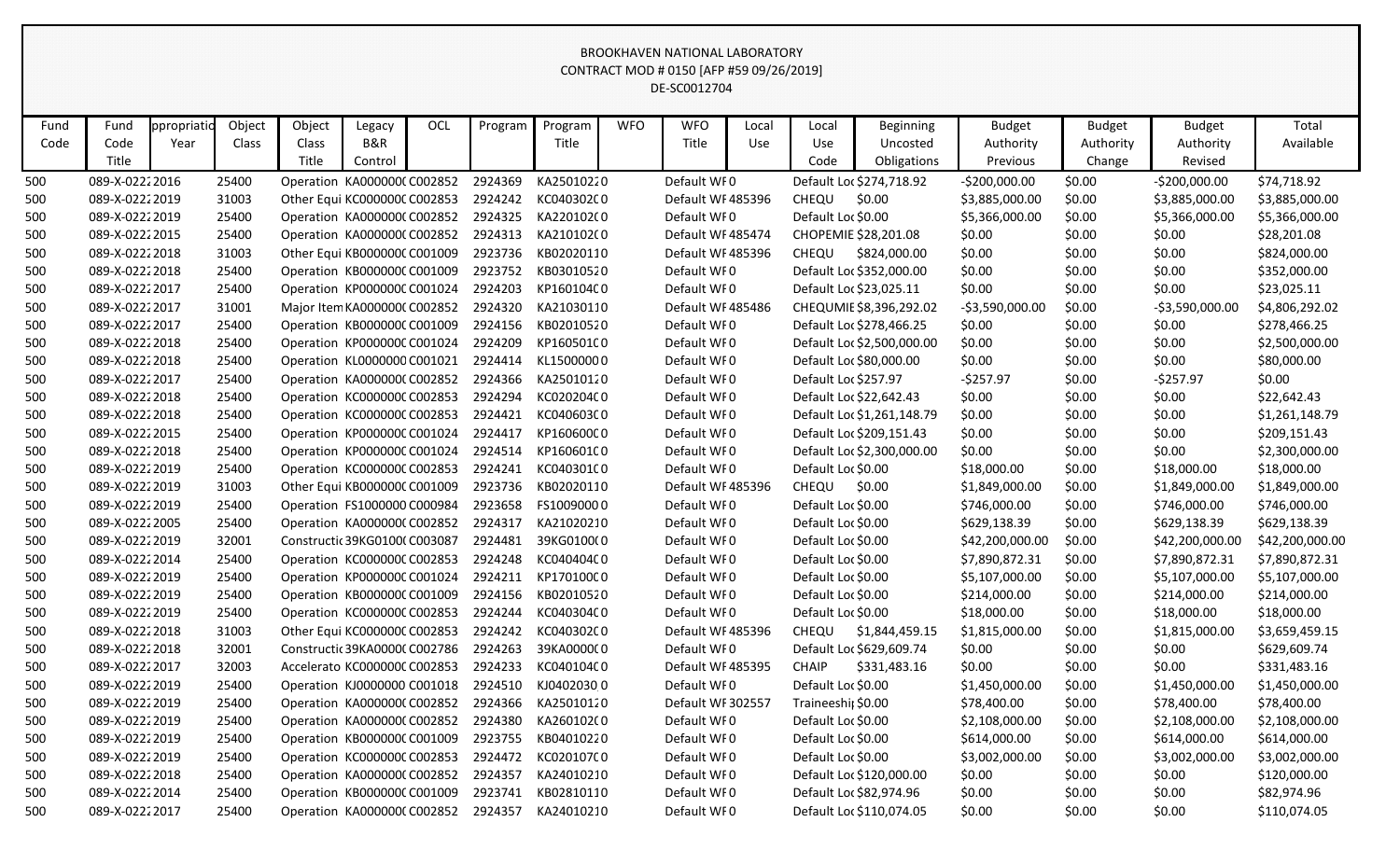| Fund       | Fund                             | ppropriatio | Object         | Object                                                      | Legacy  | <b>OCL</b> | Program            | Program                  | <b>WFO</b> | <b>WFO</b>                       | Local | Local              | <b>Beginning</b>            | <b>Budget</b>                   | <b>Budget</b>    | <b>Budget</b>                   | Total                           |
|------------|----------------------------------|-------------|----------------|-------------------------------------------------------------|---------|------------|--------------------|--------------------------|------------|----------------------------------|-------|--------------------|-----------------------------|---------------------------------|------------------|---------------------------------|---------------------------------|
| Code       | Code                             | Year        | Class          | Class                                                       | B&R     |            |                    | Title                    |            | Title                            | Use   | Use                | Uncosted                    | Authority                       | Authority        | Authority                       | Available                       |
|            | Title                            |             |                | Title                                                       | Control |            |                    |                          |            |                                  |       | Code               | Obligations                 | Previous                        | Change           | Revised                         |                                 |
| 500        | 089-X-02222018                   |             | 25400          | Operation KC000000CC002853                                  |         |            | 2924233            | KC040104C0               |            | Default WF0                      |       |                    | Default Loc \$27,601,557.94 | \$1.61                          | \$0.00           | \$1.61                          | \$27,601,559.55                 |
| 500        | 089-X-02222018                   |             | 25400          | Operation KL0000000 C001021                                 |         |            | 2924407            | KL10020000               |            | Default WF0                      |       |                    | Default Loc \$105,987.27    | \$0.00                          | \$0.00           | \$0.00                          | \$105,987.27                    |
| 500        | 089-X-02222018                   |             | 32003          | Accelerato KC000000C C002853                                |         |            | 2924233            | KC040104C0               |            | Default WF 485395                |       | <b>CHAIP</b>       | \$3,300,000.00              | \$0.00                          | \$0.00           | \$0.00                          | \$3,300,000.00                  |
| 500        | 089-X-02222017                   |             | 31003          | Other Equi KB000000C C001009                                |         |            | 2923736            | KB02020110               |            | Default WF485396                 |       | CHEQU              | \$847,197.70                | \$0.00                          | \$0.00           | \$0.00                          | \$847,197.70                    |
| 500        | 089-X-02222018                   |             | 25400          | Operation FS1000000 C000984                                 |         |            | 2923652            | FS10010000               |            | Default WF0                      |       |                    | Default Loc \$883,599.74    | \$0.00                          | \$0.00           | \$0.00                          | \$883,599.74                    |
| 500        | 089-X-02222018                   |             | 25400          | Operation KC000000CC002853                                  |         |            | 2924472            | KC020107C0               |            | Default WF0                      |       |                    | Default Loc \$1,768,978.04  | \$0.00                          | \$0.00           | \$0.00                          | \$1,768,978.04                  |
| 500        | 089-X-02222018                   |             | 25400          | Operation KC000000C C002853                                 |         |            | 2924299            | KC030402C0               |            | Default WF0                      |       |                    | Default Loc \$2,048,670.39  | \$0.00                          | \$0.00           | \$0.00                          | \$2,048,670.39                  |
| 500        | 089-X-02222018                   |             | 25400          | Operation KC000000CC002853                                  |         |            | 2924504            | KC02020210               |            | Default WF0                      |       |                    | Default Loc \$2,441,794.24  | \$0.00                          | \$0.00           | \$0.00                          | \$2,441,794.24                  |
| 500        | 089-X-02222018                   |             | 25400          | Operation KA000000C C002852                                 |         |            | 2924355            | KA24010120               |            | Default WF0                      |       |                    | Default Loc \$1,019,423.20  | \$0.00                          | \$0.00           | \$0.00                          | \$1,019,423.20                  |
| 500        | 089-X-02222018                   |             | 31001          | Major Item KA0000000 C002852                                |         |            | 2924320            | KA21030110               |            | Default WF 485496                |       |                    | CHEQUMIE \$733,031.10       | \$149,003.38                    | \$0.00           | \$149,003.38                    | \$882,034.48                    |
| 500        | 089-X-02222018                   |             | 25400          | Operation KB000000C C001009                                 |         |            | 2923746            | KB030102C0               |            | Default WF0                      |       |                    | Default Loc \$2,066,632.70  | \$0.00                          | \$0.00           | \$0.00                          | \$2,066,632.70                  |
| 500        | 089-X-02222017                   |             | 25400          | Operation KC000000C C002853                                 |         |            | 2924192            | KC020701C0               |            | Default WF0                      |       |                    | Default Loc \$791,878.52    | \$0.00                          | \$0.00           | \$0.00                          | \$791,878.52                    |
| 500        | 089-X-02222017                   |             | 25400          | Operation KJ0000000 C001018                                 |         |            | 2924476            | KJ04030100               |            | Default WF0                      |       |                    | Default Loc \$364,107.69    | \$0.00                          | \$0.00           | \$0.00                          | \$364,107.69                    |
| 500        | 089-X-02222018                   |             | 25400          | Operation KA000000C C002852                                 |         |            | 2924358            | KA24010220               |            | Default WF0                      |       |                    | Default Loc \$268,446.75    | \$0.00                          | \$0.00           | \$0.00                          | \$268,446.75                    |
| 500        | 089-X-02222018                   |             | 25400          | Operation KA000000CC002852                                  |         |            | 2924489            | KA24010320               |            | Default WF0                      |       |                    | Default Loc \$85,000.00     | \$0.00                          | \$0.00           | \$0.00                          | \$85,000.00                     |
| 500        | 089-X-02222019                   |             | 25400          | Operation KB000000C C001009                                 |         |            | 2923733            | KB02010210               |            | Default WF0                      |       | Default Loc \$0.00 |                             | \$6,580,000.00                  | \$0.00           | \$6,580,000.00                  | \$6,580,000.00                  |
| 500        | 089-X-02222019                   |             | 25400          | Operation KA000000CC002852                                  |         |            | 2924355            | KA24010120               |            | Default WF0                      |       | Default Loc \$0.00 |                             | \$3,200,000.00                  | \$0.00           | \$3,200,000.00                  | \$3,200,000.00                  |
| 500        | 089-X-02222019                   |             | 25400          | Operation KC000000C C002853                                 |         |            | 2924447            | KC021301C0               |            | Default WF0                      |       | Default Loc \$0.00 |                             | \$1,774,000.00                  | \$0.00           | \$1,774,000.00                  | \$1,774,000.00                  |
| 500        | 089-X-02222019                   |             | 25400          | Operation KB000000C C001009                                 |         |            | 2923752            | KB03010520               |            | Default WF0                      |       | Default Loc \$0.00 |                             | \$347,000.00                    | \$0.00           | \$347,000.00                    | \$347,000.00                    |
| 500        | 089-X-02222019                   |             | 25400          | Operation KC000000C C002853                                 |         |            | 2924305            | KC040602C0               |            | Default WF0                      |       | Default Loc \$0.00 |                             | \$800,000.00                    | \$0.00           | \$800,000.00                    | \$800,000.00                    |
| 500        | 089-X-02222019                   |             | 25400<br>25400 | Operation KP000000C C001024                                 |         |            | 2924200<br>2924414 | KP160101C0               |            | Default WF0                      |       | Default Loc \$0.00 |                             | \$2,771,000.00                  | \$0.00           | \$2,771,000.00                  | \$2,771,000.00                  |
| 500        | 089-X-02222019                   |             |                | Operation KL0000000 C001021                                 |         |            |                    | KL15000000               |            | Default WF0<br>Default WF 485498 |       | Default Loc \$0.00 |                             | \$80,000.00                     | \$0.00           | \$80,000.00                     | \$80,000.00                     |
| 500        | 089-X-02222019<br>089-X-02222018 |             | 31001<br>25400 | Major Item KA0000000 C002852<br>Operation KC000000C C002853 |         |            | 2924320<br>2924305 | KA21030110<br>KC040602C0 |            | Default WF0                      |       | CHEQUMIE \$0.00    | Default Loc \$800,000.00    | \$23,520,000.00<br>$-52,498.41$ | \$0.00<br>\$0.00 | \$23,520,000.00<br>$-52,498.41$ | \$23,520,000.00<br>\$797,501.59 |
| 500<br>500 | 089-X-02222019                   |             | 31003          | Other Equi KP000000C C001024                                |         |            | 2924993            | KP160701C0               |            | Default WF0                      |       | Default Loc \$0.00 |                             | \$1,349,000.00                  | \$0.00           | \$1,349,000.00                  | \$1,349,000.00                  |
| 500        | 089-X-02222019                   |             | 25400          | Operation KC000000C C002853                                 |         |            | 2924299            | KC030402C0               |            | Default WF0                      |       | Default Loc \$0.00 |                             | \$3,398,000.00                  | \$0.00           | \$3,398,000.00                  | \$3,398,000.00                  |
| 500        | 089-X-02222018                   |             | 25400          | Operation KB000000C C001009                                 |         |            | 2923736            | KB02020110               |            | Default WF0                      |       |                    | Default Loc \$15,617,704.64 | \$0.00                          | \$0.00           | \$0.00                          | \$15,617,704.64                 |
| 500        | 089-X-02222011                   |             | 25400          | Operation KP000000C C001024                                 |         |            | 2924206            | KP160202C0               |            | Default WFO                      |       |                    | Default Loc \$5,187.28      | \$0.00                          | \$0.00           | \$0.00                          | \$5,187.28                      |
| 500        | 089-X-02222016                   |             | 31003          | Other Equi FS1000000 C000984                                |         |            | 2923655            | FS10050000               |            | Default WF485396                 |       | CHEQU              | \$508,268.60                | -\$508,268.60                   | \$0.00           | -\$508,268.60                   | \$0.00                          |
| 500        | 089-X-02222018                   |             | 25400          | Operation KJ0000000 C001018                                 |         |            | 2924476            | KJ04030100               |            | Default WF0                      |       |                    | Default Loc \$246,000.00    | \$0.00                          | \$0.00           | \$0.00                          | \$246,000.00                    |
| 500        | 089-X-02222018                   |             | 25400          | Operation KB000000C C001009                                 |         |            | 2923737            | KB02020120               |            | Default WF0                      |       |                    | Default Loc \$16,390,683.63 | \$0.00                          | \$0.00           | \$0.00                          | \$16,390,683.63                 |
| 500        | 089-X-02222018                   |             | 25400          | Operation KB000000C C001009                                 |         |            | 2923721            | KB01010220               |            | Default WF0                      |       |                    | Default Loc \$686,859.70    | \$0.00                          | \$0.00           | \$0.00                          | \$686,859.70                    |
| 500        | 089-X-02222018                   |             | 25400          | Operation KA0000000 C002852                                 |         |            | 2924366            | KA25010120               |            | Default WF0                      |       |                    | Default Loc \$20,000.00     | \$0.00                          | \$0.00           | \$0.00                          | \$20,000.00                     |
| 500        | 089-X-02222009                   |             | 25400          | Operation KB000000C C001009                                 |         |            | 2923741            | KB02810110               |            | Default WF0                      |       |                    | Default Loc \$4,262.47      | \$0.00                          | \$0.00           | \$0.00                          | \$4,262.47                      |
| 500        | 089-X-02222018                   |             | 32003          | Accelerato KB000000C C001009                                |         |            | 2923736            | KB02020110               |            | Default WF 485395                |       | <b>CHAIP</b>       | \$2,440,000.00              | \$0.00                          | \$0.00           | \$0.00                          | \$2,440,000.00                  |
| 500        | 089-X-02222018                   |             | 25400          | Operation KP000000CC001024                                  |         |            | 2924204            | KP160105C0               |            | Default WF0                      |       |                    | Default Loc \$405,645.66    | \$0.00                          | \$0.00           | \$0.00                          | \$405,645.66                    |
|            |                                  |             |                |                                                             |         |            |                    |                          |            |                                  |       |                    |                             |                                 |                  |                                 |                                 |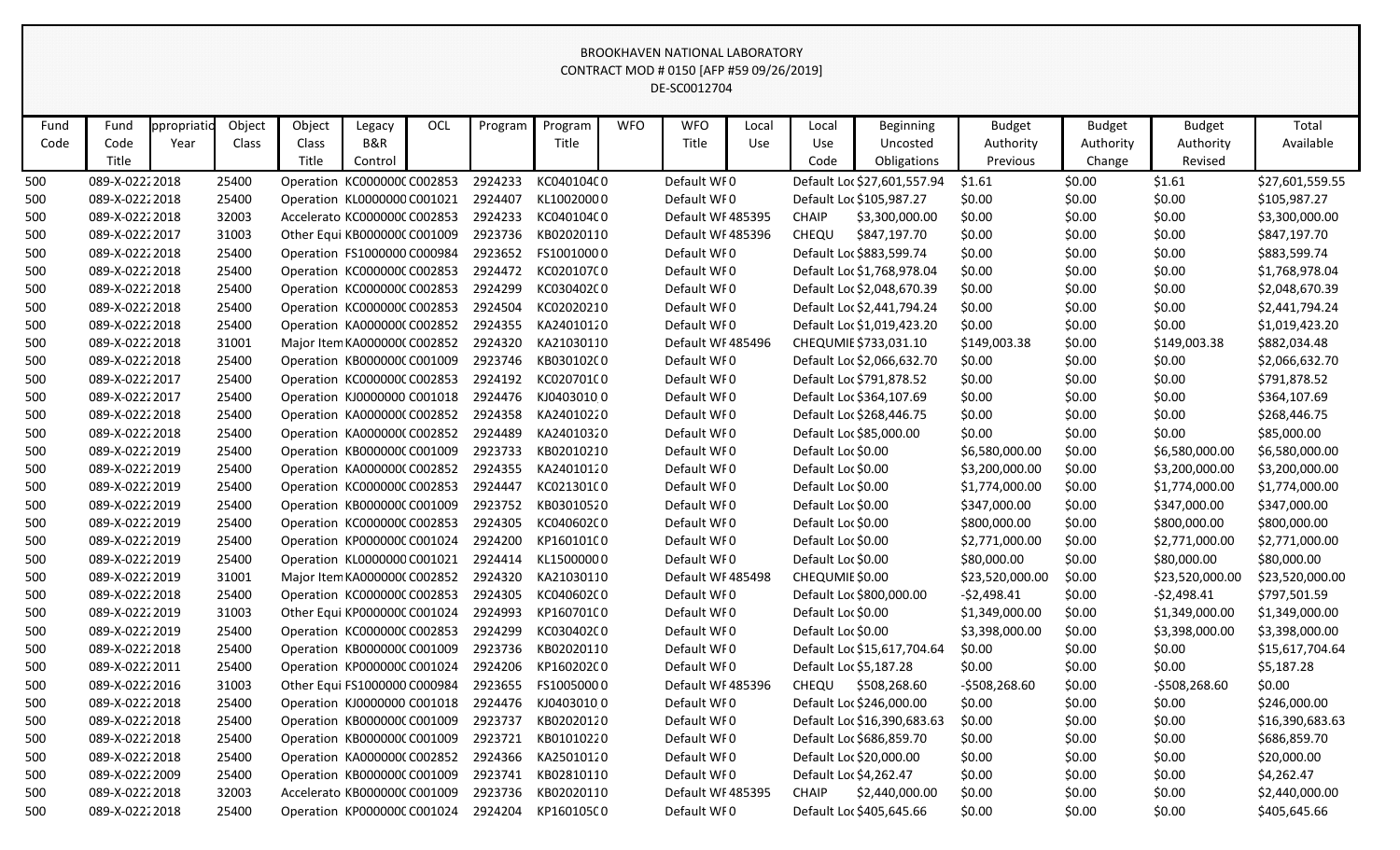| Fund | Fund           | ppropriatio | Object | Object | Legacy                        | OCL | Program | Program    | <b>WFO</b> | <b>WFO</b>        | Local      | Local              | <b>Beginning</b>           | <b>Budget</b>    | <b>Budget</b> | <b>Budget</b>    | Total            |
|------|----------------|-------------|--------|--------|-------------------------------|-----|---------|------------|------------|-------------------|------------|--------------------|----------------------------|------------------|---------------|------------------|------------------|
| Code | Code           | Year        | Class  | Class  | B&R                           |     |         | Title      |            | Title             | <b>Use</b> | Use                | Uncosted                   | Authority        | Authority     | Authority        | Available        |
|      | Title          |             |        | Title  | Control                       |     |         |            |            |                   |            | Code               | Obligations                | Previous         | Change        | Revised          |                  |
| 500  | 089-X-02222017 |             | 25400  |        | Operation KA000000C C002852   |     | 2924317 | KA21020210 |            | Default WF0       |            | Default Loc \$0.00 |                            | \$3,590,000.00   | \$0.00        | \$3,590,000.00   | \$3,590,000.00   |
| 500  | 089-X-02222019 |             | 25400  |        | Operation KC000000C C002853   |     | 2924192 | KC02070100 |            | Default WFO       |            | Default Loc \$0.00 |                            | \$1,315,000.00   | \$0.00        | \$1,315,000.00   | \$1,315,000.00   |
| 500  | 089-X-02222019 |             | 25400  |        | Operation FS1000000 C000984   |     | 2923652 | FS10010000 |            | Default WF0       |            | Default Loc \$0.00 |                            | \$7,300,397.00   | \$0.00        | \$7,300,397.00   | \$7,300,397.00   |
| 500  | 089-X-02222019 |             | 25400  |        | Operation KB000000C C001009   |     | 2923736 | KB02020110 |            | Default WF0       |            | Default Loc \$0.00 |                            | \$136,266,000.00 | \$0.00        | \$136,266,000.00 | \$136,266,000.00 |
| 500  | 089-X-02222019 |             | 25400  |        | Operation KC000000C C002853   |     | 2924243 | KC040303C0 |            | Default WF0       |            | Default Loc \$0.00 |                            | \$18,000.00      | \$0.00        | \$18,000.00      | \$18,000.00      |
| 500  | 089-X-02222019 |             | 25400  |        | Operation KC000000C C002853   |     | 2924193 | KC030701C0 |            | Default WF0       |            | Default Loc \$0.00 |                            | \$2,087,130.00   | \$0.00        | \$2,087,130.00   | \$2,087,130.00   |
| 500  | 089-X-02222019 |             | 25400  |        | Operation KA000000C C002852   |     | 2924348 | KA230201(0 |            | Default WFO       |            | Default Loc \$0.00 |                            | \$470,000.00     | \$0.00        | \$470,000.00     | \$470,000.00     |
| 500  | 089-X-02222019 |             | 25400  |        | Operation KJ0000000 C001018   |     | 2924474 | KJ04020100 |            | Default WFO       |            | Default Loc \$0.00 |                            | \$543,000.00     | \$0.00        | \$543,000.00     | \$543,000.00     |
| 500  | 089-X-02222019 |             | 25400  |        | Operation KJ0000000 C001018   |     | 2924134 | KJ04010000 |            | Default WF0       |            | Default Loc \$0.00 |                            | \$400,000.00     | \$0.00        | \$400,000.00     | \$400,000.00     |
| 500  | 089-X-02222019 |             | 25400  |        | Operation KP000000C C001024   |     | 2924993 | KP160701C0 |            | Default WFO       |            | Default Loc \$0.00 |                            | \$3,750,000.00   | \$0.00        | \$3,750,000.00   | \$3,750,000.00   |
| 500  | 089-X-02222018 |             | 25400  |        | Operation KA000000C C002852   |     | 2924314 | KA210103(0 |            | Default WF0       |            |                    | Default Loc \$369,578.86   | \$0.00           | \$0.00        | \$0.00           | \$369,578.86     |
| 500  | 089-X-02222018 |             | 25400  |        | Operation KC000000C C002853   |     | 2923803 | KC030102C0 |            | Default WF0       |            |                    | Default Loc \$35,761.30    | $-531.92$        | \$0.00        | $-531.92$        | \$35,729.38      |
| 500  | 089-X-02222019 |             | 25400  |        | Operation KA000000C C002852   |     | 2924356 | KA24010190 |            | Default WFO       |            | Default Loc \$0.00 |                            | \$1,798,000.00   | \$0.00        | \$1,798,000.00   | \$1,798,000.00   |
| 500  | 089-X-02222019 |             | 32001  |        | Constructic 39KG01000 C003227 |     | 2924984 | 39KG0100(0 |            | Default WFO       |            | Default Loc \$0.00 |                            | \$7,000,000.00   | \$0.00        | \$7,000,000.00   | \$7,000,000.00   |
| 500  | 089-X-02222017 |             | 25400  |        | Operation KC000000C C002853   |     | 2923809 | KC030203C0 |            | Default WFO       |            |                    | Default Loc \$1,985.20     | $-51,985.20$     | \$0.00        | $-$1,985.20$     | \$0.00           |
| 500  | 089-X-02222019 |             | 25400  |        | Operation KA000000C C002852   |     | 2924358 | KA24010220 |            | Default WF0       |            | Default Loc \$0.00 |                            | \$450,000.00     | \$0.00        | \$450,000.00     | \$450,000.00     |
| 500  | 089-X-02222019 |             | 25400  |        | Operation KA000000C C002852   |     | 2924314 | KA210103(0 |            | Default WF0       |            | Default Loc \$0.00 |                            | \$373,836.00     | \$0.00        | \$373,836.00     | \$373,836.00     |
| 500  | 089-X-02222019 |             | 25400  |        | Operation KA000000C C002852   |     | 2924313 | KA210102(0 |            | Default WFO       |            | Default Loc \$0.00 |                            | \$6,183,000.00   | \$0.00        | \$6,183,000.00   | \$6,183,000.00   |
| 500  | 089-X-02222019 |             | 25400  |        | Operation KC000000C C002853   |     | 2924506 | KC02020310 |            | Default WF0       |            | Default Loc \$0.00 |                            | \$2,158,000.00   | \$0.00        | \$2,158,000.00   | \$2,158,000.00   |
| 500  | 089-X-02222019 |             | 25400  |        | Operation KL0000000 C001021   |     | 2924407 | KL10020000 |            | Default WF0       |            | Default Loc \$0.00 |                            | \$170,000.00     | \$0.00        | \$170,000.00     | \$170,000.00     |
| 500  | 089-X-02222018 |             | 25400  |        | Operation FS1000000 C000984   |     | 2923658 | FS10090000 |            | Default WF0       |            |                    | Default Loc \$271,152.11   | \$0.00           | \$0.00        | \$0.00           | \$271,152.11     |
| 500  | 089-X-02222018 |             | 25400  |        | Operation KJ0000000 C001018   |     | 2924474 | KJ04020100 |            | Default WF0       |            |                    | Default Loc \$1,039,403.14 | \$0.00           | \$0.00        | \$0.00           | \$1,039,403.14   |
| 500  | 089-X-02222018 |             | 25400  |        | Operation KA000000C C002852   |     | 2924336 | KA220209(0 |            | Default WFO       |            |                    | Default Loc \$211,653.22   | \$0.00           | \$0.00        | \$0.00           | \$211,653.22     |
| 500  | 089-X-02222018 |             | 25400  |        | Operation KA000000C C002852   |     | 2924368 | KA25010210 |            | Default WF0       |            |                    | Default Loc \$38,519.35    | \$0.00           | \$0.00        | \$0.00           | \$38,519.35      |
| 500  | 089-X-02222018 |             | 25400  |        | Operation KC000000C C002853   |     | 2924405 | KC020106C0 |            | Default WF0       |            |                    | Default Loc \$1,237,103.30 | \$0.00           | \$0.00        | \$0.00           | \$1,237,103.30   |
| 500  | 089-X-02222018 |             | 31003  |        | Other Equi KC000000C C002853  |     | 2924233 | KC040104C0 |            | Default WF485396  |            | <b>CHEQU</b>       | \$32,163.46                | $-51.61$         | \$0.00        | $-51.61$         | \$32,161.85      |
| 500  | 089-X-02222018 |             | 25400  |        | Operation KA000000C C002852   |     | 2924319 | KA210209(0 |            | Default WFO       |            |                    | Default Loc \$159,687.08   | \$0.00           | \$0.00        | \$0.00           | \$159,687.08     |
| 500  | 089-X-02222018 |             | 25400  |        | Operation KC000000CC002853    |     | 2924192 | KC02070100 |            | Default WF0       |            |                    | Default Loc \$1,490,000.00 | \$0.00           | \$0.00        | \$0.00           | \$1,490,000.00   |
| 500  | 089-X-02222014 |             | 25400  |        | Operation KB000000C C001009   |     | 2923728 | KB01810120 |            | Default WFO       |            |                    | Default Loc \$34,228.17    | \$0.00           | \$0.00        | \$0.00           | \$34,228.17      |
| 500  | 089-X-02222018 |             | 25400  |        | Operation FS1000000 C000984   |     | 2923655 | FS10050000 |            | Default WF0       |            |                    | Default Loc \$2,856,948.29 | \$0.00           | \$0.00        | \$0.00           | \$2,856,948.29   |
| 500  | 089-X-02222018 |             | 25400  |        | Operation KP000000C C001024   |     | 2924216 | KP170302C0 |            | Default WFO       |            |                    | Default Loc \$326,000.00   | \$0.00           | \$0.00        | \$0.00           | \$326,000.00     |
| 500  | 089-X-02222018 |             | 25400  |        | Operation KA0000000 C002852   |     | 2924371 | KA25010320 |            | Default WFO       |            |                    | Default Loc \$1,007,519.74 | $-56.20$         | \$0.00        | $-56.20$         | \$1,007,513.54   |
| 500  | 089-X-02222019 |             | 25400  |        | Operation KC000000C C002853   |     | 2923769 | KC020101C0 |            | Default WFO       |            | Default Loc \$0.00 |                            | \$4,019,000.00   | \$0.00        | \$4,019,000.00   | \$4,019,000.00   |
| 500  | 089-X-02222019 |             | 25400  |        | Operation KC000000C C002853   |     | 2923807 | KC03020100 |            | Default WFO       |            | Default Loc \$0.00 |                            | \$4,406,000.00   | \$0.00        | \$4,406,000.00   | \$4,406,000.00   |
| 500  | 089-X-02222019 |             | 25400  |        | Operation KA0000000 C002852   |     | 2924496 | KA26020200 |            | Default WF0       |            | Default Loc \$0.00 |                            | \$4,812,000.00   | \$0.00        | \$4,812,000.00   | \$4,812,000.00   |
| 500  | 089-X-02222019 |             | 31001  |        | Major Item KA0000000 C002852  |     | 2924320 | KA21030110 |            | Default WF 485496 |            | CHEQUMIE \$0.00    |                            | \$6,889,000.00   | \$0.00        | \$6,889,000.00   | \$6,889,000.00   |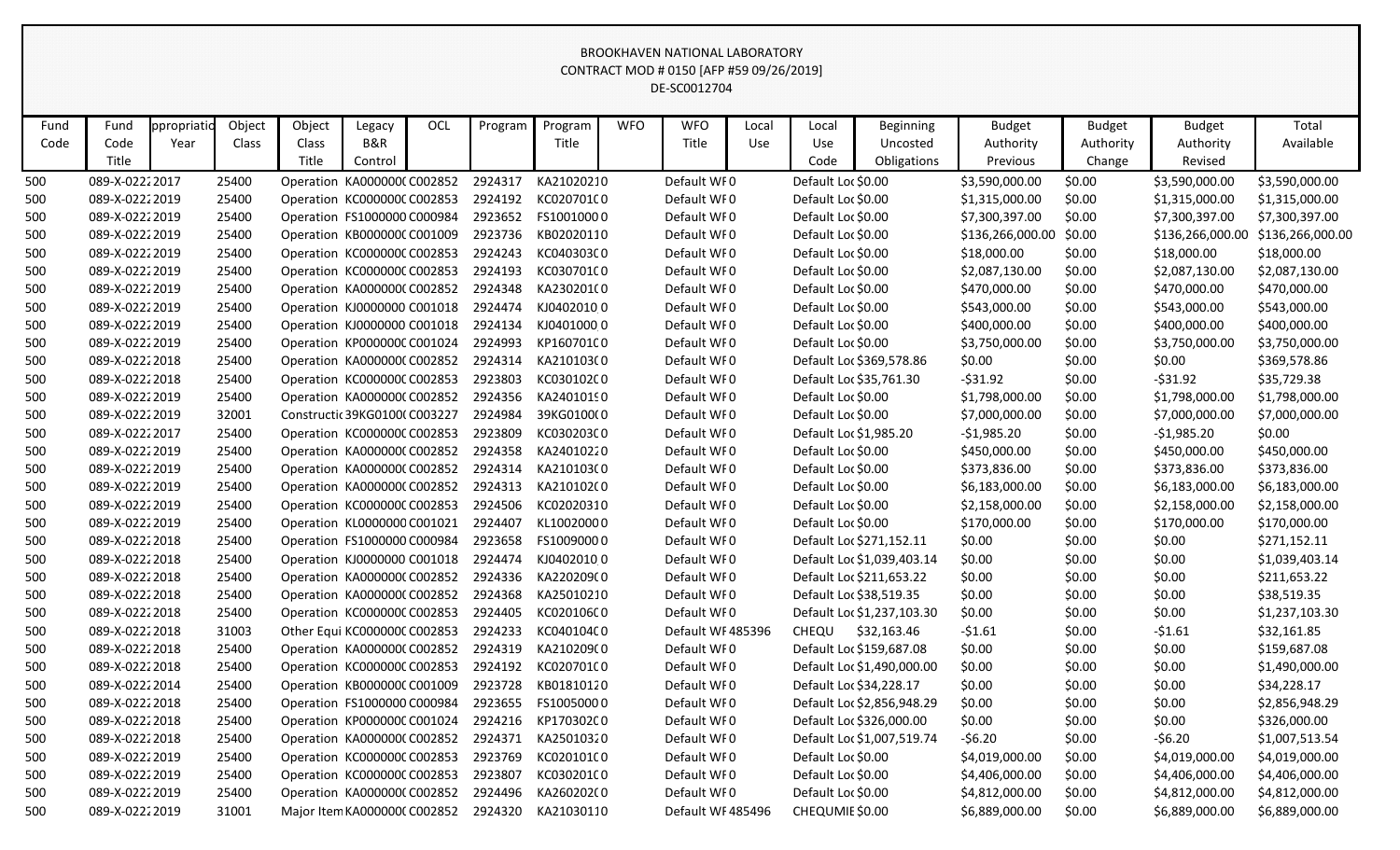| Fund | Fund           | ppropriatic | Object | Object                     | Legacy                        | OCL     | Program | Program          | <b>WFO</b> | <b>WFO</b>        | Local      | Local                  | Beginning                  | <b>Budget</b>   | <b>Budget</b> | <b>Budget</b>   | Total           |
|------|----------------|-------------|--------|----------------------------|-------------------------------|---------|---------|------------------|------------|-------------------|------------|------------------------|----------------------------|-----------------|---------------|-----------------|-----------------|
| Code | Code           | Year        | Class  | Class                      | <b>B&amp;R</b>                |         |         | Title            |            | Title             | <b>Use</b> | Use                    | Uncosted                   | Authority       | Authority     | Authority       | Available       |
|      | Title          |             |        | Title                      | Control                       |         |         |                  |            |                   |            | Code                   | Obligations                | Previous        | Change        | Revised         |                 |
| 500  | 089-X-02222019 |             | 25400  |                            | Operation KA0000000 C002852   |         | 2924317 | KA21020210       |            | Default WF0       |            | Default Loc \$0.00     |                            | \$23,416,000.00 | \$0.00        | \$23,416,000.00 | \$23,416,000.00 |
| 500  | 089-X-02222019 |             | 25400  |                            | Operation KA0000000 C002852   |         | 2924346 | KA230102(0       |            | Default WF0       |            | Default Loc \$0.00     |                            | \$1,200,000.00  | \$0.00        | \$1,200,000.00  | \$1,200,000.00  |
| 500  | 089-X-02222019 |             | 32001  |                            | Constructic 39KA0000C C002786 |         | 2924263 | 39KA000000       |            | Default WF0       |            | Default Loc \$0.00     |                            | \$3,000,000.00  | \$0.00        | \$3,000,000.00  | \$3,000,000.00  |
| 500  | 089-X-02222019 |             | 25400  |                            | Operation FS1000000 C000984   |         | 2923654 | FS10040000       |            | Default WF0       |            | Default Loc \$0.00     |                            | \$400,603.00    | \$0.00        | \$400,603.00    | \$400,603.00    |
| 510  | 089-X-02222017 |             | 25400  |                            | Operation 4.56E+08 C003005    |         | 6600199 | 4561650214860747 |            | CHAGR8710         |            |                        | Default Loc \$25,548.78    | $-525,548.78$   | \$0.00        | $-525,548.78$   | \$0.00          |
| 510  | 089-X-02222018 |             | 25400  |                            | Operation 4.56E+08            | C003005 | 6600199 | 4561650214861004 |            | CHAGR8410         |            | Default Loc \$2,123.13 |                            | $-52,123.13$    | \$0.00        | $-52,123.13$    | \$0.00          |
| 510  | 089-X-02222018 |             | 25400  |                            | Operation 4.56E+08            | C003005 | 6600199 | 4561650214861014 |            | CHAGR8400         |            |                        | Default Loc \$22,453.69    | $-$22,453.69$   | \$0.00        | $-522,453.69$   | \$0.00          |
| 510  | 089-X-02222018 |             | 25400  |                            | Operation 4.56E+08 C003005    |         | 6600199 | 4561650214861091 |            | <b>CHAGRRIKIO</b> |            |                        | Default Loc \$71,022.21    | \$0.00          | \$0.00        | \$0.00          | \$71,022.21     |
| 510  | 089-X-02222019 |             | 25400  |                            | Operation 4.56E+08            | C003005 | 6600199 | 4561650214861091 |            | <b>CHAGRRIKIO</b> |            | Default Loc \$0.00     |                            | \$743,654.33    | \$176,361.97  | \$920,016.30    | \$920,016.30    |
| 511  | 089-X-02222019 |             | 25400  |                            | Operation 4.56E+08            | C003005 | 6600147 | 4561600324861076 |            | CHAGR8430         |            | Default Loc \$0.00     |                            | \$358,322.17    | \$0.00        | \$358,322.17    | \$358,322.17    |
| 511  | 089-X-02222019 |             | 25400  |                            | Operation 4.56E+08            | C003005 | 6600147 | 4561600324861161 |            | CHAGR8440         |            | Default Loc \$0.00     |                            | \$77,475.72     | \$0.00        | \$77,475.72     | \$77,475.72     |
| 511  | 089-X-02222019 |             | 25400  | Operation 4.56E+08         |                               | C003005 | 6600146 | 4561600314861168 |            | CHAGR8440         |            | Default Loc \$0.00     |                            | \$21,639.40     | \$0.00        | \$21,639.40     | \$21,639.40     |
| 511  | 089-X-02222018 |             | 25400  |                            | Operation 4.56E+08 C003005    |         | 6600146 | 4561600314861009 |            | CHAGR8410         |            | Default Loc \$2,617.07 |                            | $-52,617.07$    | \$0.00        | $-52,617.07$    | \$0.00          |
| 511  | 089-X-02222018 |             | 25400  |                            | Operation 4.56E+08            | C003005 | 6600146 | 4561600314861023 |            | CHAGR8400         |            |                        | Default Loc \$64,480.13    | \$0.00          | \$0.00        | \$0.00          | \$64,480.13     |
| 511  | 089-X-02222018 |             | 25400  |                            | Operation 4.56E+08 C003005    |         | 6600146 | 4561600314861089 |            | CHAGR8430         |            | Default Loc \$163.45   |                            | \$0.00          | \$0.00        | \$0.00          | \$163.45        |
| 511  | 089-X-02222017 |             | 25400  |                            | Operation 4.56E+08 C003005    |         | 6600146 | 4561600314861017 |            | CHAGR8410         |            | Default Loc \$644.23   |                            | $-$ \$644.23    | \$0.00        | $-$644.23$      | \$0.00          |
| 511  | 089-X-02222018 |             | 25400  |                            | Operation 4.56E+08            | C003005 | 6600146 | 4561600314861101 |            | CHAGR8430         |            |                        | Default Loc \$40,689.65    | \$0.00          | \$0.00        | \$0.00          | \$40,689.65     |
| 511  | 089-X-02222018 |             | 25400  |                            | Operation 4.56E+08 C003005    |         | 6600146 | 4561600314861090 |            | CHAGR8430         |            |                        | Default Loc \$106,652.72   | \$0.00          | \$0.00        | \$0.00          | \$106,652.72    |
| 511  | 089-X-02222019 |             | 25400  |                            | Operation 4.56E+08            | C003005 | 6600146 | 4561600314860946 |            | CHAGR8730         |            | Default Loc \$0.00     |                            | \$338,700.77    | \$0.00        | \$338,700.77    | \$338,700.77    |
| 511  | 089-X-02222018 |             | 25400  |                            | Operation 4.56E+08            | C003005 | 6600146 | 4561600314861068 |            | CHAGR8420         |            | Default Loc \$122.99   |                            | \$0.00          | \$0.00        | \$0.00          | \$122.99        |
| 511  | 089-X-02222019 |             | 25400  |                            | Operation 4.56E+08 C003005    |         | 6600146 | 4561600314861163 |            | CHAGR8440         |            | Default Loc \$0.00     |                            | \$29,197.72     | \$0.00        | \$29,197.72     | \$29,197.72     |
| 511  | 089-X-02222019 |             | 25400  |                            | Operation 4.56E+08            | C003005 | 6600146 | 4561600314861132 |            | CHAGR8440         |            | Default Loc \$0.00     |                            | \$33,917.15     | \$0.00        | \$33,917.15     | \$33,917.15     |
| 511  | 089-X-02222018 |             | 25400  |                            | Operation 4.56E+08            | C003005 | 6600146 | 4561600314861020 |            | CHAGR8400         |            | Default Loc \$1,704.11 |                            | $-52,517.22$    | \$0.00        | $-52,517.22$    | $-5813.11$      |
| 511  | 089-X-02222018 |             | 25400  |                            | Operation 4.56E+08            | C003005 | 6600146 | 4561600314861053 |            | CHAGR8420         |            | Default Loc \$7,214.59 |                            | \$0.00          | \$0.00        | \$0.00          | \$7,214.59      |
| 511  | 089-X-02222018 |             | 25400  |                            | Operation 4.56E+08            | C003005 | 6600147 | 4561600324860813 |            | CHAGR8720         |            |                        | Default Loc \$116,420.64   | $-$1,929.50$    | \$0.00        | $-$1,929.50$    | \$114,491.14    |
| 511  | 089-X-02222018 |             | 25400  |                            | Operation 4.56E+08            | C003005 | 6600146 | 4561600314861111 |            | CHAGR8430         |            |                        | Default Loc \$23,648.21    | $-523,648.21$   | \$0.00        | $-523,648.21$   | \$0.00          |
| 511  | 089-X-02222019 |             | 25400  | Operation 4.56E+08         |                               | C003005 | 6600146 | 4561600314861160 |            | CHAGR8440         |            | Default Loc \$0.00     |                            | \$42,000.00     | \$0.00        | \$42,000.00     | \$42,000.00     |
| 511  | 089-X-02222019 |             | 25400  |                            | Operation 4.56E+08            | C003005 | 6600146 | 4561600314861136 |            | CHAGR8440         |            | Default Loc \$0.00     |                            | \$20,035.01     | \$0.00        | \$20,035.01     | \$20,035.01     |
| 511  | 089-X-02222019 |             | 25400  |                            | Operation 4.56E+08 C003005    |         | 6600146 | 4561600314861133 |            | CHAGR8440         |            | Default Loc \$0.00     |                            | \$97,352.42     | \$0.00        | \$97,352.42     | \$97,352.42     |
| 511  | 089-X-02222018 |             | 25400  | Operation 4.56E+08 C003005 |                               |         | 6600146 | 4561600314861066 |            | CHAGR8420         |            |                        | Default Loc \$32,960.08    | \$0.00          | \$0.00        | \$0.00          | \$32,960.08     |
| 511  | 089-X-02222019 |             | 25400  |                            | Operation 4.56E+08 C003005    |         | 6600146 | 4561600314861178 |            | CHAGR8440         |            | Default Loc \$0.00     |                            | \$70,125.00     | \$0.00        | \$70,125.00     | \$70,125.00     |
| 511  | 089-X-02222019 |             | 25400  |                            | Operation 4.56E+08 C003005    |         | 6600147 | 4561600324861184 |            | CHAGR8440         |            | Default Loc \$0.00     |                            | \$23,335.70     | \$0.00        | \$23,335.70     | \$23,335.70     |
| 511  | 089-X-02222019 |             | 25400  | Operation 4.56E+08 C003005 |                               |         | 6600146 | 4561600314861023 |            | CHAGR8400         |            | Default Loc \$0.00     |                            | \$225,199.11    | \$0.00        | \$225,199.11    | \$225,199.11    |
| 511  | 089-X-02222018 |             | 25400  |                            | Operation 4.56E+08 C003005    |         | 6600146 | 4561600314861022 |            | CHAGR8410         |            |                        | Default Loc \$2,548,416.05 | \$0.00          | \$0.00        | \$0.00          | \$2,548,416.05  |
| 511  | 089-X-02222018 |             | 25400  |                            | Operation 4.56E+08 C003005    |         | 6600146 | 4561600314861060 |            | CHAGR8420         |            |                        | Default Loc \$19,067.88    | $-$19,067.88$   | \$0.00        | $-$19,067.88$   | \$0.00          |
| 511  | 089-X-02222016 |             | 25400  |                            | Operation 4.56E+08 C003005    |         | 6600146 | 4561600314860880 |            | CHAGR8720         |            | Default Loc \$3,397.00 |                            | $-53,397.00$    | \$0.00        | $-$ \$3,397.00  | \$0.00          |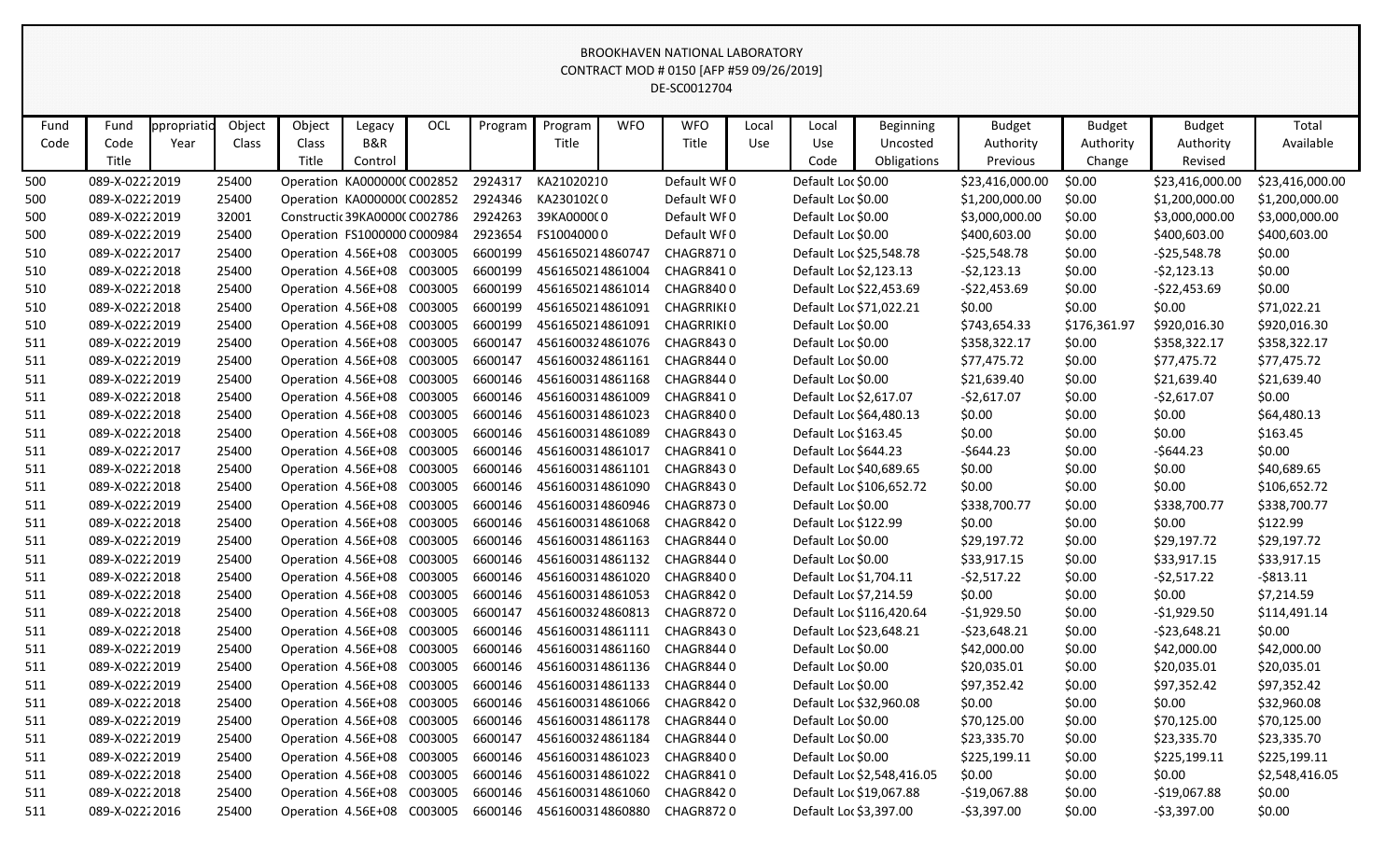| Fund | Fund           | ppropriatio | Object | Object                     | Legacy                     | OCL                        | Program | Program          | <b>WFO</b> | <b>WFO</b>                 | Local      | Local                | <b>Beginning</b>         | <b>Budget</b> | <b>Budget</b> | <b>Budget</b> | Total        |
|------|----------------|-------------|--------|----------------------------|----------------------------|----------------------------|---------|------------------|------------|----------------------------|------------|----------------------|--------------------------|---------------|---------------|---------------|--------------|
| Code | Code           | Year        | Class  | Class                      | <b>B&amp;R</b>             |                            |         | Title            |            | Title                      | <b>Use</b> | Use                  | Uncosted                 | Authority     | Authority     | Authority     | Available    |
|      | Title          |             |        | Title                      | Control                    |                            |         |                  |            |                            |            | Code                 | Obligations              | Previous      | Change        | Revised       |              |
| 511  | 089-X-02222018 |             | 25400  | Operation 4.56E+08         |                            | C003005                    | 6600146 | 4561600314861093 |            | <b>CHAGR8430</b>           |            |                      | Default Loc \$39,507.26  | $-5268.36$    | \$0.00        | $-5268.36$    | \$39,238.90  |
| 511  | 089-X-02222017 |             | 25400  | Operation 4.56E+08 C003005 |                            |                            | 6600146 | 4561600314860936 |            | CHAGR8720                  |            |                      | Default Loc \$1,926.60   | \$0.00        | \$0.00        | \$0.00        | \$1,926.60   |
| 511  | 089-X-02222019 |             | 25400  | Operation 4.56E+08 C003005 |                            |                            | 6600146 | 4561600314861165 |            | CHAGR8440                  |            | Default Loc \$0.00   |                          | \$24,000.00   | \$0.00        | \$24,000.00   | \$24,000.00  |
| 511  | 089-X-02222019 |             | 25400  | Operation 4.56E+08 C003005 |                            |                            | 6600147 | 4561600324861167 |            | CHAGR8440                  |            | Default Loc \$0.00   |                          | \$80,659.47   | \$0.00        | \$80,659.47   | \$80,659.47  |
| 511  | 089-X-02222019 |             | 25400  | Operation 4.56E+08 C003005 |                            |                            | 6600146 |                  |            | 4561600314861130 CHAGR8440 |            | Default Loc \$0.00   |                          | \$534,550.17  | \$0.00        | \$534,550.17  | \$534,550.17 |
| 511  | 089-X-02222019 |             | 25400  | Operation 4.56E+08 C003005 |                            |                            | 6600146 | 4561600314861177 |            | CHAGR8440                  |            | Default Loc \$0.00   |                          | \$13,333.00   | \$0.00        | \$13,333.00   | \$13,333.00  |
| 511  | 089-X-02222019 |             | 25400  | Operation 4.56E+08 C003005 |                            |                            | 6600146 | 4561600314861179 |            | CHAGR844 0                 |            | Default Loc \$0.00   |                          | \$20,000.00   | \$0.00        | \$20,000.00   | \$20,000.00  |
| 511  | 089-X-02222019 |             | 25400  |                            | Operation 4.56E+08 C003005 |                            | 6600146 | 4561600314861109 |            | CHAGR8430                  |            | Default Loc \$0.00   |                          | \$68,250.00   | \$0.00        | \$68,250.00   | \$68,250.00  |
| 511  | 089-X-02222017 |             | 25400  | Operation 4.56E+08 C003005 |                            |                            | 6600147 | 4561600324801577 |            | CH AGR8780                 |            |                      | Default Loc \$41,696.97  | \$0.00        | \$0.00        | \$0.00        | \$41,696.97  |
| 511  | 089-X-02222016 |             | 25400  | Operation 4.56E+08 C003005 |                            |                            | 6600146 | 4561600314860871 |            | CHAGR8720                  |            |                      | Default Loc \$13,578.50  | \$0.00        | \$0.00        | \$0.00        | \$13,578.50  |
| 511  | 089-X-02222018 |             | 25400  | Operation 4.56E+08 C003005 |                            |                            | 6600146 | 4561600314861087 |            | CHAGR8430                  |            |                      | Default Loc \$2,500.00   | $-52,500.00$  | \$0.00        | $-52,500.00$  | \$0.00       |
| 511  | 089-X-02222018 |             | 25400  | Operation 4.56E+08 C003005 |                            |                            | 6600146 | 4561600314861098 |            | CHAGR8430                  |            |                      | Default Loc \$25,008.55  | \$0.00        | \$0.00        | \$0.00        | \$25,008.55  |
| 511  | 089-X-02222018 |             | 25400  |                            | Operation 4.56E+08 C003005 |                            | 6600146 | 4561600314861092 |            | CHAGR8430                  |            | Default Loc \$121.69 |                          | $-5121.69$    | \$0.00        | $-5121.69$    | \$0.00       |
| 511  | 089-X-02222018 |             | 25400  | Operation 4.56E+08 C003005 |                            |                            | 6600146 | 4561600314861120 |            | CHAGR8430                  |            |                      | Default Loc \$91,831.68  | \$0.00        | \$0.00        | \$0.00        | \$91,831.68  |
| 511  | 089-X-02222018 |             | 25400  | Operation 4.56E+08 C003005 |                            |                            | 6600146 | 4561600314861109 |            | CHAGR8430                  |            | Default Loc \$382.41 |                          | \$0.00        | \$0.00        | \$0.00        | \$382.41     |
| 511  | 089-X-02222018 |             | 25400  |                            | Operation 4.56E+08 C003005 |                            | 6600146 | 4561600314860969 |            | <b>CHAGR8730</b>           |            |                      | Default Loc \$72,150.96  | \$0.00        | \$0.00        | \$0.00        | \$72,150.96  |
| 511  | 089-X-02222018 |             | 25400  | Operation 4.56E+08 C003005 |                            |                            | 6600146 | 4561600314860686 |            | CHAGR8780                  |            |                      | Default Loc \$5,536.61   | $-55,444.97$  | \$0.00        | -\$5,444.97   | \$91.64      |
| 511  | 089-X-02222019 |             | 25400  |                            | Operation 4.56E+08 C003005 |                            | 6600146 | 4561600314861145 |            | CHAGR8440                  |            | Default Loc \$0.00   |                          | \$43,689.32   | \$0.00        | \$43,689.32   | \$43,689.32  |
| 511  | 089-X-02222019 |             | 25400  |                            | Operation 4.56E+08 C003005 |                            | 6600146 | 4561600314861063 |            | CHAGR8420                  |            | Default Loc \$0.00   |                          | \$78,927.49   | \$0.00        | \$78,927.49   | \$78,927.49  |
| 511  | 089-X-02222019 |             | 25400  | Operation 4.56E+08 C003005 |                            |                            | 6600146 | 4561600314861151 |            | CHAGR8440                  |            | Default Loc \$0.00   |                          | \$403,980.58  | \$0.00        | \$403,980.58  | \$403,980.58 |
| 511  | 089-X-02222019 |             | 25400  |                            | Operation 4.56E+08 C003005 |                            | 6600146 | 4561600314861121 |            | CHAGR8440                  |            | Default Loc \$0.00   |                          | \$132,548.41  | \$837.43      | \$133,385.84  | \$133,385.84 |
| 511  | 089-X-02222019 |             | 25400  | Operation 4.56E+08 C003005 |                            |                            | 6600146 | 4561600314861162 |            | CHAGR8440                  |            | Default Loc \$0.00   |                          | \$41,292.94   | \$0.00        | \$41,292.94   | \$41,292.94  |
| 511  | 089-X-02222018 |             | 25400  | Operation 4.56E+08 C003005 |                            |                            | 6600146 | 4561600314861072 |            | CHAGR842 0                 |            |                      | Default Loc \$5,000.00   | \$0.00        | \$0.00        | \$0.00        | \$5,000.00   |
| 511  | 089-X-02222018 |             | 25400  |                            | Operation 4.56E+08 C003005 |                            | 6600146 | 4561600314861088 |            | CHAGR8430                  |            |                      | Default Loc \$58,118.62  | \$0.00        | \$0.00        | \$0.00        | \$58,118.62  |
| 511  | 089-X-02222014 |             | 25400  | Operation 4.56E+08 C003005 |                            |                            | 6600146 |                  |            | 4561600314860871 CHAGR8720 |            |                      | Default Loc \$119,776.80 | \$0.00        | \$0.00        | \$0.00        | \$119,776.80 |
| 511  | 089-X-02222018 |             | 25400  | Operation 4.56E+08 C003005 |                            |                            | 6600146 | 4561600314861046 |            | CHAGR8410                  |            |                      | Default Loc \$20,056.87  | $-5215.35$    | \$0.00        | $-5215.35$    | \$19,841.52  |
| 511  | 089-X-02222018 |             | 25400  | Operation 4.56E+08 C003005 |                            |                            | 6600146 |                  |            | 4561600314861075 CHAGR8430 |            |                      | Default Loc \$21,730.69  | $-52,746.31$  | \$0.00        | $-52,746.31$  | \$18,984.38  |
| 511  | 089-X-02222018 |             | 25400  |                            | Operation 4.56E+08 C003005 |                            | 6600146 |                  |            | 4561600314861021 CHAGR8400 |            |                      | Default Loc \$6,587.34   | $-56,587.34$  | \$0.00        | $-56,587.34$  | \$0.00       |
| 511  | 089-X-02222018 |             | 25400  | Operation 4.56E+08 C003005 |                            |                            | 6600146 | 4561600314861030 |            | CHAGR8400                  |            | Default Loc \$914.45 |                          | $-$945.47$    | \$0.00        | $-5945.47$    | $-531.02$    |
| 511  | 089-X-02222018 |             | 25400  | Operation 4.56E+08 C003005 |                            |                            | 6600147 | 4561600324861065 |            | CHAGR8420                  |            |                      | Default Loc \$217,281.60 | \$0.00        | \$0.00        | \$0.00        | \$217,281.60 |
| 511  | 089-X-02222018 |             | 25400  | Operation 4.56E+08 C003005 |                            |                            | 6600146 |                  |            | 4561600314861102 CHAGR8430 |            |                      | Default Loc \$6,084.13   | \$0.00        | \$0.00        | \$0.00        | \$6,084.13   |
| 511  | 089-X-02222018 |             | 25400  | Operation 4.56E+08 C003005 |                            |                            | 6600146 |                  |            | 4561600314861114 CHAGR8430 |            |                      | Default Loc \$40,000.00  | \$0.00        | \$0.00        | \$0.00        | \$40,000.00  |
| 511  | 089-X-02222018 |             | 25400  | Operation 4.56E+08 C003005 |                            |                            | 6600147 | 4561600324861032 |            | CHAGR8410                  |            |                      | Default Loc \$45,039.33  | \$0.00        | \$0.00        | \$0.00        | \$45,039.33  |
| 511  | 089-X-02222019 |             | 25400  | Operation 4.56E+08 C003005 |                            |                            | 6600146 | 4561600314861120 |            | CHAGR8430                  |            | Default Loc \$0.00   |                          | \$216,515.79  | \$0.00        | \$216,515.79  | \$216,515.79 |
| 511  | 089-X-02222019 |             | 25400  | Operation 4.56E+08 C003005 |                            |                            | 6600146 |                  |            | 4561600314861170 CHAGR8440 |            | Default Loc \$0.00   |                          | \$22,135.92   | \$0.00        | \$22,135.92   | \$22,135.92  |
| 511  | 089-X-02222019 |             | 25400  |                            |                            | Operation 4.56E+08 C003005 | 6600146 |                  |            | 4561600314861153 CHAGR8440 |            | Default Loc \$0.00   |                          | \$3,600.00    | \$0.00        | \$3,600.00    | \$3,600.00   |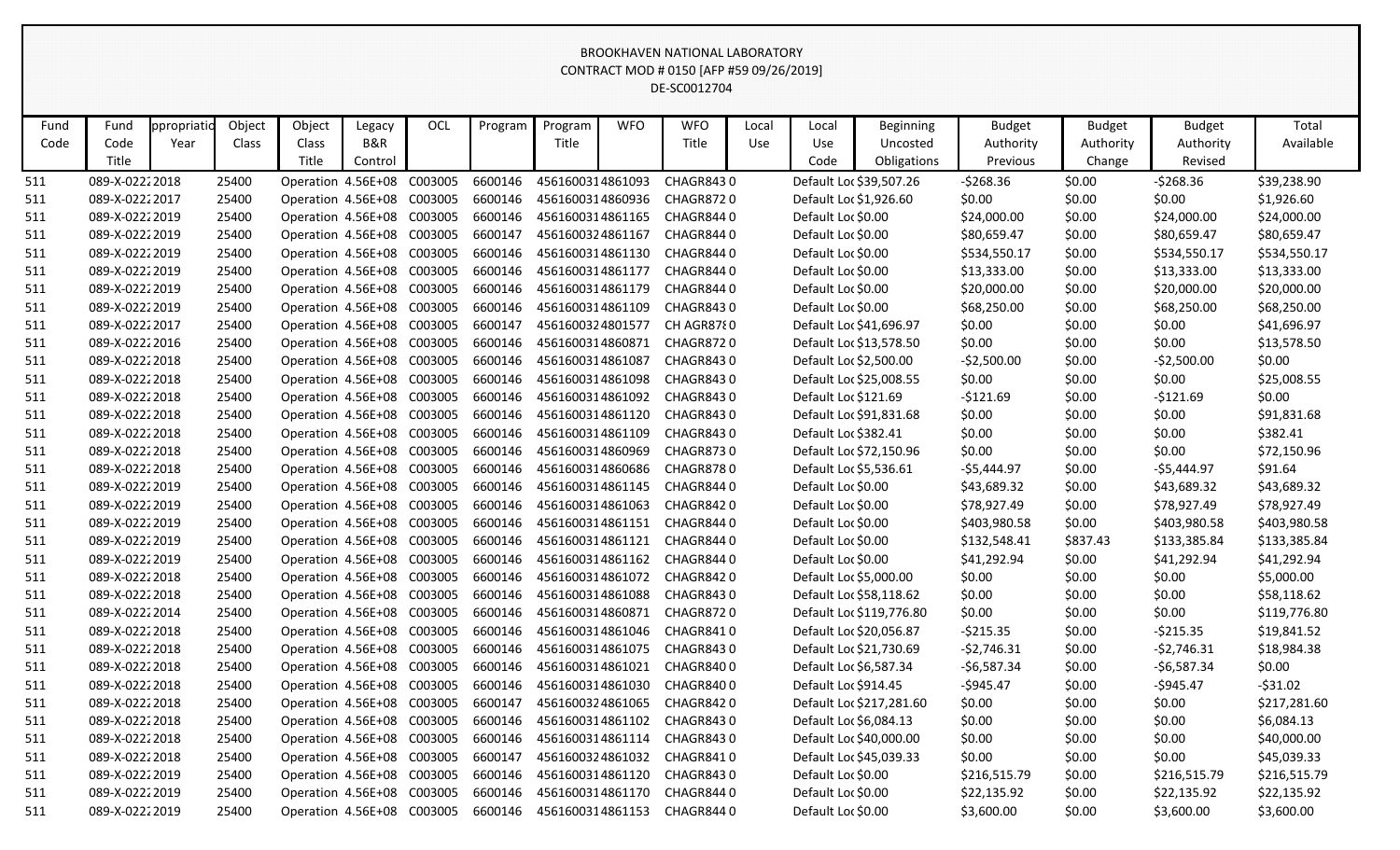| Fund | Fund           | ppropriatio | Object | Object                     | Legacy         | <b>OCL</b> | Program | Program          | <b>WFO</b> | <b>WFO</b>                 | Local | Local                  | <b>Beginning</b>         | <b>Budget</b>   | <b>Budget</b>  | <b>Budget</b>   | Total           |
|------|----------------|-------------|--------|----------------------------|----------------|------------|---------|------------------|------------|----------------------------|-------|------------------------|--------------------------|-----------------|----------------|-----------------|-----------------|
| Code | Code           | Year        | Class  | Class                      | <b>B&amp;R</b> |            |         | Title            |            | Title                      | Use   | Use                    | Uncosted                 | Authority       | Authority      | Authority       | Available       |
|      | Title          |             |        | Title                      | Control        |            |         |                  |            |                            |       | Code                   | Obligations              | Previous        | Change         | Revised         |                 |
| 511  | 089-X-02222019 |             | 25400  | Operation 4.56E+08         |                | C003005    | 6600146 | 4561600314861142 |            | CHAGR8440                  |       | Default Loc \$0.00     |                          | \$39,879.28     | \$0.00         | \$39,879.28     | \$39,879.28     |
| 511  | 089-X-02222019 |             | 25400  | Operation 4.56E+08         |                | C003005    | 6600146 | 4561600314861089 |            | CHAGR8430                  |       | Default Loc \$0.00     |                          | \$9,708.74      | \$0.00         | \$9,708.74      | \$9,708.74      |
| 511  | 089-X-02222019 |             | 25400  | Operation 4.56E+08         |                | C003005    | 6600146 | 4561600314861052 |            | CHAGR8410                  |       | Default Loc \$0.00     |                          | \$10,259,479.87 | \$1,154,673.94 | \$11,414,153.81 | \$11,414,153.81 |
| 511  | 089-X-02222019 |             | 25400  | Operation 4.56E+08         |                | C003005    | 6600146 | 4561600314861099 |            | CHAGR8430                  |       | Default Loc \$0.00     |                          | \$144,546.93    | \$88,543.69    | \$233,090.62    | \$233,090.62    |
| 511  | 089-X-02222018 |             | 25400  | Operation 4.56E+08 C003005 |                |            | 6600146 | 4561600314860977 |            | CHAGR8730                  |       | Default Loc \$1,033.48 |                          | $-$1,033.48$    | \$0.00         | $-$1,033.48$    | \$0.00          |
| 511  | 089-X-02222018 |             | 25400  | Operation 4.56E+08 C003005 |                |            | 6600146 | 4561600314861056 |            | CHAGR8400                  |       | Default Loc \$4,070.82 |                          | $-$4,070.82$    | \$0.00         | $-$4,070.82$    | \$0.00          |
| 511  | 089-X-02222017 |             | 25400  | Operation 4.56E+08         |                | C003005    | 6600146 | 4561600314861021 |            | CHAGR8400                  |       | Default Loc \$2,654.48 |                          | $-52,654.48$    | \$0.00         | $-52,654.48$    | \$0.00          |
| 511  | 089-X-02222018 |             | 25400  | Operation 4.56E+08         |                | C003005    | 6600146 | 4561600314861052 |            | CHAGR8410                  |       |                        | Default Loc \$599,176.00 | \$0.00          | \$0.00         | \$0.00          | \$599,176.00    |
| 511  | 089-X-02222018 |             | 25400  | Operation 4.56E+08         |                | C003005    | 6600146 | 4561600314861063 |            | CHAGR8420                  |       |                        | Default Loc \$22,087.46  | \$0.00          | \$0.00         | \$0.00          | \$22,087.46     |
| 511  | 089-X-02222018 |             | 25400  | Operation 4.56E+08         |                | C003005    | 6600146 | 4561600314860971 |            | CHAGR8730                  |       | Default Loc \$345.85   |                          | $-5345.85$      | \$0.00         | $-5345.85$      | \$0.00          |
| 511  | 089-X-02222017 |             | 25400  | Operation 4.56E+08 C003005 |                |            | 6600146 | 4561600314860928 |            | CHAGR8730                  |       |                        | Default Loc \$34,457.69  | $-$15,334.27$   | \$0.00         | $-$15,334.27$   | \$19,123.42     |
| 511  | 089-X-02222019 |             | 25400  | Operation 4.56E+08         |                | C003005    | 6600146 | 4561600314861075 |            | CHAGR8430                  |       | Default Loc \$0.00     |                          | \$2,569.90      | \$0.00         | \$2,569.90      | \$2,569.90      |
| 511  | 089-X-02222019 |             | 25400  | Operation 4.56E+08 C003005 |                |            | 6600146 | 4561600314861053 |            | CHAGR8420                  |       | Default Loc \$0.00     |                          | \$243,668.00    | \$0.00         | \$243,668.00    | \$243,668.00    |
| 511  | 089-X-02222019 |             | 25400  | Operation 4.56E+08 C003005 |                |            | 6600146 | 4561600314861174 |            | CHAGR8440                  |       | Default Loc \$0.00     |                          | \$25,000.00     | \$0.00         | \$25,000.00     | \$25,000.00     |
| 511  | 089-X-02222019 |             | 25400  | Operation 4.56E+08 C003005 |                |            | 6600147 | 4561600324861032 |            | CHAGR8410                  |       | Default Loc \$0.00     |                          | \$81,408.60     | \$0.00         | \$81,408.60     | \$81,408.60     |
| 511  | 089-X-02222019 |             | 25400  | Operation 4.56E+08 C003005 |                |            | 6600146 | 4561600314861141 |            | CHAGR8440                  |       | Default Loc \$0.00     |                          | \$18,656.54     | \$0.00         | \$18,656.54     | \$18,656.54     |
| 511  | 089-X-02222019 |             | 25400  | Operation 4.56E+08         |                | C003005    | 6600147 | 4561600324861065 |            | CHAGR8420                  |       | Default Loc \$0.00     |                          | \$194,174.76    | \$0.00         | \$194,174.76    | \$194,174.76    |
| 511  | 089-X-02222019 |             | 25400  | Operation 4.56E+08         |                | C003005    | 6600147 | 4561600324861175 |            | CHAGR8440                  |       | Default Loc \$0.00     |                          | \$38,834.95     | \$0.00         | \$38,834.95     | \$38,834.95     |
| 511  | 089-X-02222018 |             | 25400  | Operation 4.56E+08 C003005 |                |            | 6600147 | 4561600324861076 |            | CHAGR8430                  |       |                        | Default Loc \$311,208.48 | \$0.00          | \$0.00         | \$0.00          | \$311,208.48    |
| 511  | 089-X-02222019 |             | 25400  | Operation 4.56E+08         |                | C003005    | 6600146 | 4561600314860936 |            | <b>CHAGR8720</b>           |       | Default Loc \$0.00     |                          | \$49,731.49     | \$0.00         | \$49,731.49     | \$49,731.49     |
| 511  | 089-X-02222019 |             | 25400  | Operation 4.56E+08 C003005 |                |            | 6600146 | 4561600314861139 |            | AGR844170                  |       | Default Loc \$0.00     |                          | \$226,982.09    | \$69,082.23    | \$296,064.32    | \$296,064.32    |
| 511  | 089-X-02222019 |             | 25400  | Operation 4.56E+08 C003005 |                |            | 6600146 | 4561600314861104 |            | CHAGR8430                  |       | Default Loc \$0.00     |                          | \$173,454.32    | \$0.00         | \$173,454.32    | \$173,454.32    |
| 511  | 089-X-02222019 |             | 25400  | Operation 4.56E+08         |                | C003005    | 6600146 | 4561600314861182 |            | CHAGR8440                  |       | Default Loc \$0.00     |                          | \$21,667.00     | \$0.00         | \$21,667.00     | \$21,667.00     |
| 511  | 089-X-02222019 |             | 25400  | Operation 4.56E+08         |                | C003005    | 6600146 | 4561600314860969 |            | CHAGR8730                  |       | Default Loc \$0.00     |                          | \$504,299.04    | \$0.00         | \$504,299.04    | \$504,299.04    |
| 511  | 089-X-02222019 |             | 25400  | Operation 4.56E+08         |                | C003005    | 6600146 | 4561600314861164 |            | CHAGR8440                  |       | Default Loc \$0.00     |                          | \$5,000.00      | \$1,921.21     | \$6,921.21      | \$6,921.21      |
| 511  | 089-X-02222019 |             | 25400  | Operation 4.56E+08         |                | C003005    | 6600146 | 4561600314861115 |            | CHAGR8430                  |       | Default Loc \$0.00     |                          | \$31,421.44     | \$145.97       | \$31,567.41     | \$31,567.41     |
| 511  | 089-X-02222016 |             | 25400  | Operation 4.56E+08 C003005 |                |            | 6600146 | 4561600314860831 |            | CHAGR8720                  |       | Default Loc \$176.63   |                          | $-5176.63$      | \$0.00         | $-5176.63$      | \$0.00          |
| 511  | 089-X-02222018 |             | 25400  | Operation 4.56E+08         |                | C003005    | 6600146 | 4561600314860946 |            | CHAGR8730                  |       | Default Loc \$899.96   |                          | \$0.00          | \$0.00         | \$0.00          | \$899.96        |
| 511  | 089-X-02222018 |             | 25400  | Operation 4.56E+08 C003005 |                |            | 6600146 | 4561600314861121 |            | CHAGR8440                  |       |                        | Default Loc \$24,271.84  | \$0.00          | \$0.00         | \$0.00          | \$24,271.84     |
| 511  | 089-X-02222015 |             | 25400  | Operation 4.56E+08 C003005 |                |            | 6600146 | 4561600314860880 |            | CHAGR8720                  |       |                        | Default Loc \$2,596.52   | $-52,596.52$    | \$0.00         | $-52,596.52$    | \$0.00          |
| 511  | 089-X-02222018 |             | 25400  | Operation 4.56E+08 C003005 |                |            | 6600146 | 4561600314861107 |            | CHAGR8430                  |       |                        | Default Loc \$37,074.29  | \$0.00          | \$0.00         | \$0.00          | \$37,074.29     |
| 511  | 089-X-02222018 |             | 25400  | Operation 4.56E+08 C003005 |                |            | 6600146 |                  |            | 4561600314861096 CHAGR8430 |       |                        | Default Loc \$9,631.18   | $-59,631.18$    | \$0.00         | $-59,631.18$    | \$0.00          |
| 511  | 089-X-02222018 |             | 25400  | Operation 4.56E+08 C003005 |                |            | 6600146 | 4561600314861079 |            | CHAGR8430                  |       |                        | Default Loc \$41,439.06  | \$0.00          | \$0.00         | \$0.00          | \$41,439.06     |
| 511  | 089-X-02222017 |             | 25400  | Operation 4.56E+08 C003005 |                |            | 6600146 | 4561600314860949 |            | CHAGR8730                  |       | Default Loc \$8,967.69 |                          | $-58,967.69$    | \$0.00         | $-$ \$8,967.69  | \$0.00          |
| 511  | 089-X-02222019 |             | 25400  | Operation 4.56E+08 C003005 |                |            | 6600146 | 4561600314861134 |            | CHAGR8440                  |       | Default Loc \$0.00     |                          | \$258,924.46    | \$0.00         | \$258,924.46    | \$258,924.46    |
| 511  | 089-X-02222019 |             | 25400  | Operation 4.56E+08 C003005 |                |            | 6600146 |                  |            | 4561600314861022 CHAGR8410 |       | Default Loc \$0.00     |                          | \$5,977,123.68  | \$0.00         | \$5,977,123.68  | \$5,977,123.68  |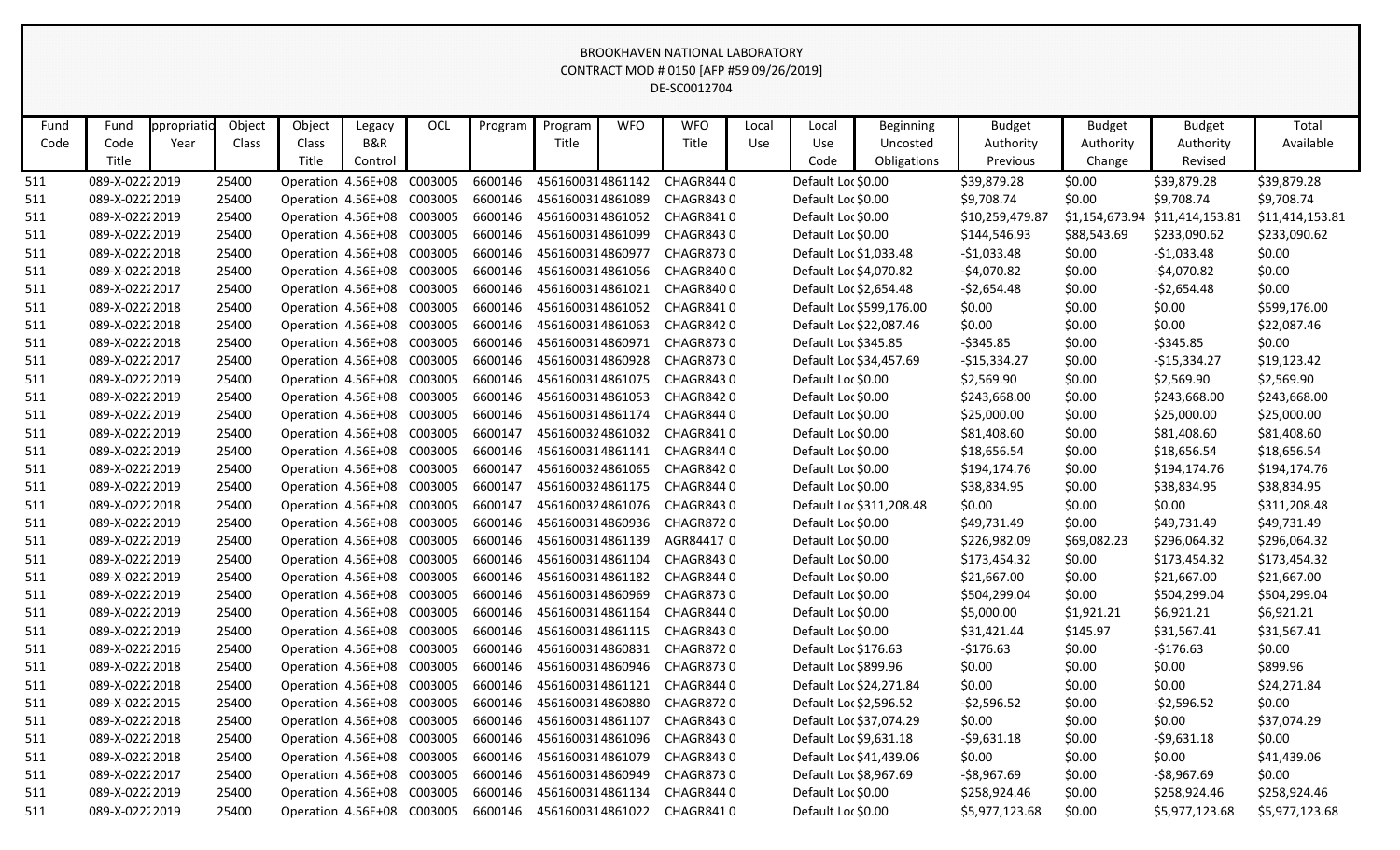| Fund | Fund           | opropriatio | Object | Object | Legacy                     | OCL                        | Program | Program          | <b>WFO</b> | <b>WFO</b>                 | Local | Local                | Beginning                   | <b>Budget</b>  | <b>Budget</b> | <b>Budget</b>  | Total           |
|------|----------------|-------------|--------|--------|----------------------------|----------------------------|---------|------------------|------------|----------------------------|-------|----------------------|-----------------------------|----------------|---------------|----------------|-----------------|
| Code | Code           | Year        | Class  | Class  | <b>B&amp;R</b>             |                            |         | Title            |            | Title                      | Use   | Use                  | Uncosted                    | Authority      | Authority     | Authority      | Available       |
|      | Title          |             |        | Title  | Control                    |                            |         |                  |            |                            |       | Code                 | Obligations                 | Previous       | Change        | Revised        |                 |
| -511 | 089-X-02222019 |             | 25400  |        | Operation 4.56E+08         | C003005                    | 6600146 | 4561600314861135 |            | CHAGR8440                  |       | Default Loc \$0.00   |                             | \$404,204.65   | \$0.00        | \$404,204.65   | \$404,204.65    |
| 511  | 089-X-02222019 |             | 25400  |        | Operation 4.56E+08 C003005 |                            | 6600146 |                  |            | 4561600314861144 CHAGR8440 |       | Default Loc \$0.00   |                             | \$92,435.00    | \$0.00        | \$92,435.00    | \$92,435.00     |
| 511  | 089-X-02222019 |             | 25400  |        | Operation 4.56E+08 C003005 |                            | 6600146 | 4561600314861146 |            | CHAGR8440                  |       | Default Loc \$0.00   |                             | \$15,448.79    | \$0.00        | \$15,448.79    | \$15,448.79     |
| 511  | 089-X-02222019 |             | 25400  |        | Operation 4.56E+08 C003005 |                            | 6600146 | 4561600314861068 |            | CHAGR8420                  |       | Default Loc \$0.00   |                             | \$40,430.19    | \$0.00        | \$40,430.19    | \$40,430.19     |
| 511  | 089-X-02222019 |             | 25400  |        | Operation 4.56E+08 C003005 |                            | 6600146 | 4561600314861066 |            | CHAGR8420                  |       | Default Loc \$0.00   |                             | \$31,281.71    | \$0.00        | \$31,281.71    | \$31,281.71     |
| 511  | 089-X-02222019 |             | 25400  |        | Operation 4.56E+08         | C003005                    | 6600147 | 4561600324801577 |            | CH AGR8780                 |       | Default Loc \$0.00   |                             | \$50,485.44    | \$0.00        | \$50,485.44    | \$50,485.44     |
| 511  | 089-X-02222019 |             | 25400  |        | Operation 4.56E+08 C003005 |                            | 6600146 | 4561600314861107 |            | CHAGR8430                  |       | Default Loc \$0.00   |                             | \$64,748.42    | \$0.00        | \$64,748.42    | \$64,748.42     |
| 511  | 089-X-02222019 |             | 25400  |        | Operation 4.56E+08         | C003005                    | 6600146 | 4561600314861098 |            | CHAGR8430                  |       | Default Loc \$0.00   |                             | \$41,678.42    | \$0.00        | \$41,678.42    | \$41,678.42     |
| 511  | 089-X-02222019 |             | 25400  |        | Operation 4.56E+08 C003005 |                            | 6600146 | 4561600314861159 |            | CHAGR8440                  |       | Default Loc \$0.00   |                             | \$25,816.36    | $-54.00$      | \$25,812.36    | \$25,812.36     |
| 511  | 089-X-02222019 |             | 25400  |        | Operation 4.56E+08 C003005 |                            | 6600146 | 4561600314861128 |            | CHAGR8440                  |       | Default Loc \$0.00   |                             | \$100,437.33   | \$22,376.68   | \$122,814.01   | \$122,814.01    |
| 511  | 089-X-02222018 |             | 25400  |        | Operation 4.56E+08 C003005 |                            | 6600146 | 4561600314861099 |            | CHAGR8430                  |       | Default Loc \$2.94   |                             | \$0.00         | \$0.00        | \$0.00         | \$2.94          |
| 511  | 089-X-02222017 |             | 25400  |        | Operation 4.56E+08 C003005 |                            | 6600147 | 4561600324860800 |            | CHAGR8710                  |       | Default Loc \$683.29 |                             | $-5683.29$     | \$0.00        | $-5683.29$     | \$0.00          |
| 511  | 089-X-02222017 |             | 25400  |        | Operation 4.56E+08 C003005 |                            | 6600147 | 4561600324861015 |            | CHAGR8400                  |       |                      | Default Loc \$903,389.83    | \$0.00         | \$0.00        | \$0.00         | \$903,389.83    |
| 511  | 089-X-02222018 |             | 25400  |        | Operation 4.56E+08 C003005 |                            | 6600146 | 4561600314861100 |            | CHAGR8430                  |       |                      | Default Loc \$45,915.88     | \$0.00         | \$0.00        | \$0.00         | \$45,915.88     |
| 511  | 089-X-02222018 |             | 25400  |        | Operation 4.56E+08 C003005 |                            | 6600146 | 4561600314860936 |            | CHAGR8720                  |       |                      | Default Loc \$6,000.07      | \$0.00         | \$0.00        | \$0.00         | \$6,000.07      |
| 511  | 089-X-02222018 |             | 25400  |        | Operation 4.56E+08 C003005 |                            | 6600147 | 4561600324860984 |            | CHAGR8400                  |       | Default Loc \$67.81  |                             | \$0.00         | \$0.00        | \$0.00         | \$67.81         |
| 511  | 089-X-02222017 |             | 25400  |        | Operation 4.56E+08         | C003005                    | 6600146 | 4561600314861052 |            | CHAGR8410                  |       |                      | Default Loc \$2,146,667.98  | \$0.00         | \$0.00        | \$0.00         | \$2,146,667.98  |
| 511  | 089-X-02222018 |             | 25400  |        | Operation 4.56E+08 C003005 |                            | 6600147 | 4561600324801577 |            | CH AGR8780                 |       |                      | Default Loc \$50,485.44     | \$0.00         | \$0.00        | \$0.00         | \$50,485.44     |
| 511  | 089-X-02222019 |             | 25400  |        | Operation 4.56E+08 C003005 |                            | 6600146 | 4561600314861173 |            | CHAGR8440                  |       | Default Loc \$0.00   |                             | \$15,965.00    | \$0.00        | \$15,965.00    | \$15,965.00     |
| 511  | 089-X-02222019 |             | 25400  |        | Operation 4.56E+08 C003005 |                            | 6600146 | 4561600314861158 |            | CHAGR8440                  |       | Default Loc \$0.00   |                             | \$30,000.00    | \$0.00        | \$30,000.00    | \$30,000.00     |
| 511  | 089-X-02222019 |             | 25400  |        | Operation 4.56E+08 C003005 |                            | 6600147 | 4561600324861176 |            | CHAGR8440                  |       | Default Loc \$0.00   |                             | \$97,087.38    | \$0.00        | \$97,087.38    | \$97,087.38     |
| 511  | 089-X-02222019 |             | 25400  |        | Operation 4.56E+08 C003005 |                            | 6600146 | 4561600314861101 |            | CHAGR8430                  |       | Default Loc \$0.00   |                             | \$1,179.23     | \$0.00        | \$1,179.23     | \$1,179.23      |
| 511  | 089-X-02222019 |             | 25400  |        | Operation 4.56E+08 C003005 |                            | 6600146 | 4561600314861102 |            | CHAGR8430                  |       | Default Loc \$0.00   |                             | \$19,967.73    | \$0.00        | \$19,967.73    | \$19,967.73     |
| 511  | 089-X-02222019 |             | 25400  |        | Operation 4.56E+08 C003005 |                            | 6600146 | 4561600314861100 |            | CHAGR8430                  |       | Default Loc \$0.00   |                             | \$50,507.48    | \$0.00        | \$50,507.48    | \$50,507.48     |
| 511  | 089-X-02222019 |             | 25400  |        | Operation 4.56E+08 C003005 |                            | 6600146 | 4561600314861138 |            | AGR844160                  |       | Default Loc \$0.00   |                             | \$114,789.71   | \$0.00        | \$114,789.71   | \$114,789.71    |
| 511  | 089-X-02222019 |             | 25400  |        | Operation 4.56E+08 C003005 |                            | 6600146 | 4561600314861157 |            | CHAGR8440                  |       | Default Loc \$0.00   |                             | \$45,000.00    | \$0.00        | \$45,000.00    | \$45,000.00     |
| 512  | 089-X-02222019 |             | 25400  |        | Operation 4.56E+08 C003005 |                            | 6600053 | 4561402204861180 |            | CHAGRP300                  |       | Default Loc \$0.00   |                             | \$3,600,000.00 | \$0.00        | \$3,600,000.00 | \$3,600,000.00  |
| 512  | 089-X-02222016 |             | 25400  |        | Operation 4.56E+08 C003005 |                            | 6600066 | 4561403514861012 |            | CHAGR1930                  |       |                      | Default Loc \$3,431,271.01  | \$0.00         | \$0.00        | \$0.00         | \$3,431,271.01  |
| 512  | 089-X-02222017 |             | 25400  |        |                            | Operation 4.56E+08 C003005 | 6600050 | 4561401964860991 |            | CHAGRNNI0                  |       |                      | Default Loc \$76,278.33     | \$0.00         | \$0.00        | \$0.00         | \$76,278.33     |
| 512  | 089-X-02222016 |             | 25400  |        |                            | Operation 4.56E+08 C003005 | 6600099 | 4561403744860760 |            | CH189N69 0                 |       |                      | Default Loc \$13,279.83     | \$0.00         | \$0.00        | \$0.00         | \$13,279.83     |
| 512  | 089-X-02222018 |             | 25400  |        |                            | Operation 4.56E+08 C003005 | 6600050 | 4561401964861025 |            | CHAGRNNI0                  |       |                      | Default Loc \$35,279.75     | \$0.00         | \$0.00        | \$0.00         | \$35,279.75     |
| 512  | 089-X-02222018 |             | 25400  |        |                            | Operation 4.56E+08 C003005 | 6600007 | 4561400504860850 |            | CHAGR2010                  |       |                      | Default Loc \$2,448.77      | \$0.00         | \$0.00        | \$0.00         | \$2,448.77      |
| 512  | 089-X-02222015 |             | 25400  |        |                            | Operation 4.56E+08 C003005 | 6600099 | 4561403744860622 |            | CH189N68 0                 |       | Default Loc \$561.39 |                             | -\$561.39      | \$0.00        | -\$561.39      | \$0.00          |
| 512  | 089-X-02222016 |             | 25400  |        |                            | Operation 4.56E+08 C003005 | 6600099 |                  |            | 4561403744860948 CHAGRNR(0 |       |                      | Default Loc \$93,722.24     | \$0.00         | \$0.00        | \$0.00         | \$93,722.24     |
| 512  | 089-X-02222018 |             | 25400  |        |                            | Operation 4.56E+08 C003005 | 6600066 | 4561403514861127 |            | CH1931CP:0                 |       |                      | Default Loc \$12,500,000.00 | \$0.00         | \$0.00        | \$0.00         | \$12,500,000.00 |
| 512  | 089-X-02222007 |             | 25400  |        |                            | Operation 4.56E+08 C003005 | 6600050 |                  |            | 4561401964860316 CHAGRNNJ0 |       |                      | Default Loc \$20,870.32     | \$0.00         | \$0.00        | \$0.00         | \$20,870.32     |
|      |                |             |        |        |                            |                            |         |                  |            |                            |       |                      |                             |                |               |                |                 |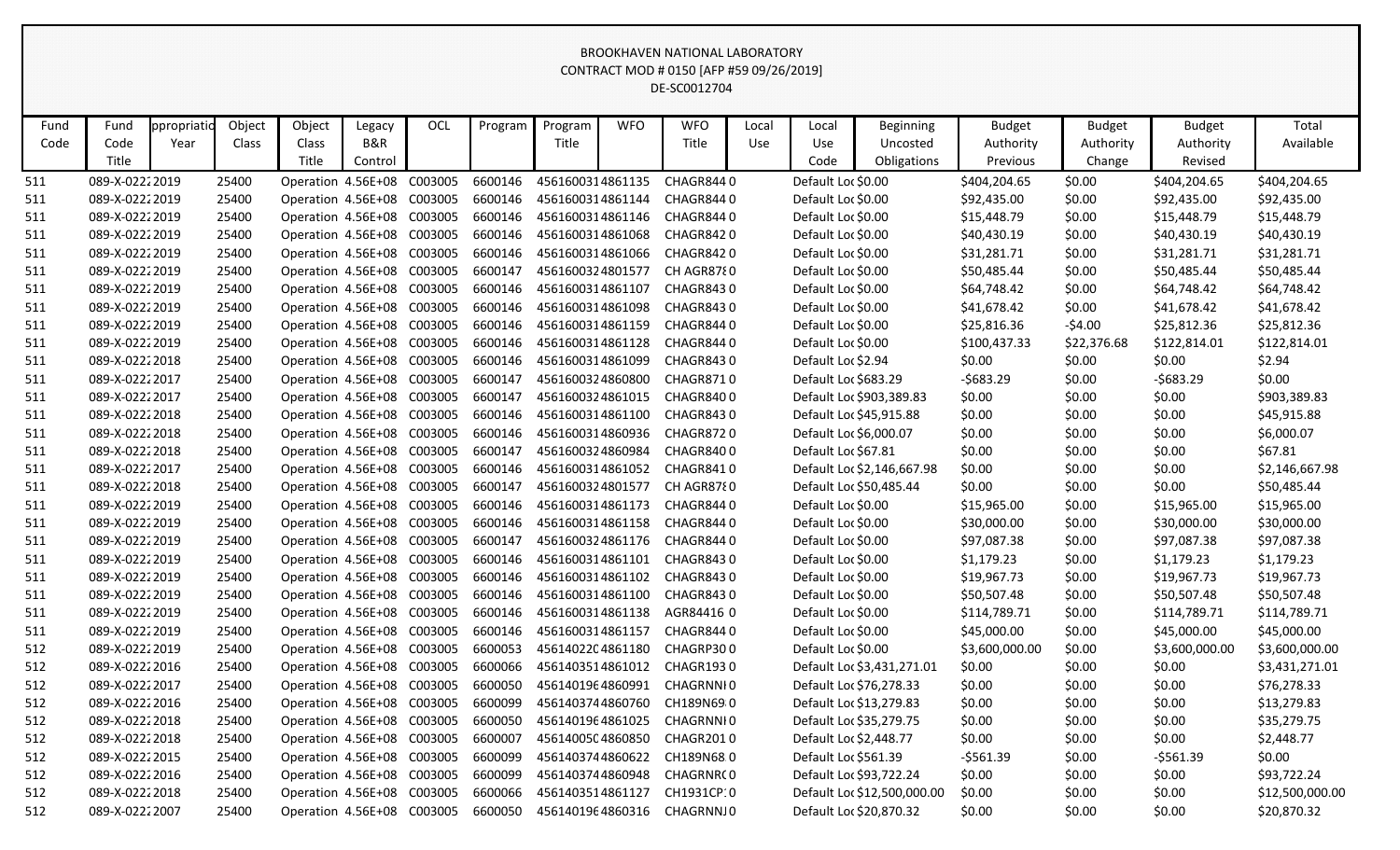| Fund | Fund           | ppropriatio | Object | Object                     | Legacy         | OCL     | Program | Program          | <b>WFO</b> | <b>WFO</b>        | Local      | Local                  | Beginning                  | <b>Budget</b>  | <b>Budget</b> | <b>Budget</b>  | Total          |
|------|----------------|-------------|--------|----------------------------|----------------|---------|---------|------------------|------------|-------------------|------------|------------------------|----------------------------|----------------|---------------|----------------|----------------|
| Code | Code           | Year        | Class  | Class                      | <b>B&amp;R</b> |         |         | Title            |            | Title             | <b>Use</b> | Use                    | Uncosted                   | Authority      | Authority     | Authority      | Available      |
|      | Title          |             |        | Title                      | Control        |         |         |                  |            |                   |            | Code                   | Obligations                | Previous       | Change        | Revised        |                |
| 512  | 089-X-02222019 |             | 25400  | Operation 4.56E+08         |                | C003005 | 6600050 | 4561401964860979 |            | CHAGRNNJ0         |            | Default Loc \$0.00     |                            | \$8,313,300.98 | \$0.00        | \$8,313,300.98 | \$8,313,300.98 |
| 512  | 089-X-02222019 |             | 25400  | Operation 4.56E+08         |                | C003005 | 6600069 | 4561403544860930 |            | CHAGRAID 0        |            | Default Loc \$0.00     |                            | \$359,733.49   | \$0.00        | \$359,733.49   | \$359,733.49   |
| 512  | 089-X-02222019 |             | 25400  | Operation 4.56E+08         |                | C003005 | 6600050 | 4561401964861154 |            | CHAGR80L0         |            | Default Loc \$0.00     |                            | \$52,360.19    | \$0.00        | \$52,360.19    | \$52,360.19    |
| 512  | 089-X-02222018 |             | 25400  | Operation 4.56E+08         |                | C003005 | 6600069 | 4561403544860930 |            | <b>CHAGRAID 0</b> |            |                        | Default Loc \$242,718.45   | \$0.00         | \$0.00        | \$0.00         | \$242,718.45   |
| 512  | 089-X-02222018 |             | 25400  | Operation 4.56E+08 C003005 |                |         | 6600050 | 4561401964860920 |            | <b>CHAGRRPC0</b>  |            |                        | Default Loc \$25,684.62    | \$0.00         | $-525,684.61$ | $-525,684.61$  | \$0.01         |
| 512  | 089-X-02222017 |             | 25400  | Operation 4.56E+08 C003005 |                |         | 6600007 | 4561400504861037 |            | CHAGR17E0         |            | Default Loc \$3.72     |                            | \$0.00         | \$0.00        | \$0.00         | \$3.72         |
| 512  | 089-X-02222019 |             | 25400  | Operation 4.56E+08         |                | C003005 | 6600007 | 4561400504861119 |            | CHAGRP180         |            | Default Loc \$0.00     |                            | \$886,286.41   | \$0.00        | \$886,286.41   | \$886,286.41   |
| 512  | 089-X-02222014 |             | 25400  | Operation 4.56E+08         |                | C003005 | 6600073 | 4561403584860852 |            | CHAGR0170         |            |                        | Default Loc \$83,084.91    | \$0.00         | \$0.00        | \$0.00         | \$83,084.91    |
| 512  | 089-X-02222017 |             | 25400  | Operation 4.56E+08         |                | C003005 | 6600007 | 4561400504860843 |            | CHAGR2010         |            | Default Loc \$611.68   |                            | \$0.00         | \$0.00        | \$0.00         | \$611.68       |
| 512  | 089-X-02222016 |             | 25400  | Operation 4.56E+08         |                | C003005 | 6600099 | 4561403744860941 |            | CHAGRNR(0         |            |                        | Default Loc \$26,293.22    | \$0.00         | \$0.00        | \$0.00         | \$26,293.22    |
| 512  | 089-X-02222017 |             | 25400  | Operation 4.56E+08 C003005 |                |         | 6600099 | 4561403744860947 |            | CHAGRNR(0         |            | Default Loc \$1,430.36 |                            | \$0.00         | \$0.00        | \$0.00         | \$1,430.36     |
| 512  | 089-X-02222016 |             | 25400  | Operation 4.56E+08         |                | C003005 | 6600053 | 4561402204803492 |            | CH AGRNIF 0       |            |                        | Default Loc \$455,077.00   | \$0.00         | \$0.00        | \$0.00         | \$455,077.00   |
| 512  | 089-X-02222015 |             | 25400  | Operation 4.56E+08         |                | C003005 | 6600007 | 4561400504860561 |            | CHAGR9EV0         |            | Default Loc \$1.29     |                            | \$0.00         | \$0.00        | \$0.00         | \$1.29         |
| 512  | 089-X-02222016 |             | 25400  | Operation 4.56E+08 C003005 |                |         | 6600099 | 4561403744860817 |            | CH189V64(0        |            | Default Loc \$1,784.78 |                            | \$0.00         | \$0.00        | \$0.00         | \$1,784.78     |
| 512  | 089-X-02222015 |             | 25400  | Operation 4.56E+08         |                | C003005 | 6600072 | 4561403574860914 |            | CHAGR1930         |            | Default Loc \$260.99   |                            | \$0.00         | \$0.00        | \$0.00         | \$260.99       |
| 512  | 089-X-02222005 |             | 25400  | Operation 4.56E+08 C003005 |                |         | 6600066 | 4561403514806666 |            | CHAGRRW'O         |            |                        | Default Loc \$394,234.20   | \$0.00         | \$0.00        | \$0.00         | \$394,234.20   |
| 512  | 089-X-02222018 |             | 25400  | Operation 4.56E+08         |                | C003005 | 6600053 | 4561402204860902 |            | CHAGRP410         |            |                        | Default Loc \$3,011,272.60 | \$0.00         | \$0.00        | \$0.00         | \$3,011,272.60 |
| 512  | 089-X-02222019 |             | 25400  | Operation 4.56E+08         |                | C003005 | 6600050 | 4561401964860942 |            | CHAGRNNJ0         |            | Default Loc \$0.00     |                            | \$472,330.09   | \$0.00        | \$472,330.09   | \$472,330.09   |
| 512  | 089-X-02222019 |             | 25400  | Operation 4.56E+08 C003005 |                |         | 6600007 | 4561400504861131 |            | CHAGRER20         |            | Default Loc \$0.00     |                            | \$67,502.91    | \$0.00        | \$67,502.91    | \$67,502.91    |
| 512  | 089-X-02222018 |             | 25400  | Operation 4.56E+08         |                | C003005 | 6600050 | 4561401964860979 |            | CHAGRNNJ0         |            |                        | Default Loc \$7,179,609.54 | $-$ \$873.79   | \$0.00        | $-$873.79$     | \$7,178,735.75 |
| 512  | 089-X-02222017 |             | 25400  | Operation 4.56E+08         |                | C003005 | 6600066 | 4561403514861057 |            | CH1931CP:0        |            |                        | Default Loc \$4,474,778.10 | \$0.00         | \$0.00        | \$0.00         | \$4,474,778.10 |
| 512  | 089-X-02222013 |             | 25400  | Operation 4.56E+08 C003005 |                |         | 6600053 | 4561402204860794 |            | CHAGRAGI0         |            | Default Loc \$8,934.17 |                            | \$0.00         | \$0.00        | \$0.00         | \$8,934.17     |
| 512  | 089-X-02222015 |             | 25400  | Operation 4.56E+08         |                | C003005 | 6600067 | 4561403524860964 |            | CHAGR1930         |            |                        | Default Loc \$68,048.75    | \$0.00         | \$0.00        | \$0.00         | \$68,048.75    |
| 512  | 089-X-02222014 |             | 25400  | Operation 4.56E+08         |                | C003005 | 6600007 | 4561400504860561 |            | CHAGR9EV0         |            | Default Loc \$8,737.52 |                            | \$0.00         | \$0.00        | \$0.00         | \$8,737.52     |
| 512  | 089-X-02222012 |             | 25400  | Operation 4.56E+08         |                | C003005 | 6600053 | 4561402204804149 |            | CH AGRY1/0        |            | Default Loc \$4,499.65 |                            | $-54,499.65$   | \$0.00        | $-$4,499.65$   | \$0.00         |
| 512  | 089-X-02222011 |             | 25400  | Operation 4.56E+08         |                | C003005 | 6600050 | 4561401964860463 |            | CHAGRNNJ0         |            | Default Loc \$0.26     |                            | $-50.26$       | \$0.00        | $-50.26$       | \$0.00         |
| 512  | 089-X-02222013 |             | 25400  | Operation 4.56E+08         |                | C003005 | 6600007 | 4561400504860849 |            | CHAGR2010         |            | Default Loc \$2,007.03 |                            | \$0.00         | \$0.00        | \$0.00         | \$2,007.03     |
| 512  | 089-X-02222015 |             | 25400  | Operation 4.56E+08         |                | C003005 | 6600053 | 4561402204803492 |            | CH AGRNIF 0       |            |                        | Default Loc \$822,752.00   | \$0.00         | \$0.00        | \$0.00         | \$822,752.00   |
| 512  | 089-X-02222015 |             | 25400  | Operation 4.56E+08 C003005 |                |         | 6600007 | 4561400504860959 |            | CHAGR2010         |            | Default Loc \$473.17   |                            | \$0.00         | \$0.00        | \$0.00         | \$473.17       |
| 512  | 089-X-02222019 |             | 25400  | Operation 4.56E+08 C003005 |                |         | 6600050 | 4561401964861025 |            | CHAGRNNI0         |            | Default Loc \$0.00     |                            | \$48,543.69    | \$0.00        | \$48,543.69    | \$48,543.69    |
| 512  | 089-X-02222019 |             | 25400  | Operation 4.56E+08 C003005 |                |         | 6600096 | 4561403714861185 |            | CHNRC3130         |            | Default Loc \$0.00     |                            | \$145,631.07   | \$0.00        | \$145,631.07   | \$145,631.07   |
| 512  | 089-X-02222014 |             | 25400  | Operation 4.56E+08 C003005 |                |         | 6600072 | 4561403574860914 |            | CHAGR1930         |            | Default Loc \$6,708.87 |                            | \$0.00         | \$0.00        | \$0.00         | \$6,708.87     |
| 512  | 089-X-02222013 |             | 25400  | Operation 4.56E+08 C003005 |                |         | 6600007 | 4561400504860561 |            | CHAGR9EV0         |            |                        | Default Loc \$11,621.01    | \$0.00         | \$0.00        | \$0.00         | \$11,621.01    |
| 512  | 089-X-02222014 |             | 25400  | Operation 4.56E+08 C003005 |                |         | 6600053 | 4561402204803492 |            | CH AGRNIF 0       |            |                        | Default Loc \$733,390.21   | $-$1,493.21$   | \$0.00        | -\$1,493.21    | \$731,897.00   |
| 512  | 089-X-02222017 |             | 25400  | Operation 4.56E+08 C003005 |                |         | 6600007 | 4561400504861041 |            | CHAGR2010         |            | Default Loc \$109.78   |                            | \$0.00         | \$0.00        | \$0.00         | \$109.78       |
| 512  | 089-X-02222016 |             | 25400  | Operation 4.56E+08 C003005 |                |         | 6600099 | 4561403744860724 |            | CH189V61!0        |            | Default Loc \$3,761.11 |                            | \$0.00         | \$0.00        | \$0.00         | \$3,761.11     |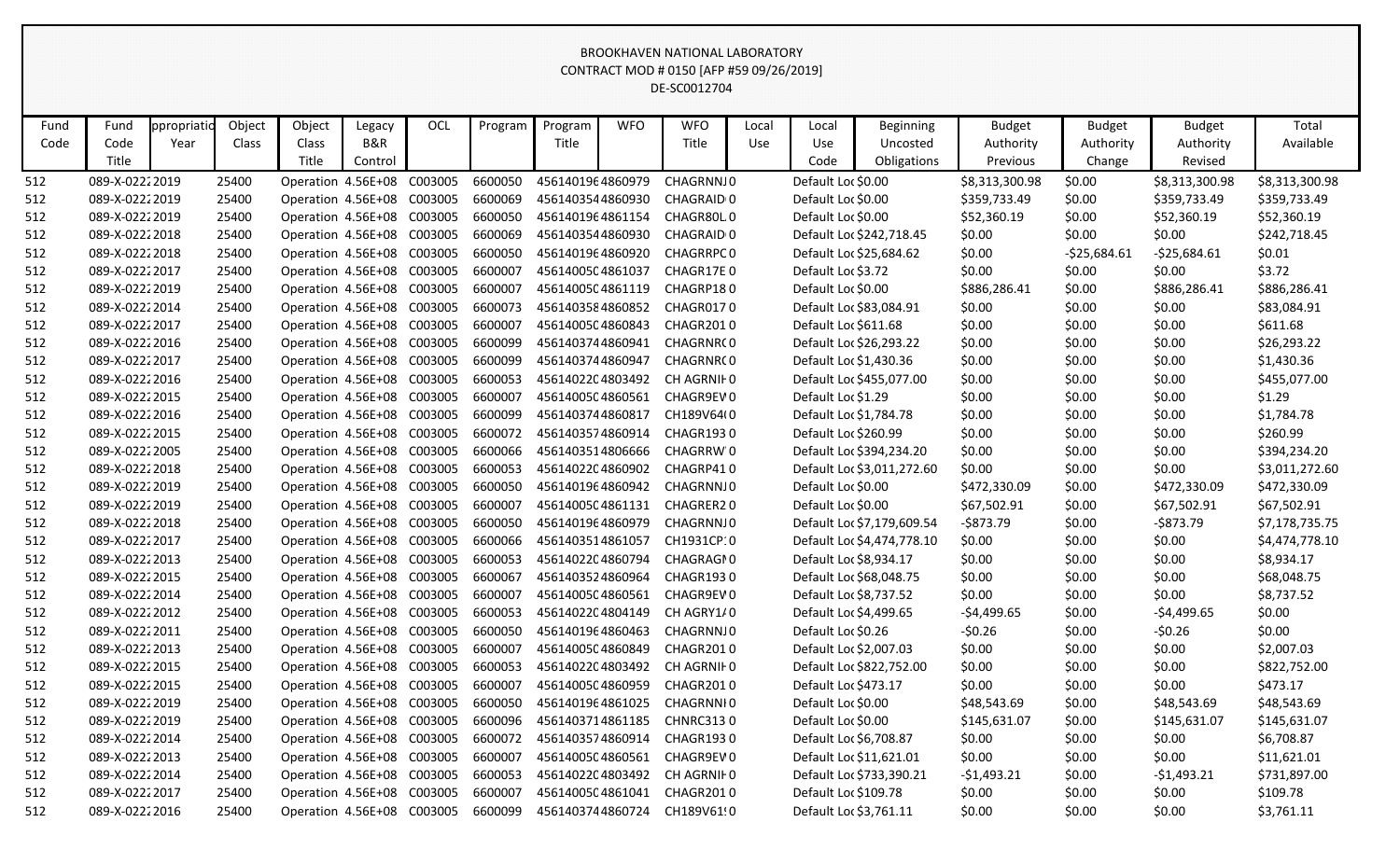| Fund | Fund           | ppropriatio | Object | Object                     | Legacy  | OCL     | Program | Program          | <b>WFO</b> | <b>WFO</b>            | Local | Local                | <b>Beginning</b>           | <b>Budget</b>   | <b>Budget</b> | <b>Budget</b>   | Total           |
|------|----------------|-------------|--------|----------------------------|---------|---------|---------|------------------|------------|-----------------------|-------|----------------------|----------------------------|-----------------|---------------|-----------------|-----------------|
| Code | Code           | Year        | Class  | Class                      | B&R     |         |         | Title            |            | Title                 | Use   | Use                  | Uncosted                   | Authority       | Authority     | Authority       | Available       |
|      | Title          |             |        | Title                      | Control |         |         |                  |            |                       |       | Code                 | Obligations                | Previous        | Change        | Revised         |                 |
| 512  | 089-X-02222012 |             | 25400  | Operation 4.56E+08         |         | C003005 | 6600053 | 4561402204860788 |            | CHAGR12F0             |       |                      | Default Loc \$152,272.29   | $-$152,272.29$  | \$0.00        | $-$152,272.29$  | \$0.00          |
| 512  | 089-X-02222014 |             | 25400  | Operation 4.56E+08         |         | C003005 | 6600066 | 4561403514860917 |            | CHAGR1930             |       |                      | Default Loc \$840,986.71   | \$0.00          | \$0.00        | \$0.00          | \$840,986.71    |
| 512  | 089-X-02222014 |             | 25400  | Operation 4.56E+08 C003005 |         |         | 6600073 | 4561403583011110 |            | CRAGRS-OI0            |       | Default Loc \$121.25 |                            | \$0.00          | \$0.00        | \$0.00          | \$121.25        |
| 512  | 089-X-02222018 |             | 25400  | Operation 4.56E+08         |         | C003005 | 6600050 | 4561401964860992 |            | CHAGRNN/0             |       |                      | Default Loc \$27,289.71    | \$0.00          | \$0.00        | \$0.00          | \$27,289.71     |
| 512  | 089-X-02222019 |             | 25400  | Operation 4.56E+08 C003005 |         |         | 6600099 | 4561403744860894 |            | CHAGRNR(0             |       | Default Loc \$0.00   |                            | \$148,206.79    | \$0.00        | \$148,206.79    | \$148,206.79    |
| 512  | 089-X-02222005 |             | 25400  | Operation 4.56E+08 C003005 |         |         | 6600053 | 4561402204803774 |            | CH AGRRW 0            |       |                      | Default Loc \$527,491.57   | \$0.00          | \$0.00        | \$0.00          | \$527,491.57    |
| 512  | 089-X-02222019 |             | 25400  | Operation 4.56E+08         |         | C003005 | 6600066 | 4561403514861183 |            | CH1931CP:0            |       | Default Loc \$0.00   |                            | \$11,000,000.00 | \$0.00        | \$11,000,000.00 | \$11,000,000.00 |
| 512  | 089-X-02222013 |             | 25400  | Operation 4.56E+08         |         | C003005 | 6600067 | 4561403524860796 |            | CHAGRSIA/0            |       | Default Loc \$19.78  |                            | \$0.00          | \$0.00        | \$0.00          | \$19.78         |
| 512  | 089-X-02222018 |             | 25400  | Operation 4.56E+08 C003005 |         |         | 6600050 | 4561401964861069 |            | CHAGR80H0             |       |                      | Default Loc \$134,939.61   | \$0.00          | \$0.00        | \$0.00          | \$134,939.61    |
| 512  | 089-X-02222018 |             | 25400  | Operation 4.56E+08 C003005 |         |         | 6600050 | 4561401964861073 |            | CHAGR80H0             |       |                      | Default Loc \$143,425.49   | \$0.00          | \$0.00        | \$0.00          | \$143,425.49    |
| 512  | 089-X-02222014 |             | 25400  | Operation 4.56E+08 C003005 |         |         | 6600099 | 4561403744860657 |            | CH189V61!0            |       |                      | Default Loc \$29,137.54    | \$0.00          | \$0.00        | \$0.00          | \$29,137.54     |
| 512  | 089-X-02222018 |             | 25400  | Operation 4.56E+08         |         | C003005 | 6600096 | 4561403714861126 |            | <b>CHNRC3130</b>      |       |                      | Default Loc \$961,165.05   | \$0.00          | \$0.00        | \$0.00          | \$961,165.05    |
| 512  | 089-X-02222017 |             | 25400  | Operation 4.56E+08         |         | C003005 | 6600069 | 4561403544860930 |            | CHAGRAID <sub>0</sub> |       |                      | Default Loc \$121,227.96   | \$0.00          | \$0.00        | \$0.00          | \$121,227.96    |
| 512  | 089-X-02222013 |             | 25400  | Operation 4.56E+08 C003005 |         |         | 6600066 | 4561403514860844 |            | CHAGRSIA/0            |       |                      | Default Loc \$3,808.15     | \$0.00          | \$0.00        | \$0.00          | \$3,808.15      |
| 512  | 089-X-02222014 |             | 25400  | Operation 4.56E+08         |         | C003005 | 6600099 | 4561403744860697 |            | CH189N67:0            |       |                      | Default Loc \$67,304.85    | \$0.00          | \$0.00        | \$0.00          | \$67,304.85     |
| 512  | 089-X-02222019 |             | 25400  | Operation 4.56E+08 C003005 |         |         | 6600096 | 4561403714861125 |            | <b>CHNRC3130</b>      |       | Default Loc \$0.00   |                            | \$291,262.14    | \$0.00        | \$291,262.14    | \$291,262.14    |
| 512  | 089-X-02222019 |             | 25400  | Operation 4.56E+08         |         | C003005 | 6600053 | 4561402204861118 |            | CHAGR1R20             |       | Default Loc \$0.00   |                            | \$410,383.00    | \$0.00        | \$410,383.00    | \$410,383.00    |
| 512  | 089-X-02222019 |             | 25400  | Operation 4.56E+08         |         | C003005 | 6600096 | 4561403714861126 |            | <b>CHNRC3130</b>      |       | Default Loc \$0.00   |                            | \$302,153.89    | \$0.00        | \$302,153.89    | \$302,153.89    |
| 512  | 089-X-02222016 |             | 25400  | Operation 4.56E+08         |         | C003005 | 6600099 | 4561403744860894 |            | CHAGRNR(0             |       |                      | Default Loc \$20,943.02    | \$0.00          | \$0.00        | \$0.00          | \$20,943.02     |
| 512  | 089-X-02222011 |             | 25400  | Operation 4.56E+08         |         | C003005 | 6600096 | 4561403714860532 |            | CH189J4140            |       |                      | Default Loc \$3,429.21     | \$0.00          | \$0.00        | \$0.00          | \$3,429.21      |
| 512  | 089-X-02222014 |             | 25400  | Operation 4.56E+08 C003005 |         |         | 6600096 | 4561403714860776 |            | CH189QBV0             |       |                      | Default Loc \$9,993.07     | \$0.00          | \$0.00        | \$0.00          | \$9,993.07      |
| 512  | 089-X-02222015 |             | 25400  | Operation 4.56E+08 C003005 |         |         | 6600099 | 4561403744860913 |            | CHAGRNR(0             |       | Default Loc \$151.73 |                            | \$0.00          | \$0.00        | \$0.00          | \$151.73        |
| 512  | 089-X-02222016 |             | 25400  | Operation 4.56E+08         |         | C003005 | 6600050 | 4561401964860957 |            | CHAGRNNI0             |       |                      | Default Loc \$1,554.98     | $-51,554.98$    | \$0.00        | $-$1,554.98$    | \$0.00          |
| 512  | 089-X-02222018 |             | 25400  | Operation 4.56E+08         |         | C003005 | 6600051 | 4561402004861105 |            | CHAGR1830             |       |                      | Default Loc \$63,865.80    | \$0.00          | \$0.00        | \$0.00          | \$63,865.80     |
| 512  | 089-X-02222019 |             | 25400  | Operation 4.56E+08         |         | C003005 | 6600050 | 4561401964861169 |            | CHAGR80G0             |       | Default Loc \$0.00   |                            | \$273,330.10    | \$0.00        | \$273,330.10    | \$273,330.10    |
| 512  | 089-X-02222011 |             | 25400  | Operation 4.56E+08         |         | C003005 | 6600050 | 4561401964860467 |            | CHAGRNNJ0             |       |                      | Default Loc \$360,508.07   | -\$360,508.07   | \$0.00        | -\$360,508.07   | \$0.00          |
| 512  | 089-X-02222017 |             | 25400  | Operation 4.56E+08         |         | C003005 | 6600007 | 4561400504861054 |            | CHAGRNA10             |       |                      | Default Loc \$8,453.63     | \$0.00          | \$0.00        | \$0.00          | \$8,453.63      |
| 512  | 089-X-02222015 |             | 25400  | Operation 4.56E+08 C003005 |         |         | 6600050 | 4561401964860927 |            | CHARGNNI0             |       | Default Loc \$354.45 |                            | \$0.00          | \$0.00        | \$0.00          | \$354.45        |
| 512  | 089-X-02222016 |             | 25400  | Operation 4.56E+08 C003005 |         |         | 6600050 | 4561401964860745 |            | CHAGRNNJ0             |       |                      | Default Loc \$6,224.31     | \$0.00          | \$0.00        | \$0.00          | \$6,224.31      |
| 512  | 089-X-02222018 |             | 25400  | Operation 4.56E+08 C003005 |         |         | 6600096 | 4561403714860873 |            | CHAGRNR(0             |       |                      | Default Loc \$1,680,118.93 | \$0.00          | \$0.00        | \$0.00          | \$1,680,118.93  |
| 512  | 089-X-02222018 |             | 25400  | Operation 4.56E+08 C003005 |         |         | 6600096 | 4561403714861125 |            | <b>CHNRC3130</b>      |       |                      | Default Loc \$319,512.42   | \$0.00          | \$0.00        | \$0.00          | \$319,512.42    |
| 512  | 089-X-02222015 |             | 25400  | Operation 4.56E+08 C003005 |         |         | 6600053 | 4561402204860897 |            | CHAGRR210             |       |                      | Default Loc \$6,228.29     | \$0.00          | \$0.00        | \$0.00          | \$6,228.29      |
| 512  | 089-X-02222016 |             | 25400  | Operation 4.56E+08 C003005 |         |         | 6600066 | 4561403514860970 |            | CHAGR1930             |       |                      | Default Loc \$1,288,712.72 | \$0.00          | \$0.00        | \$0.00          | \$1,288,712.72  |
| 512  | 089-X-02222017 |             | 25400  | Operation 4.56E+08 C003005 |         |         | 6600100 | 4561403754860765 |            | CH189N750             |       | Default Loc \$280.57 |                            | \$0.00          | \$0.00        | \$0.00          | \$280.57        |
| 512  | 089-X-02222018 |             | 25400  | Operation 4.56E+08 C003005 |         |         | 6600050 | 4561401964860942 |            | CHAGRNNJ0             |       |                      | Default Loc \$143,017.14   | \$0.00          | \$0.00        | \$0.00          | \$143,017.14    |
| 512  | 089-X-02222019 |             | 25400  | Operation 4.56E+08 C003005 |         |         | 6600096 | 4561403714860873 |            | CHAGRNR(0             |       | Default Loc \$0.00   |                            | \$882,226.04    | \$0.00        | \$882,226.04    | \$882,226.04    |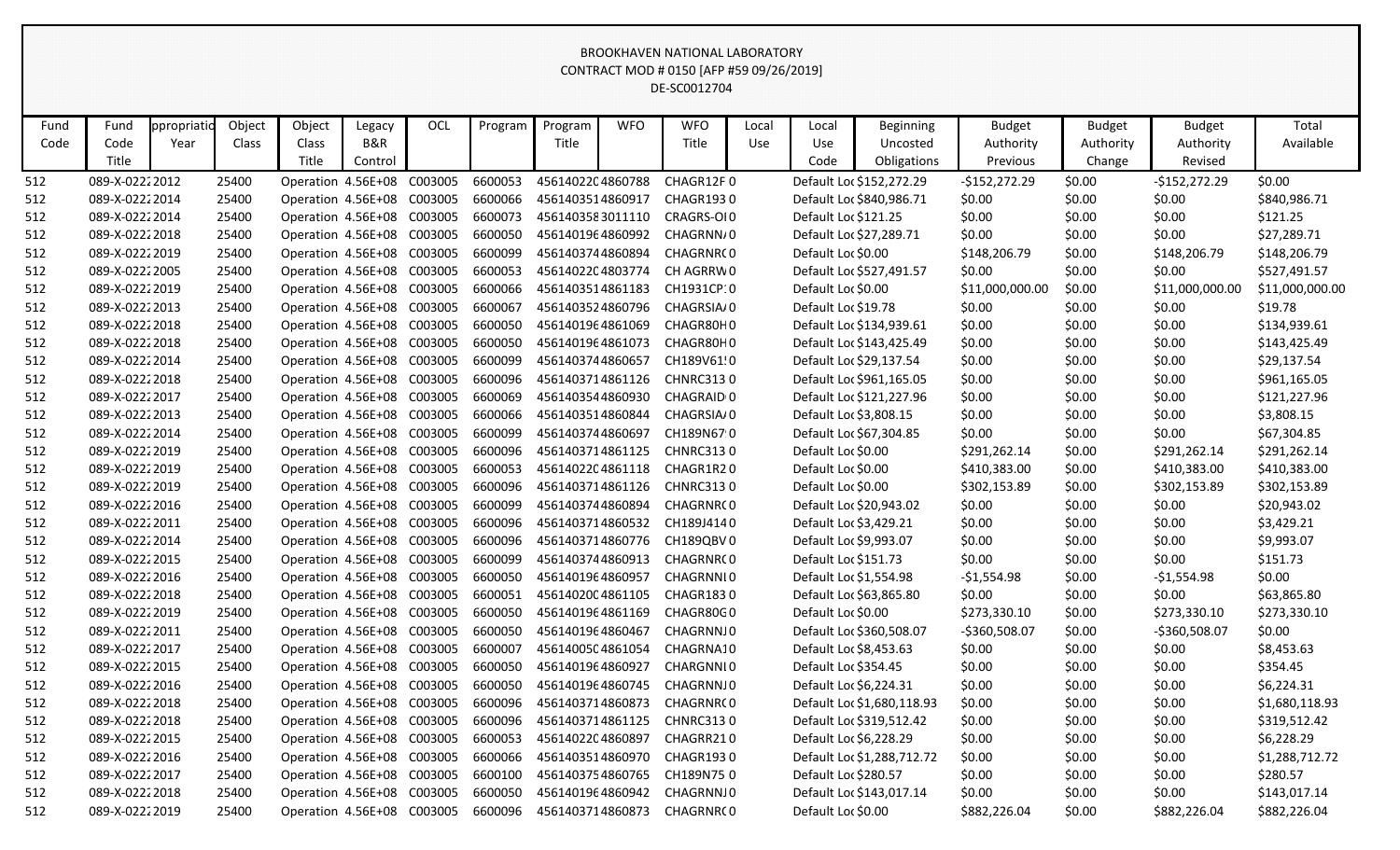| Fund | Fund           | ppropriatio | Object | Object                      | Legacy  | OCL     | Program | Program          | <b>WFO</b> | <b>WFO</b>           | Local      | Local                  | <b>Beginning</b>           | <b>Budget</b>  | <b>Budget</b> | <b>Budget</b>  | Total          |
|------|----------------|-------------|--------|-----------------------------|---------|---------|---------|------------------|------------|----------------------|------------|------------------------|----------------------------|----------------|---------------|----------------|----------------|
| Code | Code           | Year        | Class  | Class                       | B&R     |         |         | Title            |            | Title                | <b>Use</b> | Use                    | Uncosted                   | Authority      | Authority     | Authority      | Available      |
|      | Title          |             |        | <b>Title</b>                | Control |         |         |                  |            |                      |            | Code                   | Obligations                | Previous       | Change        | Revised        |                |
| 512  | 089-X-02222019 |             | 25400  | Operation 4.56E+08          |         | C003005 | 6600007 | 4561400504861123 |            | CHAGRP180            |            | Default Loc \$0.00     |                            | \$242,718.45   | \$0.00        | \$242,718.45   | \$242,718.45   |
| 512  | 089-X-02222018 |             | 25400  | Operation 4.56E+08          |         | C003005 | 6600050 | 4561401964860991 |            | CHAGRNNI0            |            |                        | Default Loc \$223,300.97   | \$0.00         | \$0.00        | \$0.00         | \$223,300.97   |
| 512  | 089-X-02222014 |             | 25400  | Operation 4.56E+08 C003005  |         |         | 6600053 | 4561402204860836 |            | CHAGRAGI0            |            | Default Loc \$767.68   |                            | $-5767.68$     | \$0.00        | $-5767.68$     | \$0.00         |
| 512  | 089-X-02222019 |             | 25400  | Operation 4.56E+08          |         | C003005 | 6600073 | 4561403583015354 |            | CRAGR084 0           |            | Default Loc \$0.00     |                            | \$0.00         | \$194,174.76  | \$194,174.76   | \$194,174.76   |
| 512  | 089-X-02222018 |             | 25400  | Operation 4.56E+08 C003005  |         |         | 6600007 | 4561400504861119 |            | CHAGRP180            |            |                        | Default Loc \$563,021.60   | \$0.00         | \$0.00        | \$0.00         | \$563,021.60   |
| 512  | 089-X-02222015 |             | 25400  | Operation 4.56E+08 C003005  |         |         | 6600099 | 4561403744860657 |            | CH189V61!0           |            | Default Loc \$9,708.74 |                            | \$0.00         | \$0.00        | \$0.00         | \$9,708.74     |
| 512  | 089-X-02222016 |             | 25400  | Operation 4.56E+08          |         | C003005 | 6600096 | 4561403714860773 |            | CH189QBI(0           |            | Default Loc \$813.05   |                            | $-5813.05$     | \$0.00        | $-$ \$813.05   | \$0.00         |
| 512  | 089-X-02222017 |             | 25400  | Operation 4.56E+08          |         | C003005 | 6600099 | 4561403744860901 |            | CHAGRNR(0            |            |                        | Default Loc \$34,547.10    | \$0.00         | \$0.00        | \$0.00         | \$34,547.10    |
| 512  | 089-X-02222018 |             | 25400  | Operation 4.56E+08          |         | C003005 | 6600007 | 4561400504861123 |            | CHAGRP180            |            |                        | Default Loc \$85,838.77    | \$0.00         | \$0.00        | \$0.00         | \$85,838.77    |
| 512  | 089-X-02222012 |             | 25400  | Operation 4.56E+08 C003005  |         |         | 6600053 | 4561402204804168 |            | CH AGRY1(0           |            | Default Loc \$3,309.73 |                            | \$0.00         | \$0.00        | \$0.00         | \$3,309.73     |
| 512  | 089-X-02222018 |             | 25400  | Operation 4.56E+08 C003005  |         |         | 6600050 | 4561401964860932 |            | CHAGRNN(0            |            | Default Loc \$60.98    |                            | $-560.98$      | \$0.00        | $-560.98$      | \$0.00         |
| 512  | 089-X-02222017 |             | 25400  | Operation 4.56E+08          |         | C003005 | 6600099 | 4561403744860911 |            | CHAGRNR(0            |            |                        | Default Loc \$119,801.34   | \$0.00         | \$0.00        | \$0.00         | \$119,801.34   |
| 512  | 089-X-02222019 |             | 25400  | Operation 4.56E+08          |         | C003005 | 6600050 | 4561401964860991 |            | CHAGRNNI0            |            | Default Loc \$0.00     |                            | \$112,621.36   | \$0.00        | \$112,621.36   | \$112,621.36   |
| 512  | 089-X-02222019 |             | 25400  | Operation 4.56E+08 C003005  |         |         | 6600050 | 4561401964861073 |            | CHAGR80H0            |            | Default Loc \$0.00     |                            | \$202,912.62   | \$0.00        | \$202,912.62   | \$202,912.62   |
| 517  | 089-X-02222018 |             | 25400  | Operation 4.56E+08          |         | C003005 | 6600207 | 456167SC04860826 |            | CHAGR8720            |            | Default Loc \$7,745.02 |                            | \$0.00         | \$0.00        | \$0.00         | \$7,745.02     |
| 517  | 089-X-02222018 |             | 25400  | Operation 4.56E+08 C003005  |         |         | 6600207 | 456167SC04861010 |            | CHAGR8730            |            |                        | Default Loc \$51,826.30    | \$0.00         | \$0.00        | \$0.00         | \$51,826.30    |
| 517  | 089-X-02222018 |             | 25400  | Operation 4.56E+08 C003005  |         |         | 6600207 | 456167SC04861108 |            | CHAGR8430            |            |                        | Default Loc \$7,178,397.68 | \$0.00         | \$0.00        | \$0.00         | \$7,178,397.68 |
| 517  | 089-X-02222019 |             | 25400  | Operation 4.56E+08          |         | C003005 | 6600207 | 456167SC04861010 |            | CHAGR8730            |            | Default Loc \$0.00     |                            | \$6,629,126.22 | \$0.00        | \$6,629,126.22 | \$6,629,126.22 |
| 517  | 089-X-02222019 |             | 25400  | Operation 4.56E+08 C003005  |         |         | 6600207 | 456167SC04861108 |            | CHAGR8430            |            | Default Loc \$0.00     |                            | \$3,602,103.30 | \$0.00        | \$3,602,103.30 | \$3,602,103.30 |
| 517  | 089-X-02222018 |             | 25400  | Operation 4.56E+08 C003005  |         |         | 6600207 | 456167SC04860834 |            | CHAGR8720            |            |                        | Default Loc \$13,298.02    | \$0.00         | \$0.00        | \$0.00         | \$13,298.02    |
| 517  | 089-X-02222019 |             | 25400  | Operation 4.56E+08 C003005  |         |         | 6600207 | 456167SC04860823 |            | CHAGR8720            |            | Default Loc \$0.00     |                            | \$82,524.28    | \$0.00        | \$82,524.28    | \$82,524.28    |
| 517  | 089-X-02222018 |             | 25400  | Operation 4.56E+08 C003005  |         |         | 6600207 | 456167SC04860823 |            | CHAGR8720            |            |                        | Default Loc \$19,856.98    | \$0.00         | \$0.00        | \$0.00         | \$19,856.98    |
| 674  | 089-18/19-2018 |             | 25400  | Operation TT0000000 C003093 |         |         | 4500001 | TT10200000       |            | Default WF0          |            | Default Loc \$0.00     |                            | \$55,000.00    | \$0.00        | \$55,000.00    | \$55,000.00    |
| 679  | 089-15/16-2015 |             | 25400  | Operation WA220000 C001104  |         |         | 2822390 | WA2230100        |            | Default WF 302064    |            |                        | Climate RE \$40,000.00     | \$0.00         | \$0.00        | \$0.00         | \$40,000.00    |
| 681  | 089-14/15-2014 |             | 25400  | Operation WA220000 C001104  |         |         | 2822390 | WA2230100        |            | Default WF0          |            |                        | Default Loc \$39,548.18    | \$0.00         | \$0.00        | \$0.00         | \$39,548.18    |
| 692  | 089-14/15-2014 |             | 25400  | Operation WN00000CC001118   |         |         | 1721222 | WN0219064860825  |            | CHAGR8720            |            |                        | Default Loc \$17,728.79    | \$0.00         | \$0.00        | \$0.00         | \$17,728.79    |
| 900  | 089-X-024(2018 |             | 25400  | Operation DP090900(C002955  |         |         | 2223112 | DP090901(0       |            | Default WF0          |            |                        | Default Loc \$24,444.15    | \$0.00         | \$0.00        | \$0.00         | \$24,444.15    |
| 900  | 089-X-024(2019 |             | 25400  | Operation DP090900(C002955  |         |         | 2223112 | DP090901(0       |            | Default WFO          |            | Default Loc \$0.00     |                            | \$275,000.00   | \$0.00        | \$275,000.00   | \$275,000.00   |
| 900  | 089-X-024(2014 |             | 25400  | Operation DP120400(C000912  |         |         | 2220743 | DP120401(0       |            | Default WF0          |            | Default Loc \$836.82   |                            | \$0.00         | \$0.00        | \$0.00         | \$836.82       |
| 900  | 089-X-024(2015 |             | 25400  | Operation DP800000(C002982  |         |         | 2222989 | DP800000(0       |            | Default WF0          |            | Default Loc \$3,252.52 |                            | \$0.00         | \$0.00        | \$0.00         | \$3,252.52     |
| 900  | 089-X-024(2014 |             | 25400  | Operation DP400000(C000925  |         |         | 2222480 | DP40110930       |            | Default WF0          |            | Default Loc \$2,057.91 |                            | \$0.00         | \$0.00        | \$0.00         | \$2,057.91     |
| 900  | 089-X-024(2015 |             | 25400  | Operation DP400000(C000925  |         |         | 2221775 | DP40150110       |            | Default WF0          |            | Default Loc \$0.01     |                            | $-50.01$       | \$0.00        | $-50.01$       | \$0.00         |
| 910  | 089-X-024(2015 |             | 25400  | Operation 4.56E+08 C003005  |         |         | 6600084 | 45614036E4860847 |            | CHAGRHSI 0           |            |                        | Default Loc \$34,200.86    | \$0.00         | \$0.00        | \$0.00         | \$34,200.86    |
| 910  | 089-X-024(2014 |             | 25400  | Operation 4.56E+08 C003005  |         |         | 6600084 | 45614036E4860789 |            | CHAGRHSI 0           |            | Default Loc \$4,403.81 |                            | \$0.00         | \$0.00        | \$0.00         | \$4,403.81     |
| 910  | 089-X-024(2014 |             | 25400  | Operation 4.56E+08 C003005  |         |         | 6600014 | 4561400754860884 |            | CHAGRW7 <sub>0</sub> |            |                        | Default Loc \$70,657.76    | \$0.00         | \$0.00        | \$0.00         | \$70,657.76    |
| 910  | 089-X-024(2014 |             | 25400  | Operation 4.56E+08 C003005  |         |         | 6600084 | 45614036E4860915 |            | CHAGRHSF0            |            |                        | Default Loc \$11,352.52    | \$0.00         | \$0.00        | \$0.00         | \$11,352.52    |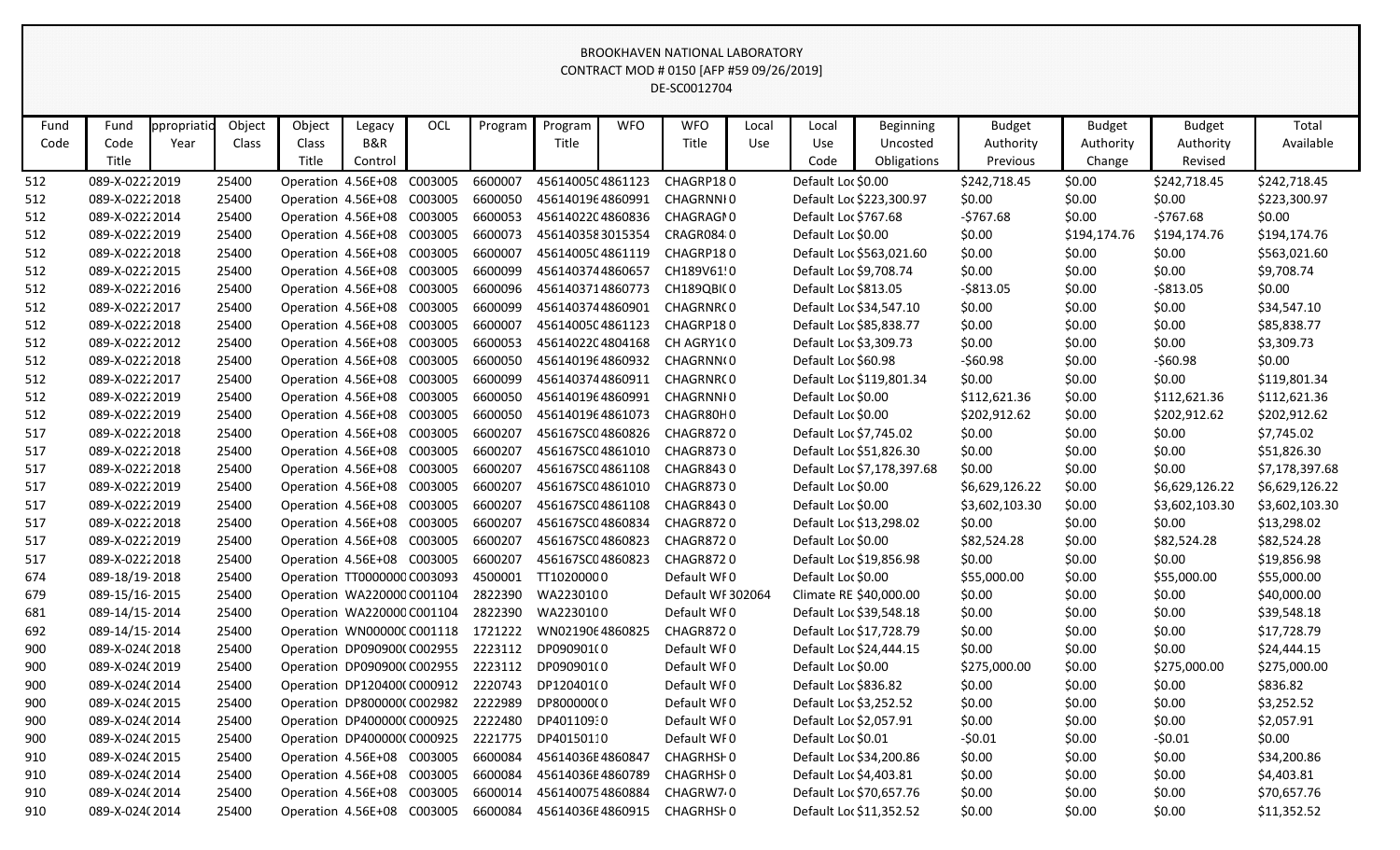| Fund | Fund            | ppropriatio | Object | Object                     | Legacy         | OCL     | Program | Program          | <b>WFO</b> | <b>WFO</b>        | Local      | Local                  | Beginning                | <b>Budget</b> | <b>Budget</b> | <b>Budget</b> | Total        |
|------|-----------------|-------------|--------|----------------------------|----------------|---------|---------|------------------|------------|-------------------|------------|------------------------|--------------------------|---------------|---------------|---------------|--------------|
| Code | Code            | Year        | Class  | Class                      | <b>B&amp;R</b> |         |         | Title            |            | Title             | <b>Use</b> | Use                    | Uncosted                 | Authority     | Authority     | Authority     | Available    |
|      | Title           |             |        | Title                      | Control        |         |         |                  |            |                   |            | Code                   | Obligations              | Previous      | Change        | Revised       |              |
| 910  | 089-X-024(2014  |             | 25400  | Operation 4.56E+08         |                | C003005 | 6600084 | 45614036E4841247 |            | CHAGRHSF0         |            | Default Loc \$4,212.25 |                          | \$0.00        | \$0.00        | \$0.00        | \$4,212.25   |
| 910  | 089-X-024(2017  |             | 25400  | Operation 4.56E+08         |                | C003005 | 6600072 | 4561403574860787 |            | CHAGRSIA/0        |            | Default Loc \$0.01     |                          | \$0.00        | \$0.00        | \$0.00        | \$0.01       |
| 910  | 089-X-024(2015  |             | 25400  | Operation 4.56E+08         |                | C003005 | 6600014 | 4561400754860884 |            | CHAGRW7.0         |            |                        | Default Loc \$97,087.38  | \$0.00        | \$0.00        | \$0.00        | \$97,087.38  |
| 910  | 089-X-024(2014  |             | 25400  | Operation 4.56E+08 C003005 |                |         | 6600072 | 4561403574860787 |            | CHAGRSIA/0        |            | Default Loc \$849.00   |                          | \$0.00        | \$0.00        | \$0.00        | \$849.00     |
| 1050 | 089-X-02432018  |             | 25400  | Operation HQ000000 C002425 |                |         | 3184701 | HQ100100 0       |            | Default WF0       |            | Default Loc \$9,523.04 |                          | \$0.00        | \$0.00        | \$0.00        | \$9,523.04   |
| 1050 | 089-X-02432019  |             | 25400  | Operation HQ000000 C002425 |                |         | 3184701 | HQ100100 0       |            | Default WF0       |            | Default Loc \$0.00     |                          | \$110,000.00  | \$0.00        | \$110,000.00  | \$110,000.00 |
| 1050 | 089-X-0243 2018 |             | 25400  | Operation HU000000 C002426 |                |         | 3184709 | HU200610(0       |            | Default WFO       |            | Default Loc \$2,500.00 |                          | \$0.00        | \$0.00        | \$0.00        | \$2,500.00   |
| 1055 | 089-X-0243 2017 |             | 25400  | Operation 4.56E+08 C003005 |                |         | 6600084 | 45614036E4861048 |            | CHAGRHSH0         |            |                        | Default Loc \$286,219.17 | \$0.00        | \$0.00        | \$0.00        | \$286,219.17 |
| 1055 | 089-X-0243 2016 |             | 25400  | Operation 4.56E+08         |                | C003005 | 6600084 | 45614036E4842534 |            | CHAGRHSH0         |            |                        | Default Loc \$21,555.93  | \$0.00        | \$0.00        | \$0.00        | \$21,555.93  |
| 1055 | 089-X-0243 2016 |             | 25400  | Operation 4.56E+08         |                | C003005 | 6600084 | 45614036E4860960 |            | CHAGRHSH0         |            |                        | Default Loc \$90,000.00  | \$0.00        | \$0.00        | \$0.00        | \$90,000.00  |
| 1055 | 089-X-0243 2017 |             | 25400  | Operation 4.56E+08 C003005 |                |         | 6600040 | 4561401424861055 |            | <b>CHAGRNCS 0</b> |            |                        | Default Loc \$175,668.34 | \$0.00        | \$0.00        | \$0.00        | \$175,668.34 |
| 1055 | 089-X-02432018  |             | 25400  | Operation 4.56E+08         |                | C003005 | 6600040 | 4561401424861097 |            | CHAGREAC 0        |            |                        | Default Loc \$61,792.34  | \$0.00        | \$0.00        | \$0.00        | \$61,792.34  |
| 1055 | 089-X-0243 2017 |             | 25400  | Operation 4.56E+08         |                | C003005 | 6600084 | 45614036E4861049 |            | CHAGRHSF0         |            | Default Loc \$1,108.00 |                          | \$0.00        | \$0.00        | \$0.00        | \$1,108.00   |
| 1055 | 089-X-0243 2019 |             | 25400  | Operation 4.56E+08         |                | C003005 | 6600040 | 4561401424861149 |            | CHAGREAC 0        |            | Default Loc \$0.00     |                          | \$150,000.00  | \$0.00        | \$150,000.00  | \$150,000.00 |
| 1055 | 089-X-0243 2019 |             | 25400  | Operation 4.56E+08         |                | C003005 | 6600038 | 4561401354861137 |            | CHAGRHRC 0        |            | Default Loc \$0.00     |                          | \$253,119.42  | \$0.00        | \$253,119.42  | \$253,119.42 |
| 1055 | 089-X-0243 2019 |             | 25400  | Operation 4.56E+08         |                | C003005 | 6600040 | 4561401424861147 |            | CHAGREAC 0        |            | Default Loc \$0.00     |                          | \$15,000.00   | \$0.00        | \$15,000.00   | \$15,000.00  |
| 1055 | 089-X-02432018  |             | 25400  | Operation 4.56E+08         |                | C003005 | 6600040 | 4561401424861085 |            | CHAGRNR70         |            |                        | Default Loc \$418,837.42 | \$0.00        | \$0.00        | \$0.00        | \$418,837.42 |
| 1055 | 089-X-0243 2015 |             | 25400  | Operation 4.56E+08         |                | C003005 | 6600084 | 45614036E4860933 |            | <b>CHAGRHSF0</b>  |            | Default Loc \$2,147.71 |                          | \$0.00        | \$0.00        | \$0.00        | \$2,147.71   |
| 1055 | 089-X-0243 2016 |             | 25400  | Operation 4.56E+08         |                | C003005 | 6600084 | 45614036E4860994 |            | <b>CHAGRHSF0</b>  |            | Default Loc \$2,561.17 |                          | \$0.00        | \$0.00        | \$0.00        | \$2,561.17   |
| 1055 | 089-X-0243 2016 |             | 25400  | Operation 4.56E+08         |                | C003005 | 6600084 | 45614036E4860997 |            | CHAGRHSH0         |            |                        | Default Loc \$17,697.10  | \$0.00        | \$0.00        | \$0.00        | \$17,697.10  |
| 1055 | 089-X-02432018  |             | 25400  | Operation 4.56E+08         |                | C003005 | 6600040 | 4561401424861083 |            | CHAGREAC 0        |            |                        | Default Loc \$317,094.71 | \$0.00        | \$0.00        | \$0.00        | \$317,094.71 |
| 1055 | 089-X-0243 2019 |             | 25400  | Operation 4.56E+08         |                | C003005 | 6600084 | 45614036E4861143 |            | CHAGR70R0         |            | Default Loc \$0.00     |                          | \$110,000.00  | \$0.00        | \$110,000.00  | \$110,000.00 |
| 1055 | 089-X-02432019  |             | 25400  | Operation 4.56E+08         |                | C003005 | 6600084 | 45614036E4861172 |            | <b>CHAGRHSF0</b>  |            | Default Loc \$0.00     |                          | \$8,000.00    | \$0.00        | \$8,000.00    | \$8,000.00   |
| 1055 | 089-X-0243 2019 |             | 25400  | Operation 4.56E+08         |                | C003005 | 6600084 | 45614036E4861129 |            | CHAGR70R0         |            | Default Loc \$0.00     |                          | \$112,112.00  | \$0.00        | \$112,112.00  | \$112,112.00 |
| 1055 | 089-X-02432018  |             | 25400  | Operation 4.56E+08         |                | C003005 | 6600084 | 45614036E4861024 |            | CHAGRHSH0         |            |                        | Default Loc \$15,000.00  | \$0.00        | \$0.00        | \$0.00        | \$15,000.00  |
| 1055 | 089-X-0243 2017 |             | 25400  | Operation 4.56E+08         |                | C003005 | 6600084 | 45614036E4861024 |            | CHAGRHSH0         |            | Default Loc \$437.15   |                          | \$0.00        | \$0.00        | \$0.00        | \$437.15     |
| 1055 | 089-X-0243 2011 |             | 25400  | Operation 4.56E+08         |                | C003005 | 6600020 | 4561400864860694 |            | CHAGRN0CO         |            | Default Loc \$2,572.20 |                          | $-52,572.20$  | \$0.00        | $-52,572.20$  | \$0.00       |
| 1055 | 089-X-02432018  |             | 25400  | Operation 4.56E+08         |                | C003005 | 6600040 | 4561401424861082 |            | CHAGREAC 0        |            | Default Loc \$403.92   |                          | \$0.00        | \$0.00        | \$0.00        | \$403.92     |
| 1055 | 089-X-02432019  |             | 25400  | Operation 4.56E+08 C003005 |                |         | 6600040 | 4561401424861152 |            | CHAGRHQ(0         |            | Default Loc \$0.00     |                          | \$195,631.07  | \$0.00        | \$195,631.07  | \$195,631.07 |
| 1055 | 089-X-0243 2019 |             | 25400  | Operation 4.56E+08 C003005 |                |         | 6600040 | 4561401424861155 |            | CHAGREAC 0        |            | Default Loc \$0.00     |                          | \$133,862.00  | \$0.00        | \$133,862.00  | \$133,862.00 |
| 1055 | 089-X-0243 2019 |             | 25400  | Operation 4.56E+08 C003005 |                |         | 6600040 | 4561401424861150 |            | CHAGREAC 0        |            | Default Loc \$0.00     |                          | \$150,000.00  | \$0.00        | \$150,000.00  | \$150,000.00 |
| 1055 | 089-X-0243 2017 |             | 25400  | Operation 4.56E+08 C003005 |                |         | 6600084 | 45614036E4861051 |            | CHAGRHSF0         |            |                        | Default Loc \$41,676.76  | \$0.00        | \$0.00        | \$0.00        | \$41,676.76  |
| 1055 | 089-X-0243 2018 |             | 25400  | Operation 4.56E+08 C003005 |                |         | 6600109 | 4561400634861078 |            | CHAGRF4FI0        |            |                        | Default Loc \$38,994.52  | \$0.00        | \$0.00        | \$0.00        | \$38,994.52  |
| 1055 | 089-X-02432016  |             | 25400  | Operation 4.56E+08 C003005 |                |         | 6600040 | 4561401424861013 |            | CHAGRNID 0        |            |                        | Default Loc \$100,000.00 | \$0.00        | \$0.00        | \$0.00        | \$100,000.00 |
| 1055 | 089-X-0243 2012 |             | 25400  | Operation 4.56E+08 C003005 |                |         | 6600084 | 45614036E4860604 |            | CHAGRHSF0         |            |                        | Default Loc \$20,000.00  | $-520,000.00$ | \$0.00        | $-520,000.00$ | \$0.00       |
| 1055 | 089-X-02432018  |             | 25400  | Operation 4.56E+08 C003005 |                |         | 6600038 | 4561401354861106 |            | CHAGRHRC 0        |            |                        | Default Loc \$320,703.38 | \$0.00        | \$0.00        | \$0.00        | \$320,703.38 |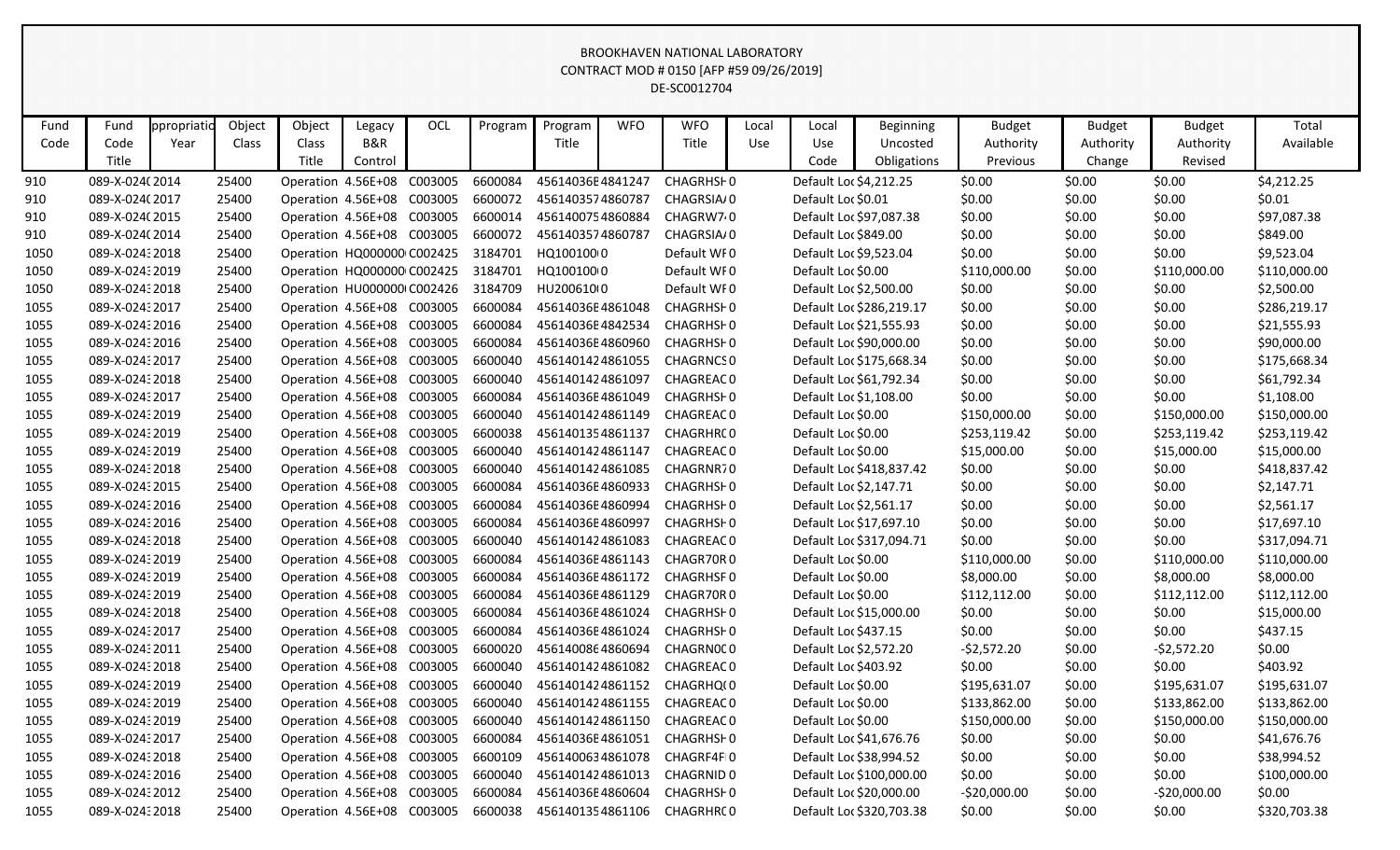| Fund | Fund            | ppropriatio | Object | Object                      | Legacy  | OCL | Program | Program          | <b>WFO</b> | <b>WFO</b>       | Local | Local                  | <b>Beginning</b>           | <b>Budget</b>  | <b>Budget</b> | <b>Budget</b>  | Total          |
|------|-----------------|-------------|--------|-----------------------------|---------|-----|---------|------------------|------------|------------------|-------|------------------------|----------------------------|----------------|---------------|----------------|----------------|
| Code | Code            | Year        | Class  | Class                       | B&R     |     |         | Title            |            | Title            | Use   | Use                    | Uncosted                   | Authority      | Authority     | Authority      | Available      |
|      | Title           |             |        | Title                       | Control |     |         |                  |            |                  |       | Code                   | Obligations                | Previous       | Change        | Revised        |                |
| 1055 | 089-X-02432018  |             | 25400  | Operation 4.56E+08 C003005  |         |     | 6600040 | 4561401424861055 |            | <b>CHAGRNCSO</b> |       |                        | Default Loc \$450,000.00   | \$0.00         | \$0.00        | \$0.00         | \$450,000.00   |
| 1055 | 089-X-02432019  |             | 25400  | Operation 4.56E+08 C003005  |         |     | 6600040 | 4561401424861166 |            | CHAGRNR70        |       | Default Loc \$0.00     |                            | \$153,751.00   | \$0.00        | \$153,751.00   | \$153,751.00   |
| 1055 | 089-X-02432018  |             | 25400  | Operation 4.56E+08 C003005  |         |     | 6600040 | 4561401424861094 |            | <b>CHAGREAC0</b> |       |                        | Default Loc \$150,000.00   | \$0.00         | \$0.00        | \$0.00         | \$150,000.00   |
| 1055 | 089-X-02432019  |             | 25400  | Operation 4.56E+08 C003005  |         |     | 6600040 | 4561401424861055 |            | CHAGRNCS 0       |       | Default Loc \$0.00     |                            | \$0.00         | \$300,000.00  | \$300,000.00   | \$300,000.00   |
| 1055 | 089-X-02432018  |             | 25400  | Operation 4.56E+08 C003005  |         |     | 6600084 | 45614036E4861051 |            | CHAGRHSF0        |       |                        | Default Loc \$221,200.00   | \$0.00         | \$0.00        | \$0.00         | \$221,200.00   |
| 1055 | 089-X-0243 2017 |             | 25400  | Operation 4.56E+08 C003005  |         |     | 6600084 | 45614036E4861038 |            | AGRHSHQI0        |       | Default Loc \$535.90   |                            | $-$ \$535.90   | \$0.00        | $-5535.90$     | \$0.00         |
| 1055 | 089-X-024: 2015 |             | 25400  | Operation 4.56E+08 C003005  |         |     | 6600084 | 45614036E4860960 |            | <b>CHAGRHSHO</b> |       |                        | Default Loc \$120,280.40   | \$0.00         | \$0.00        | \$0.00         | \$120,280.40   |
| 1055 | 089-X-02432018  |             | 25400  | Operation 4.56E+08 C003005  |         |     | 6600040 | 4561401424861113 |            | CHAGREAC 0       |       |                        | Default Loc \$96,227.18    | \$0.00         | \$0.00        | \$0.00         | \$96,227.18    |
| 1055 | 089-X-02432018  |             | 25400  | Operation 4.56E+08 C003005  |         |     | 6600084 | 45614036E4861129 |            | CHAGR70R0        |       |                        | Default Loc \$200,000.00   | \$0.00         | \$0.00        | \$0.00         | \$200,000.00   |
| 1055 | 089-X-02432016  |             | 25400  | Operation 4.56E+08 C003005  |         |     | 6600084 | 45614036E4861008 |            | <b>CHAGRHSF0</b> |       |                        | Default Loc \$25,000.00    | \$0.00         | \$0.00        | \$0.00         | \$25,000.00    |
| 1055 | 089-X-0243 2011 |             | 25400  | Operation 4.56E+08 C003005  |         |     | 6600084 | 45614036E4860604 |            | <b>CHAGRHSF0</b> |       |                        | Default Loc \$25,454.80    | $-525,454.80$  | \$0.00        | $-525,454.80$  | \$0.00         |
| 1055 | 089-X-02432015  |             | 25400  | Operation 4.56E+08 C003005  |         |     | 6600084 | 45614036E4860923 |            | CHARGHSF0        |       | Default Loc \$696.09   |                            | \$0.00         | \$0.00        | \$0.00         | \$696.09       |
| 1055 | 089-X-0243 2015 |             | 25400  | Operation 4.56E+08 C003005  |         |     | 6600084 | 45614036E4842545 |            | <b>CHAGRHSF0</b> |       | Default Loc \$156.92   |                            | $-$ \$156.92   | \$0.00        | $-$156.92$     | \$0.00         |
| 1055 | 089-X-02432018  |             | 25400  | Operation 4.56E+08 C003005  |         |     | 6600040 | 4561401424861110 |            | CH16003D.0       |       |                        | Default Loc \$172,913.16   | \$0.00         | \$0.00        | \$0.00         | \$172,913.16   |
| 1055 | 089-X-02432018  |             | 25400  | Operation 4.56E+08 C003005  |         |     | 6600040 | 4561401424861095 |            | <b>CHAGREAC0</b> |       |                        | Default Loc \$55,000.00    | \$0.00         | \$0.00        | \$0.00         | \$55,000.00    |
| 1055 | 089-X-02432019  |             | 25400  | Operation 4.56E+08 C003005  |         |     | 6600040 | 4561401424861171 |            | <b>CHAGREAC0</b> |       | Default Loc \$0.00     |                            | \$175,000.00   | \$0.00        | \$175,000.00   | \$175,000.00   |
| 1055 | 089-X-02432016  |             | 25400  | Operation 4.56E+08 C003005  |         |     | 6600033 | 4561401244861006 |            | CHAGR1000        |       | Default Loc \$2,259.69 |                            | \$0.00         | \$0.00        | \$0.00         | \$2,259.69     |
| 1055 | 089-X-02432018  |             | 25400  | Operation 4.56E+08 C003005  |         |     | 6600040 | 4561401424861112 |            | <b>CHAGREAC0</b> |       |                        | Default Loc \$147,799.55   | \$0.00         | \$0.00        | \$0.00         | \$147,799.55   |
| 1055 | 089-X-02432018  |             | 25400  | Operation 4.56E+08 C003005  |         |     | 6600084 | 45614036E4861124 |            | CHAGR70F.0       |       |                        | Default Loc \$20,000.00    | \$0.00         | \$0.00        | \$0.00         | \$20,000.00    |
| 1055 | 089-X-02432012  |             | 25400  | Operation 4.56E+08 C003005  |         |     | 6600084 | 45614036E4860789 |            | <b>CHAGRHSF0</b> |       | Default Loc \$1,561.80 |                            | \$0.00         | \$0.00        | \$0.00         | \$1,561.80     |
| 1055 | 089-X-0243 2017 |             | 25400  | Operation 4.56E+08 C003005  |         |     | 6600084 | 45614036E4861005 |            | <b>CHAGRHSF0</b> |       |                        | Default Loc \$1,681,056.67 | \$0.00         | \$0.00        | \$0.00         | \$1,681,056.67 |
| 1055 | 089-X-02432018  |             | 25400  | Operation 4.56E+08 C003005  |         |     | 6600040 | 4561401424861117 |            | <b>CHAGRNRCO</b> |       |                        | Default Loc \$600,000.00   | \$0.00         | \$0.00        | \$0.00         | \$600,000.00   |
| 1055 | 089-X-02432019  |             | 25400  | Operation 4.56E+08 C003005  |         |     | 6600084 | 45614036E4861140 |            | CHAGR70R0        |       | Default Loc \$0.00     |                            | \$110,000.00   | \$0.00        | \$110,000.00   | \$110,000.00   |
| 1055 | 089-X-02432019  |             | 25400  | Operation 4.56E+08 C003005  |         |     | 6600040 | 4561401424861148 |            | <b>CHAGREAC0</b> |       | Default Loc \$0.00     |                            | \$150,000.00   | \$0.00        | \$150,000.00   | \$150,000.00   |
| 1060 | 089-X-02432019  |             | 25400  | Operation GD600000(C002970  |         |     | 3203763 | GD602030(0       |            | Default WF0      |       | Default Loc \$0.00     |                            | \$2,631,509.00 | \$0.00        | \$2,631,509.00 | \$2,631,509.00 |
| 1060 | 089-X-02432019  |             | 25400  | Operation GD600000 C002970  |         |     | 3203761 | GD602010(0       |            | Default WF0      |       | Default Loc \$0.00     |                            | \$526,878.00   | \$0.00        | \$526,878.00   | \$526,878.00   |
| 1060 | 089-X-0243 2017 |             | 25400  | Operation GD600000(C002970  |         |     | 3203764 | GD602040(0       |            | Default WF0      |       | Default Loc \$5,100.26 |                            | \$0.00         | \$0.00        | \$0.00         | \$5,100.26     |
| 1060 | 089-X-02432018  |             | 25400  | Operation GD600000 C002970  |         |     | 3203769 | GD602090(0       |            | Default WF0      |       |                        | Default Loc \$293,339.45   | \$0.00         | \$0.00        | \$0.00         | \$293,339.45   |
| 1060 | 089-X-02432019  |             | 25400  | Operation GD600000 C002970  |         |     | 3203762 | GD602020(0       |            | Default WF0      |       | Default Loc \$0.00     |                            | \$163,000.00   | \$0.00        | \$163,000.00   | \$163,000.00   |
| 1060 | 089-X-02432018  |             | 25400  | Operation GD600000 C002970  |         |     | 3203761 | GD602010(0       |            | Default WF0      |       |                        | Default Loc \$188,358.94   | \$0.00         | \$0.00        | \$0.00         | \$188,358.94   |
| 1060 | 089-X-0243 2017 |             | 25400  | Operation GD600000(C002970  |         |     | 3203779 | GD605010(0       |            | Default WF0      |       | Default Loc \$864.41   |                            | \$0.00         | \$0.00        | \$0.00         | \$864.41       |
| 1060 | 089-X-02432019  |             | 25400  | Operation GD600000(C002970  |         |     | 3203769 | GD602090(0       |            | Default WF0      |       | Default Loc \$0.00     |                            | \$760,920.00   | \$0.00        | \$760,920.00   | \$760,920.00   |
| 1060 | 089-X-02432018  |             | 25400  | Operation GD600000 C002970  |         |     | 3203763 | GD602030(0       |            | Default WF0      |       |                        | Default Loc \$273,869.22   | \$0.00         | \$0.00        | \$0.00         | \$273,869.22   |
| 1060 | 089-X-02432018  |             | 25400  | Operation GD600000(C002970  |         |     | 3203780 | GD605020(0       |            | Default WF0      |       |                        | Default Loc \$123,011.73   | \$0.00         | \$0.00        | \$0.00         | \$123,011.73   |
| 1060 | 089-X-02432018  |             | 25400  | Operation GD600000(C002970  |         |     | 3203764 | GD602040(0       |            | Default WF0      |       |                        | Default Loc \$60,260.00    | \$0.00         | \$0.00        | \$0.00         | \$60,260.00    |
| 1079 | 089-16/17-2016  |             | 25400  | Operation CS0000000 C000892 |         |     | 1713352 | CS70000000       |            | Default WF0      |       | Default Loc \$5,561.57 |                            | $-$10,107.33$  | \$0.00        | $-$10,107.33$  | $-$4,545.76$   |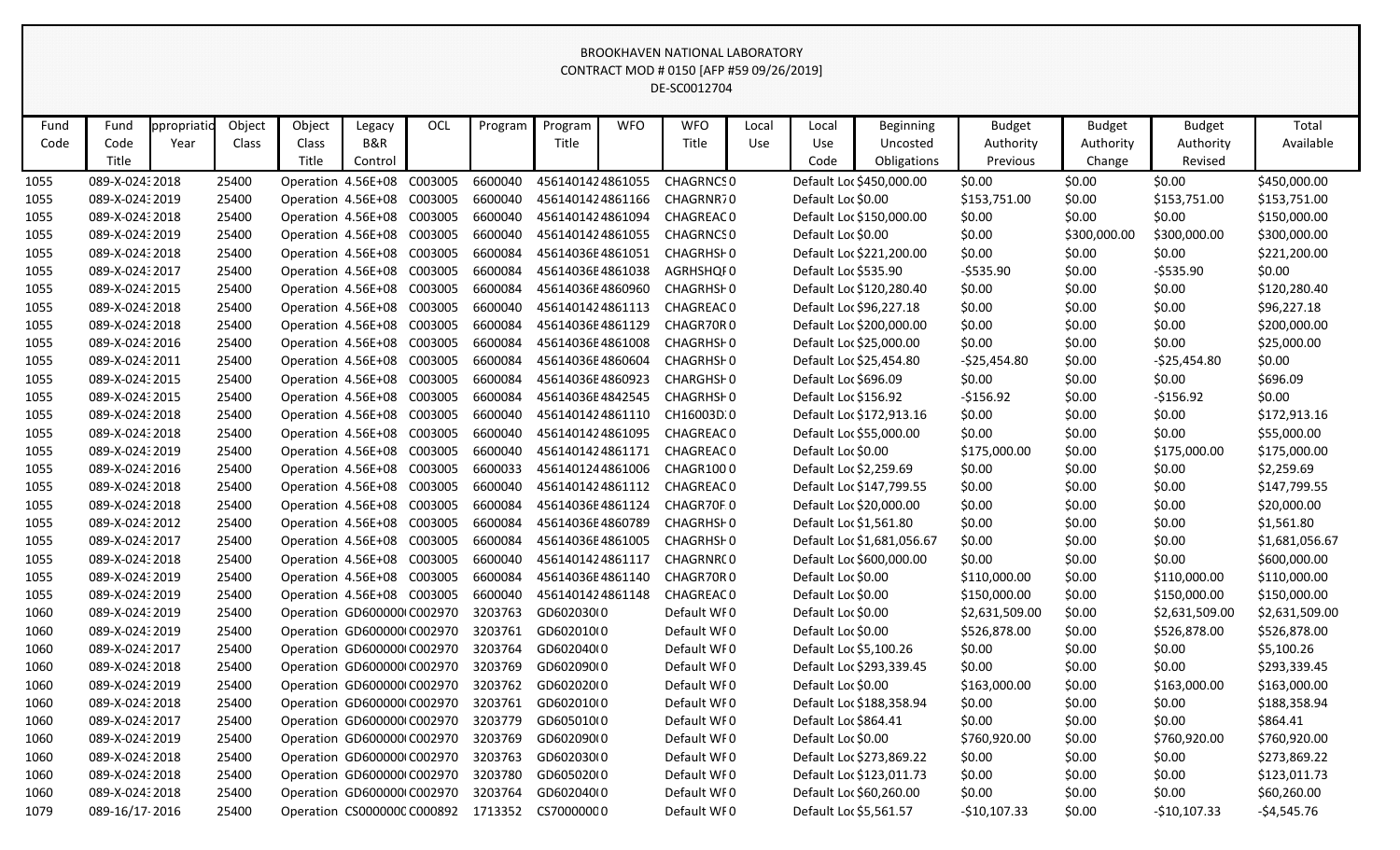| Fund | Fund            | ppropriatio | Object | Object | Legacy                      | <b>OCL</b> | Program | Program    | <b>WFO</b> | <b>WFO</b>  | Local | Local               | <b>Beginning</b>           | <b>Budget</b>  | <b>Budget</b> | <b>Budget</b>  | Total          |
|------|-----------------|-------------|--------|--------|-----------------------------|------------|---------|------------|------------|-------------|-------|---------------------|----------------------------|----------------|---------------|----------------|----------------|
| Code | Code            | Year        | Class  | Class  | B&R                         |            |         | Title      |            | Title       | Use   | Use                 | Uncosted                   | Authority      | Authority     | Authority      | Available      |
|      | Title           |             |        | Title  | Control                     |            |         |            |            |             |       | Code                | Obligations                | Previous       | Change        | Revised        |                |
| 1551 | 089-X-0309 2015 |             | 25400  |        | Operation NN500000 C001058  |            | 2221235 | NN5002020  |            | Default WF0 |       |                     | Default Loc \$1,139,072.07 | $-530,000.00$  | \$0.00        | $-530,000.00$  | \$1,109,072.07 |
| 1551 | 089-X-0309 2015 |             | 25400  |        | Operation NN400000 C001056  |            | 2222730 | NN4012010  |            | Default WF0 |       |                     | Default Loc \$160.47       | $-$160.47$     | \$0.00        | $-$160.47$     | \$0.00         |
| 1551 | 089-X-0309 2016 |             | 25400  |        | Operation DN400000 C003042  |            | 2223105 | DN400403(0 |            | Default WF0 |       |                     | Default Loc \$81,275.44    | \$0.00         | \$0.00        | \$0.00         | \$81,275.44    |
| 1551 | 089-X-0309 2018 |             | 25400  |        | Operation DN400000 C003042  |            | 2223095 | DN400102(0 |            | Default WF0 |       |                     | Default Loc \$293,029.56   | \$0.00         | \$0.00        | \$0.00         | \$293,029.56   |
| 1551 | 089-X-0309 2015 |             | 25400  |        | Operation NN400000 C001056  |            | 2222717 | NN4009010  |            | Default WF0 |       |                     | Default Loc \$235.76       | \$295.68       | \$0.00        | \$295.68       | \$531.44       |
| 1551 | 089-X-0309 2015 |             | 25400  |        | Operation NN400000 C001056  |            | 2222719 | NN4009030  |            | Default WF0 |       | Default Loc \$98.26 |                            | $-598.26$      | \$0.00        | $-598.26$      | \$0.00         |
| 1551 | 089-X-03092013  |             | 25400  |        | Operation NN500000 C001058  |            | 2222811 | NN5003040  |            | Default WF0 |       |                     | Default Loc \$2,868.79     | $-51.64$       | \$0.00        | $-$1.64$       | \$2,867.15     |
| 1551 | 089-X-0309 2019 |             | 25400  |        | Operation DN400000 C003042  |            | 2223095 | DN400102(0 |            | Default WFO |       | Default Loc \$0.00  |                            | \$1,305,000.00 | \$0.00        | \$1,305,000.00 | \$1,305,000.00 |
| 1551 | 089-X-0309 2014 |             | 25400  |        | Operation NN500000 C001058  |            | 2221234 | NN5002010  |            | Default WF0 |       | Default Loc \$0.00  |                            | \$2.69         | \$0.00        | \$2.69         | \$2.69         |
| 1551 | 089-X-0309 2019 |             | 25400  |        | Operation DN400000 C003042  |            | 2223102 | DN400302(0 |            | Default WF0 |       | Default Loc \$0.00  |                            | \$701,000.00   | \$0.00        | \$701,000.00   | \$701,000.00   |
| 1551 | 089-X-0309 2019 |             | 25400  |        | Operation DN100500 C003088  |            | 2223152 | DN1005010  |            | Default WF0 |       | Default Loc \$0.00  |                            | \$280,000.00   | \$0.00        | \$280,000.00   | \$280,000.00   |
| 1551 | 089-X-0309 2015 |             | 25400  |        | Operation NN400000 C001056  |            | 2222718 | NN4009020  |            | Default WF0 |       | Default Loc \$29.70 |                            | $-529.70$      | \$0.00        | $-529.70$      | \$0.00         |
| 1551 | 089-X-0309 2015 |             | 25400  |        | Operation NN400000 C001056  |            | 2222733 | NN4012040  |            | Default WFO |       |                     | Default Loc \$28,413.25    | \$0.00         | \$0.00        | \$0.00         | \$28,413.25    |
| 1551 | 089-X-0309 2018 |             | 25400  |        | Operation CT000000C C003007 |            | 2223144 | CT800000C0 |            | Default WF0 |       |                     | Default Loc \$67,478.61    | \$0.00         | \$0.00        | \$0.00         | \$67,478.61    |
| 1551 | 089-X-0309 2015 |             | 25400  |        | Operation NN500000 C001058  |            | 2221234 | NN5002010  |            | Default WF0 |       |                     | Default Loc \$58,896.49    | \$30,088.29    | \$0.00        | \$30,088.29    | \$88,984.78    |
| 1551 | 089-X-0309 2019 |             | 25400  |        | Operation CT000000CC003007  |            | 2223020 | CT84010000 |            | Default WF0 |       | Default Loc \$0.00  |                            | \$2,473,851.00 | \$0.00        | \$2,473,851.00 | \$2,473,851.00 |
| 1551 | 089-X-0309 2019 |             | 25400  |        | Operation DN400000 C003042  |            | 2223101 | DN400301(0 |            | Default WF0 |       | Default Loc \$0.00  |                            | \$185,000.00   | \$0.00        | \$185,000.00   | \$185,000.00   |
| 1551 | 089-X-0309 2019 |             | 25400  |        | Operation DN400000 C003042  |            | 2223106 | DN400404(0 |            | Default WFO |       | Default Loc \$0.00  |                            | \$150,000.00   | \$0.00        | \$150,000.00   | \$150,000.00   |
| 1551 | 089-X-0309 2016 |             | 25400  |        | Operation DN100100 C003034  |            | 2223053 | DN100102.0 |            | Default WF0 |       |                     | Default Loc \$544,016.73   | \$0.00         | \$0.00        | \$0.00         | \$544,016.73   |
| 1551 | 089-X-0309 2019 |             | 25400  |        | Operation CT000000CC003007  |            | 2223023 | CT840401C0 |            | Default WF0 |       | Default Loc \$0.00  |                            | \$105,000.00   | \$25,000.00   | \$130,000.00   | \$130,000.00   |
| 1551 | 089-X-0309 2018 |             | 25400  |        | Operation DN100300 C003036  |            | 2223063 | DN100301:0 |            | Default WF0 |       |                     | Default Loc \$931,325.42   | \$0.00         | \$0.00        | \$0.00         | \$931,325.42   |
| 1551 | 089-X-0309 2019 |             | 25400  |        | Operation DN201200 C003120  |            | 2223182 | DN2012010  |            | Default WF0 |       | Default Loc \$0.00  |                            | \$429,133.00   | \$0.00        | \$429,133.00   | \$429,133.00   |
| 1551 | 089-X-0309 2019 |             | 25400  |        | Operation DN400000 C003042  |            | 2223103 | DN400401(0 |            | Default WF0 |       | Default Loc \$0.00  |                            | \$179,045.00   | \$0.00        | \$179,045.00   | \$179,045.00   |
| 1551 | 089-X-0309 2019 |             | 25400  |        | Operation DN100300 C003036  |            | 2223063 | DN100301.0 |            | Default WFO |       | Default Loc \$0.00  |                            | \$300,411.24   | \$0.00        | \$300,411.24   | \$300,411.24   |
| 1551 | 089-X-0309 2013 |             | 25400  |        | Operation NN400000 C001056  |            | 2222717 | NN4009010  |            | Default WFO |       | Default Loc \$0.00  |                            | \$29.02        | \$0.00        | \$29.02        | \$29.02        |
| 1551 | 089-X-0309 2015 |             | 25400  |        | Operation NN910000 C002938  |            | 2222883 | NN9100000  |            | Default WFO |       |                     | Default Loc \$625.62       | $-54.69$       | \$0.00        | $-54.69$       | \$620.93       |
| 1551 | 089-X-03092018  |             | 25400  |        | Operation DN400000 C003042  |            | 2223094 | DN400101(0 |            | Default WF0 |       |                     | Default Loc \$241,179.71   | \$0.00         | \$0.00        | \$0.00         | \$241,179.71   |
| 1551 | 089-X-0309 2017 |             | 25400  |        | Operation DN100100 C003034  |            | 2223049 | DN100101 0 |            | Default WF0 |       |                     | Default Loc \$140,000.00   | \$0.00         | \$0.00        | \$0.00         | \$140,000.00   |
| 1551 | 089-X-0309 2017 |             | 25400  |        | Operation DN200000 C003038  |            | 2223076 | DN200100(0 |            | Default WFO |       |                     | Default Loc \$67,947.41    | \$0.00         | \$0.00        | \$0.00         | \$67,947.41    |
| 1551 | 089-X-03092015  |             | 25400  |        | Operation NN500000 C001058  |            | 2222881 | NN5070040  |            | Default WF0 |       |                     | Default Loc \$15,000.00    | $-59,026.13$   | \$0.00        | $-59,026.13$   | \$5,973.87     |
| 1551 | 089-X-0309 2017 |             | 25400  |        | Operation DN200000 C003038  |            | 2223154 | DN20060000 |            | Default WF0 |       |                     | Default Loc \$225.25       | \$0.00         | \$0.00        | \$0.00         | \$225.25       |
| 1551 | 089-X-0309 2018 |             | 25400  |        | Operation DN400000 C003042  |            | 2223103 | DN400401(0 |            | Default WFO |       |                     | Default Loc \$35,435.78    | \$0.00         | \$0.00        | \$0.00         | \$35,435.78    |
| 1551 | 089-X-03092015  |             | 25400  |        | Operation NN500000 C001058  |            | 2221240 | NN5004010  |            | Default WF0 |       |                     | Default Loc \$10,121.59    | -\$72.49       | \$0.00        | $-572.49$      | \$10,049.10    |
| 1551 | 089-X-0309 2016 |             | 25400  |        | Operation DN100100 C003034  |            | 2223049 | DN100101:0 |            | Default WFO |       |                     | Default Loc \$2,911.08     | \$0.00         | \$0.00        | \$0.00         | \$2,911.08     |
| 1551 | 089-X-0309 2019 |             | 25400  |        | Operation CT000000CC003007  |            | 2223014 | CT81010000 |            | Default WF0 |       | Default Loc \$0.00  |                            | \$15,000.00    | \$0.00        | \$15,000.00    | \$15,000.00    |
| 1551 | 089-X-0309 2017 |             | 25400  |        | Operation DN300100 C003039  |            | 2223079 | DN300101(0 |            | Default WFO |       |                     | Default Loc \$10,000.00    | \$6,996.64     | \$0.00        | \$6,996.64     | \$16,996.64    |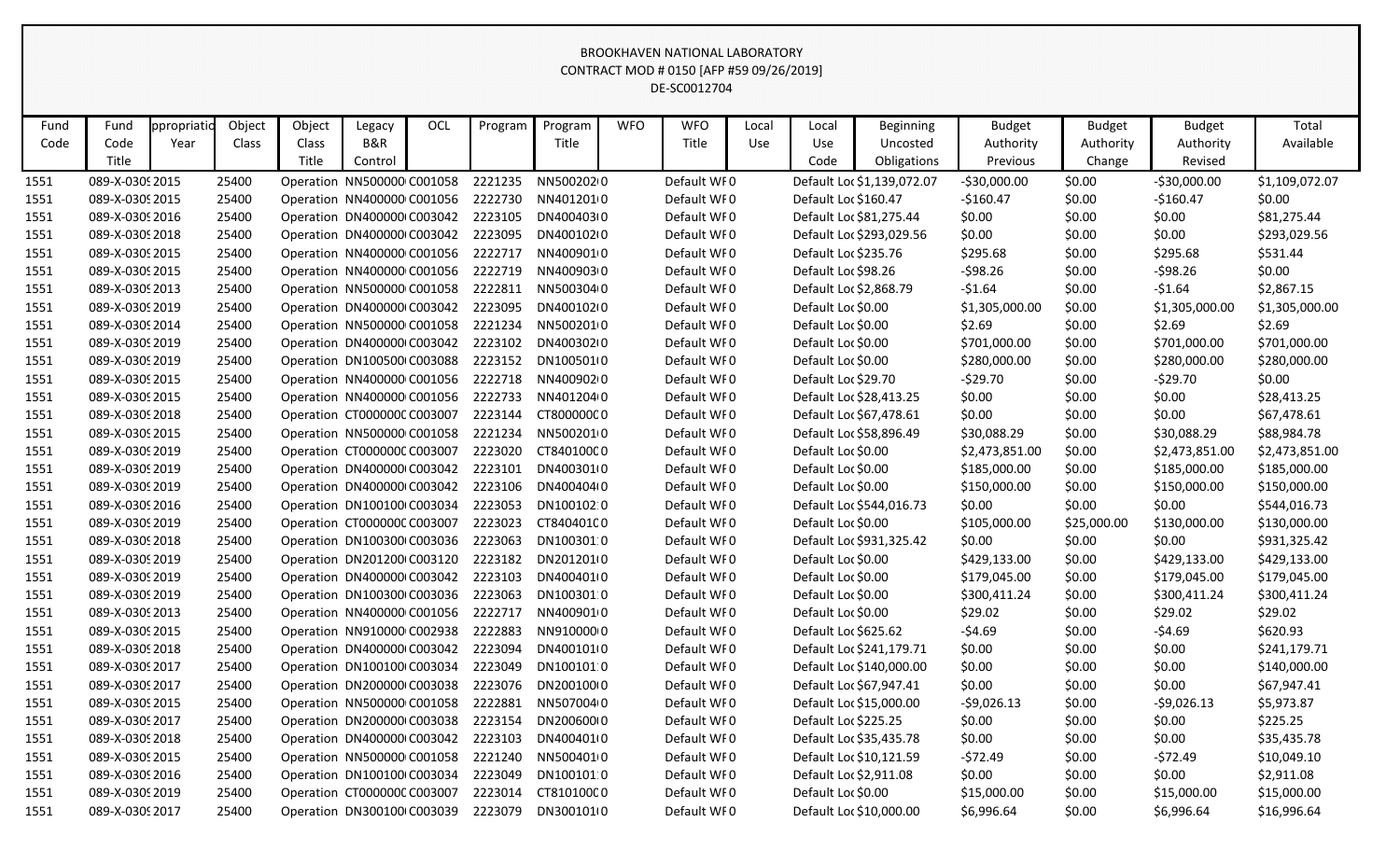| Fund | Fund            | ppropriatid | Object | Object | Legacy                      | OCL | Program | Program    | <b>WFO</b> | <b>WFO</b>  | Local      | Local                | <b>Beginning</b>           | <b>Budget</b>  | <b>Budget</b> | <b>Budget</b>  | Total          |
|------|-----------------|-------------|--------|--------|-----------------------------|-----|---------|------------|------------|-------------|------------|----------------------|----------------------------|----------------|---------------|----------------|----------------|
| Code | Code            | Year        | Class  | Class  | B&R                         |     |         | Title      |            | Title       | <b>Use</b> | Use                  | Uncosted                   | Authority      | Authority     | Authority      | Available      |
|      | Title           |             |        | Title  | Control                     |     |         |            |            |             |            | Code                 | Obligations                | Previous       | Change        | Revised        |                |
| 1551 | 089-X-0309 2018 |             | 25400  |        | Operation DN400000 C003042  |     | 2223102 | DN40030210 |            | Default WF0 |            |                      | Default Loc \$121,801.18   | \$0.00         | \$0.00        | \$0.00         | \$121,801.18   |
| 1551 | 089-X-0309 2019 |             | 25400  |        | Operation DN400000 C003042  |     | 2223094 | DN400101(0 |            | Default WF0 |            | Default Loc \$0.00   |                            | \$1,057,872.00 | \$0.00        | \$1,057,872.00 | \$1,057,872.00 |
| 1551 | 089-X-0309 2013 |             | 25400  |        | Operation NN500000 C001058  |     | 2221234 | NN5002010  |            | Default WF0 |            | Default Loc \$0.00   |                            | \$1.64         | \$0.00        | \$1.64         | \$1.64         |
| 1551 | 089-X-0309 2019 |             | 25400  |        | Operation DN201000 C003118  |     | 2223180 | DN20100010 |            | Default WF0 |            | Default Loc \$0.00   |                            | \$1,120,000.00 | \$0.00        | \$1,120,000.00 | \$1,120,000.00 |
| 1551 | 089-X-0309 2014 |             | 25400  |        | Operation NN400000 C001056  |     | 2222717 | NN4009010  |            | Default WF0 |            | Default Loc \$0.00   |                            | \$11.07        | \$0.00        | \$11.07        | \$11.07        |
| 1551 | 089-X-0309 2015 |             | 25400  |        | Operation NN500000 C001058  |     | 2222810 | NN5002040  |            | Default WF0 |            |                      | Default Loc \$3,347.69     | $-51.08$       | \$0.00        | $-51.08$       | \$3,346.61     |
| 1551 | 089-X-0309 2015 |             | 25400  |        | Operation NN200000 C001052  |     | 2221132 | NN200100 0 |            | Default WFO |            | Default Loc \$338.56 |                            | \$0.00         | \$0.00        | \$0.00         | \$338.56       |
| 1551 | 089-X-0309 2015 |             | 25400  |        | Operation NN500000 C001058  |     | 2221243 | NN5005010  |            | Default WFO |            |                      | Default Loc \$48,416.10    | \$0.00         | \$0.00        | \$0.00         | \$48,416.10    |
| 1551 | 089-X-0309 2015 |             | 25400  |        | Operation NN930000 C002936  |     | 2222890 | NN930100 0 |            | Default WFO |            | Default Loc \$4.21   |                            | $-54.21$       | \$0.00        | $-54.21$       | \$0.00         |
| 1551 | 089-X-0309 2014 |             | 25400  |        | Operation NN500000 C001058  |     | 2222881 | NN5070040  |            | Default WFO |            |                      | Default Loc \$21,819.56    | $-521,819.56$  | \$0.00        | $-521,819.56$  | \$0.00         |
| 1551 | 089-X-0309 2018 |             | 25400  |        | Operation DN100600 C003089  |     | 2223153 | DN100601(0 |            | Default WFO |            |                      | Default Loc \$34,738.39    | \$0.00         | \$0.00        | \$0.00         | \$34,738.39    |
| 1551 | 089-X-0309 2018 |             | 25400  |        | Operation DN201200 C003120  |     | 2223182 | DN2012010  |            | Default WFO |            |                      | Default Loc \$7,477.00     | \$0.00         | \$0.00        | \$0.00         | \$7,477.00     |
| 1551 | 089-X-0309 2019 |             | 25400  |        | Operation CT000000CC003007  |     | 2223144 | CT800000C0 |            | Default WF0 |            | Default Loc \$0.00   |                            | \$150,000.00   | \$0.00        | \$150,000.00   | \$150,000.00   |
| 1551 | 089-X-0309 2019 |             | 25400  |        | Operation DN400000 C003042  |     | 2223096 | DN400103(0 |            | Default WF0 |            | Default Loc \$0.00   |                            | \$1,103,000.00 | \$0.00        | \$1,103,000.00 | \$1,103,000.00 |
| 1551 | 089-X-0309 2014 |             | 25400  |        | Operation NN500000 C001058  |     | 2221231 | NN5001010  |            | Default WF0 |            | Default Loc \$2.69   |                            | $-52.69$       | \$0.00        | $-52.69$       | \$0.00         |
| 1551 | 089-X-0309 2015 |             | 25400  |        | Operation NN400000 C001056  |     | 2222732 | NN4012030  |            | Default WF0 |            | Default Loc \$7.25   |                            | $-57.25$       | \$0.00        | $-57.25$       | \$0.00         |
| 1551 | 089-X-0309 2018 |             | 25400  |        | Operation DN201000 C003118  |     | 2223180 | DN20100010 |            | Default WF0 |            |                      | Default Loc \$114,433.87   | \$0.00         | \$0.00        | \$0.00         | \$114,433.87   |
| 1551 | 089-X-0309 2017 |             | 25400  |        | Operation DN300100 C003039  |     | 2223080 | DN300102(0 |            | Default WFO |            |                      | Default Loc \$7,011.34     | $-57,011.34$   | \$0.00        | $-57,011.34$   | \$0.00         |
| 1551 | 089-X-0309 2018 |             | 25400  |        | Operation CT000000CC003007  |     | 2223025 | CT84050100 |            | Default WFO |            | Default Loc \$677.25 |                            | $-57.12$       | \$0.00        | $-57.12$       | \$670.13       |
| 1551 | 089-X-0309 2018 |             | 25400  |        | Operation CT000000CC003007  |     | 2223020 | CT84010000 |            | Default WFO |            |                      | Default Loc \$1,415,004.85 | \$0.00         | \$0.00        | \$0.00         | \$1,415,004.85 |
| 1551 | 089-X-0309 2018 |             | 25400  |        | Operation DN100500 C003088  |     | 2223152 | DN100501(0 |            | Default WFO |            |                      | Default Loc \$111,905.15   | \$0.00         | \$0.00        | \$0.00         | \$111,905.15   |
| 1551 | 089-X-0309 2018 |             | 25400  |        | Operation DN400000 C003042  |     | 2223096 | DN400103(0 |            | Default WFO |            |                      | Default Loc \$222,697.36   | \$0.00         | \$0.00        | \$0.00         | \$222,697.36   |
| 1551 | 089-X-0309 2017 |             | 25400  |        | Operation DN400000 C003042  |     | 2223106 | DN400404(0 |            | Default WFO |            | Default Loc \$26.66  |                            | \$0.00         | \$0.00        | \$0.00         | \$26.66        |
| 1551 | 089-X-0309 2014 |             | 25400  |        | Operation NN400000 C001056  |     | 2222722 | NN4010020  |            | Default WF0 |            | Default Loc \$11.07  |                            | $-511.07$      | \$0.00        | $-511.07$      | \$0.00         |
| 1551 | 089-X-0309 2018 |             | 25400  |        | Operation CT000000CC003007  |     | 2223023 | CT84040100 |            | Default WF0 |            |                      | Default Loc \$2,513.78     | \$0.00         | \$0.00        | \$0.00         | \$2,513.78     |
| 1551 | 089-X-0309 2013 |             | 25400  |        | Operation NN400000 C001056  |     | 2222721 | NN4010010  |            | Default WFO |            | Default Loc \$29.02  |                            | $-529.02$      | \$0.00        | -\$29.02       | \$0.00         |
| 1551 | 089-X-0309 2018 |             | 25400  |        | Operation CT0000000 C003007 |     | 2223014 | CT81010000 |            | Default WF0 |            |                      | Default Loc \$40,583.15    | \$0.00         | \$0.00        | \$0.00         | \$40,583.15    |
| 1551 | 089-X-0309 2019 |             | 25400  |        | Operation DN100600 C003089  |     | 2223153 | DN1006010  |            | Default WF0 |            | Default Loc \$0.00   |                            | \$75,000.00    | \$0.00        | \$75,000.00    | \$75,000.00    |
| 1557 | 089-X-0309 2012 |             | 25400  |        | Operation NN500000 C001058  |     | 2222290 | NN501000 0 |            | Default WFO |            |                      | Default Loc \$42,854.56    | \$0.00         | \$0.00        | \$0.00         | \$42,854.56    |
| 1650 | 089-X-03132010  |             | 25400  |        | Operation PS0000000 C001075 |     | 2221514 | PS02021320 |            | Default WF0 |            |                      | Default Loc \$31,245.57    | \$0.00         | \$0.00        | \$0.00         | \$31,245.57    |
| 1689 | 089-14/15-2014  |             | 25400  |        | Operation PS0000000 C001075 |     | 2222565 | PS02022000 |            | Default WF0 |            |                      | Default Loc \$2,021.13     | \$0.00         | \$0.00        | \$0.00         | \$2,021.13     |
| 1751 | 089-X-0315 2018 |             | 25400  |        | Operation EZ5000000 C002226 |     | 1110983 | EZ50124100 |            | Default WF0 |            | Default Loc \$0.00   |                            | \$420,200.00   | \$0.00        | \$420,200.00   | \$420,200.00   |
| 1751 | 089-X-031! 2019 |             | 25400  |        | Operation EZ5000000 C002226 |     | 1110983 | EZ50124100 |            | Default WF0 |            | Default Loc \$0.00   |                            | \$79,000.00    | \$0.00        | \$79,000.00    | \$79,000.00    |
| 1751 | 089-X-0315 2015 |             | 25400  |        | Operation EZ5000000 C002226 |     | 1110981 | EZ50123000 |            | Default WF0 |            | Default Loc \$47.62  |                            | \$0.00         | \$0.00        | \$0.00         | \$47.62        |
| 1751 | 089-X-0315 2013 |             | 25400  |        | Operation EZ5000000 C002226 |     | 1110981 | EZ50123000 |            | Default WF0 |            |                      | Default Loc \$368,597.47   | \$0.00         | \$0.00        | \$0.00         | \$368,597.47   |
| 2300 | 089-X-418(2016  |             | 25400  |        | Operation ST0000000 C001087 |     | 2924282 | ST60010360 |            | Default WF0 |            |                      | Default Loc \$18,396.78    | \$0.00         | \$0.00        | \$0.00         | \$18,396.78    |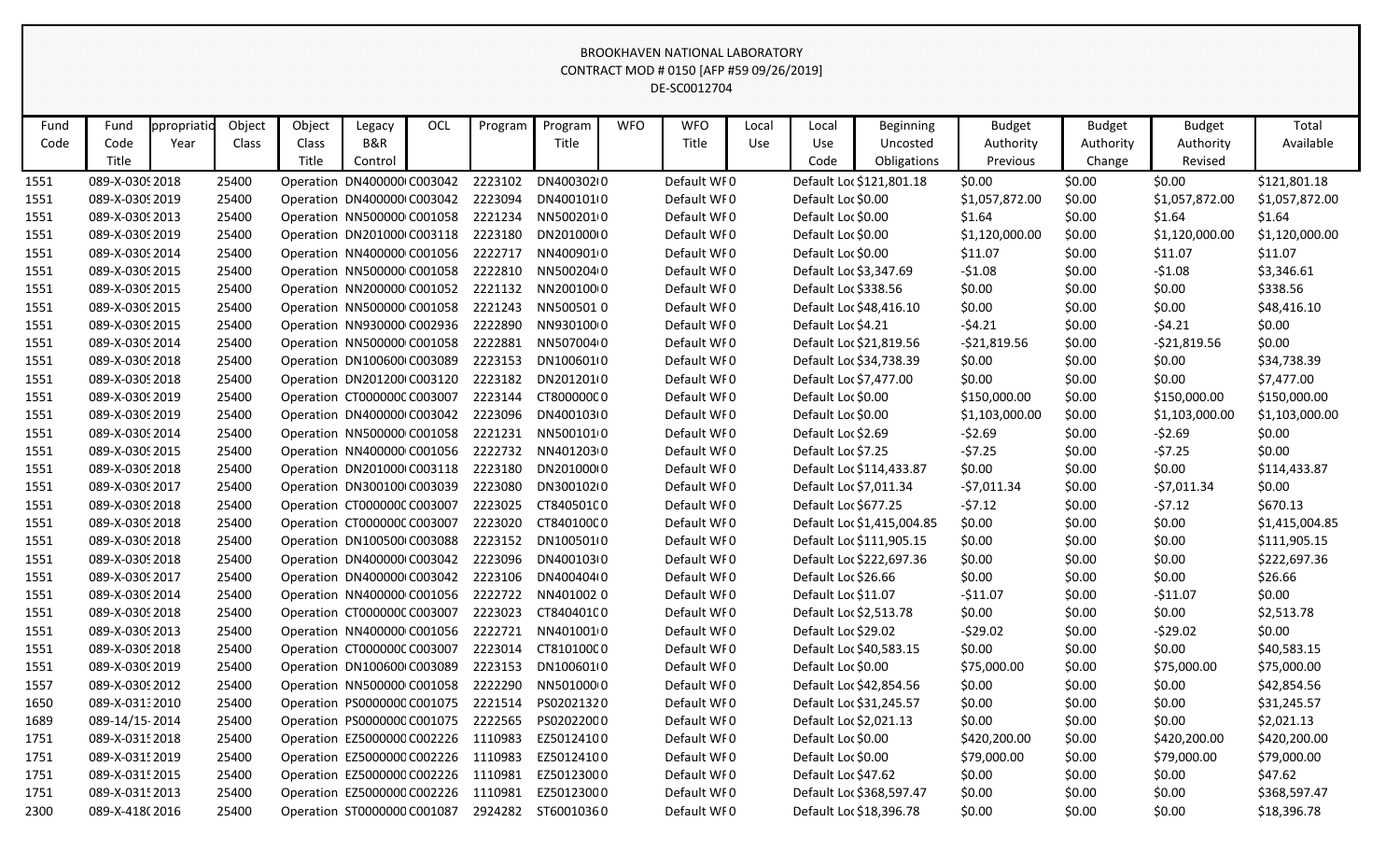| Fund | Fund            | ppropriatio | Object | Object       | Legacy                       | OCL | Program | Program    | <b>WFO</b> | <b>WFO</b>        | Local | Local                  | Beginning                  | <b>Budget</b>  | <b>Budget</b> | <b>Budget</b>  | Total          |
|------|-----------------|-------------|--------|--------------|------------------------------|-----|---------|------------|------------|-------------------|-------|------------------------|----------------------------|----------------|---------------|----------------|----------------|
| Code | Code            | Year        | Class  | <b>Class</b> | B&R                          |     |         | Title      |            | Title             | Use   | Use                    | Uncosted                   | Authority      | Authority     | Authority      | Available      |
|      | Title           |             |        | Title        | Control                      |     |         |            |            |                   |       | Code                   | Obligations                | Previous       | Change        | Revised        |                |
| 2300 | 089-X-418(2019  |             | 25400  |              | Operation ST0000000 C001087  |     | 2924306 | ST60010310 |            | Default WF0       |       | Default Loc \$0.00     |                            | \$7,512,000.00 | \$0.00        | \$7,512,000.00 | \$7,512,000.00 |
| 2300 | 089-X-418(2019  |             | 25400  |              | Operation ST0000000 C001087  |     | 2924424 | ST50010400 |            | Default WF0       |       | Default Loc \$0.00     |                            | \$323,000.00   | \$0.00        | \$323,000.00   | \$323,000.00   |
| 2300 | 089-X-418(2018  |             | 25400  |              | Operation ST0000000 C001087  |     | 2924424 | ST50010400 |            | Default WF0       |       |                        | Default Loc \$921,000.00   | \$0.00         | \$0.00        | \$0.00         | \$921,000.00   |
| 2300 | 089-X-418(2019  |             | 25400  |              | Operation ST0000000 C001087  |     | 2924280 | ST60010320 |            | Default WF0       |       | Default Loc \$0.00     |                            | \$2,412,000.00 | \$0.00        | \$2,412,000.00 | \$2,412,000.00 |
| 2300 | 089-X-418(2018  |             | 25400  |              | Operation ST0000000 C001087  |     | 2720715 | ST50010300 |            | Default WF0       |       |                        | Default Loc \$547,559.87   | \$250,000.00   | \$0.00        | \$250,000.00   | \$797,559.87   |
| 2300 | 089-X-418(2015  |             | 32003  |              | Accelerato ST0000000 C001087 |     | 2924281 | ST60010340 |            | Default WF 485395 |       | <b>CHAIP</b>           | \$70,203.23                | \$0.00         | \$0.00        | \$0.00         | \$70,203.23    |
| 2300 | 089-X-418(2018  |             | 25400  |              | Operation ST0000000 C001087  |     | 2720714 | ST50010200 |            | Default WF0       |       |                        | Default Loc \$289,000.00   | \$0.00         | \$0.00        | \$0.00         | \$289,000.00   |
| 2300 | 089-X-418(2014  |             | 25400  |              | Operation ST0000000 C001087  |     | 2720714 | ST50010200 |            | Default WF0       |       |                        | Default Loc \$70,772.18    | \$0.00         | \$0.00        | \$0.00         | \$70,772.18    |
| 2300 | 089-X-418(2018  |             | 25400  |              | Operation ST0000000 C001087  |     | 2924281 | ST60010340 |            | Default WF0       |       |                        | Default Loc \$794,983.94   | \$0.00         | \$0.00        | \$0.00         | \$794,983.94   |
| 2300 | 089-X-418(2019  |             | 25400  |              | Operation ST0000000 C001087  |     | 2720718 | ST60010200 |            | Default WF0       |       | Default Loc \$0.00     |                            | \$632,000.00   | \$0.00        | \$632,000.00   | \$632,000.00   |
| 2300 | 089-X-418(2019  |             | 25400  |              | Operation ST0000000 C001087  |     | 2720715 | ST50010300 |            | Default WF0       |       | Default Loc \$0.00     |                            | \$614,000.00   | \$0.00        | \$614,000.00   | \$614,000.00   |
| 2300 | 089-X-418(2018  |             | 25400  |              | Operation ST0000000 C001087  |     | 2924280 | ST60010320 |            | Default WF0       |       |                        | Default Loc \$1,029,775.87 | \$800,000.00   | \$0.00        | \$800,000.00   | \$1,829,775.87 |
| 2300 | 089-X-418(2018  |             | 25400  |              | Operation ST0000000 C001087  |     | 2720716 | ST50020000 |            | Default WF0       |       |                        | Default Loc \$33,063.17    | \$0.00         | \$0.00        | \$0.00         | \$33,063.17    |
| 2300 | 089-X-418(2018  |             | 25400  |              | Operation ST0000000 C001087  |     | 2924306 | ST60010310 |            | Default WF0       |       |                        | Default Loc \$2,070,079.86 | \$1,080,000.00 | \$0.00        | \$1,080,000.00 | \$3,150,079.86 |
| 2300 | 089-X-418(2018  |             | 32003  |              | Accelerato ST0000000 C001087 |     | 2924281 | ST60010340 |            | Default WF 485395 |       | <b>CHAIP</b>           | \$1,970,000.00             | \$0.00         | \$0.00        | \$0.00         | \$1,970,000.00 |
| 2300 | 089-X-418(2019  |             | 25400  |              | Operation ST0000000 C001087  |     | 2720714 | ST50010200 |            | Default WF0       |       | Default Loc \$0.00     |                            | \$350,000.00   | \$0.00        | \$350,000.00   | \$350,000.00   |
| 2300 | 089-X-418(2017  |             | 25400  |              | Operation ST0000000 C001087  |     | 2924424 | ST50010400 |            | Default WF0       |       |                        | Default Loc \$244,681.97   | \$0.00         | \$0.00        | \$0.00         | \$244,681.97   |
| 2300 | 089-X-418(2018  |             | 25400  |              | Operation ST0000000 C001087  |     | 2720718 | ST60010200 |            | Default WF0       |       |                        | Default Loc \$460,780.05   | \$300,000.00   | \$0.00        | \$300,000.00   | \$760,780.05   |
| 5300 | 089-X-03182016  |             | 25400  |              | Operation TE1200000 C002799  |     | 3123812 | TE12060000 |            | Default WFO       |       | Default Loc \$22.70    |                            | \$0.00         | \$0.00        | \$0.00         | \$22.70        |
| 5300 | 089-X-0318 2017 |             | 25400  |              | Operation TE1100000 C002798  |     | 3123785 | TE11030000 |            | Default WF0       |       |                        | Default Loc \$216,741.77   | \$0.00         | \$0.00        | \$0.00         | \$216,741.77   |
| 5300 | 089-X-0318 2017 |             | 25400  |              | Operation TE1100000 C002798  |     | 3123816 | TE11040100 |            | Default WF0       |       |                        | Default Loc \$14,277.03    | \$0.00         | \$0.00        | \$0.00         | \$14,277.03    |
| 5300 | 089-X-03182018  |             | 25400  |              | Operation TE1100000 C002798  |     | 3123785 | TE11030000 |            | Default WF0       |       |                        | Default Loc \$700,000.00   | \$0.00         | \$0.00        | \$0.00         | \$700,000.00   |
| 5300 | 089-X-03182016  |             | 25400  |              | Operation TE1200000 C002799  |     | 3123792 | TE12010000 |            | Default WF0       |       | Default Loc \$2,262.82 |                            | \$0.00         | \$0.00        | \$0.00         | \$2,262.82     |
| 5300 | 089-X-03182016  |             | 25400  |              | Operation TE1100000 C002798  |     | 3123802 | TE11040000 |            | Default WF0       |       |                        | Default Loc \$136,065.59   | \$0.00         | \$0.00        | \$0.00         | \$136,065.59   |
| 5300 | 089-X-03182016  |             | 25400  |              | Operation TE1300000 C002800  |     | 3123815 | TE13050000 |            | Default WF0       |       | Default Loc \$117.37   |                            | \$0.00         | \$0.00        | \$0.00         | \$117.37       |
| 5300 | 089-X-0318 2017 |             | 25400  |              | Operation TE1300000 C002800  |     | 3123803 | TE13010000 |            | Default WF0       |       |                        | Default Loc \$15,077.50    | \$0.00         | \$0.00        | \$0.00         | \$15,077.50    |
| 5300 | 089-X-03182016  |             | 25400  |              | Operation TE1300000 C002800  |     | 3123804 | TE13020000 |            | Default WF0       |       | Default Loc \$200.26   |                            | \$0.00         | \$0.00        | \$0.00         | \$200.26       |
| 5300 | 089-X-03182016  |             | 25400  |              | Operation TF0000000 C002802  |     | 3123796 | TF00000000 |            | Default WF0       |       | Default Loc \$121.66   |                            | \$0.00         | \$0.00        | \$0.00         | \$121.66       |
| 5300 | 089-X-031 {2016 |             | 25400  |              | Operation TE1100000 C002798  |     | 3123789 | TE11010000 |            | Default WF0       |       | Default Loc \$136.88   |                            | \$0.00         | \$0.00        | \$0.00         | \$136.88       |
| 5300 | 089-X-03182019  |             | 25400  |              | Operation TE1100000 C002798  |     | 3123785 | TE11030000 |            | Default WF0       |       | Default Loc \$0.00     |                            | \$1,400,000.00 | \$0.00        | \$1,400,000.00 | \$1,400,000.00 |
| 5300 | 089-X-031 {2018 |             | 25400  |              | Operation TE1200000 C002799  |     | 3123811 | TE12050000 |            | Default WF0       |       |                        | Default Loc \$85,000.00    | \$0.00         | \$0.00        | \$0.00         | \$85,000.00    |
| 5300 | 089-X-03182017  |             | 25400  |              | Operation TE1200000 C002799  |     | 3123811 | TE12050000 |            | Default WF0       |       |                        | Default Loc \$24,915.99    | \$0.00         | \$0.00        | \$0.00         | \$24,915.99    |
| 5300 | 089-X-03182017  |             | 25400  |              | Operation TE1200000 C002799  |     | 3123809 | TE12030000 |            | Default WF0       |       | Default Loc \$621.94   |                            | \$0.00         | \$0.00        | \$0.00         | \$621.94       |
| 5300 | 089-X-03182017  |             | 25400  |              | Operation TE1400000 C002801  |     | 3123795 | TE14000000 |            | Default WF0       |       | Default Loc \$260.97   |                            | \$0.00         | \$0.00        | \$0.00         | \$260.97       |
| 5300 | 089-X-031 {2016 |             | 25400  |              | Operation TE1200000 C002799  |     | 3123810 | TE12040000 |            | Default WF0       |       | Default Loc \$205.91   |                            | \$0.00         | \$0.00        | \$0.00         | \$205.91       |
| 5350 | 089-X-0319 2018 |             | 25400  |              | Operation NT000000(C003240   |     | 2720882 | NT040200(0 |            | Default WF0       |       |                        | Default Loc \$82,982.75    | \$0.00         | \$0.00        | \$0.00         | \$82,982.75    |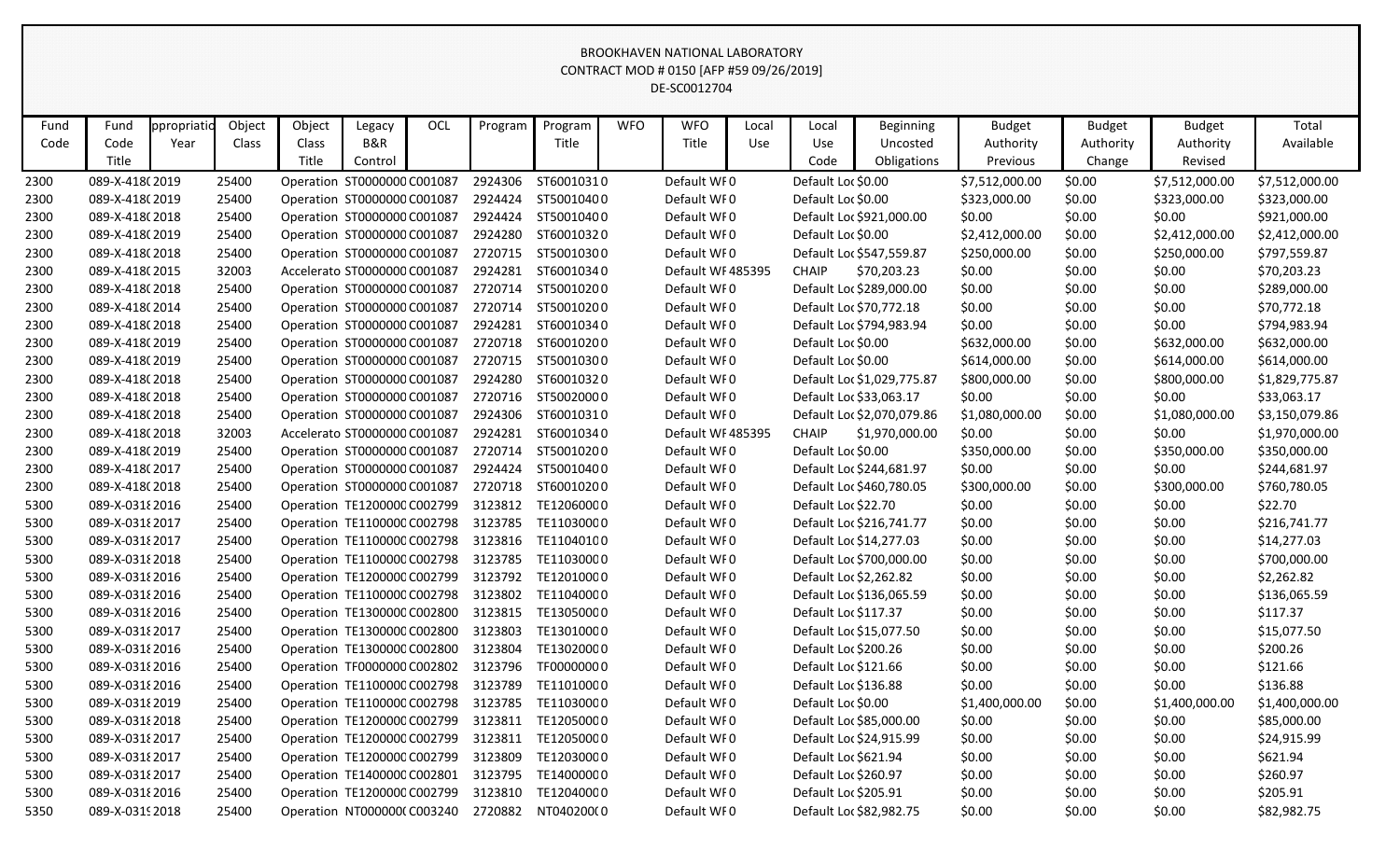| Fund | Fund            | ppropriatio | Object       | Object | Legacy                      | OCL | Program | Program    | <b>WFO</b> | <b>WFO</b>        | Local      | Local                      | <b>Beginning</b>         | <b>Budget</b>  | <b>Budget</b> | <b>Budget</b>  | Total          |
|------|-----------------|-------------|--------------|--------|-----------------------------|-----|---------|------------|------------|-------------------|------------|----------------------------|--------------------------|----------------|---------------|----------------|----------------|
| Code | Code            | Year        | <b>Class</b> | Class  | <b>B&amp;R</b>              |     |         | Title      |            | Title             | <b>Use</b> | Use                        | Uncosted                 | Authority      | Authority     | Authority      | Available      |
|      | Title           |             |              | Title  | Control                     |     |         |            |            |                   |            | Code                       | Obligations              | Previous       | Change        | Revised        |                |
| 5350 | 089-X-0319 2019 |             | 25400        |        | Operation AF580000C C000822 |     | 2720875 | AF583203C0 |            | Default WF0       |            | Default Loc \$0.00         |                          | \$51,000.00    | \$0.00        | \$51,000.00    | \$51,000.00    |
| 5350 | 089-X-0319 2016 |             | 25400        |        | Operation AF040000C C002768 |     | 2720880 | AF044000C0 |            | Default WFO       |            | Default Loc \$69.67        |                          | $-569.67$      | \$0.00        | -\$69.67       | \$0.00         |
| 5350 | 089-X-0319 2018 |             | 25400        |        | Operation RC000000CC003241  |     | 2720978 | RC05040000 |            | Default WFO       |            | Default Loc \$1,959.17     |                          | \$0.00         | \$0.00        | \$0.00         | \$1,959.17     |
| 5350 | 089-X-0319 2013 |             | 25400        |        | Operation NT000000(C003240  |     | 2720775 | NT010400(0 |            | Default WF0       |            |                            | Default Loc \$15,625.67  | $-$15,625.67$  | \$0.00        | $-$15,625.67$  | \$0.00         |
| 5350 | 089-X-0319 2019 |             | 25400        |        | Operation RC000000CC003241  |     | 2720978 | RC05040000 |            | Default WF0       |            | Default Loc \$0.00         |                          | \$102,000.00   | \$0.00        | \$102,000.00   | \$102,000.00   |
| 5350 | 089-X-0319 2018 |             | 25400        |        | Operation AF580000CC000822  |     | 2720955 | AF583204C0 |            | Default WF0       |            |                            | Default Loc \$600,000.00 | \$0.00         | \$0.00        | \$0.00         | \$600,000.00   |
| 5350 | 089-X-0319 2018 |             | 25400        |        | Operation AF580000CC000822  |     | 2720703 | AF583500C0 |            | Default WFO       |            | Default Loc \$9,411.85     |                          | \$0.00         | \$0.00        | \$0.00         | \$9,411.85     |
| 5350 | 089-X-0319 2014 |             | 25400        |        | Operation AF580000CC000822  |     | 2720875 | AF583203C0 |            | Default WF0       |            |                            | Default Loc \$225,721.21 | \$0.00         | \$0.00        | \$0.00         | \$225,721.21   |
| 5350 | 089-X-0319 2018 |             | 25400        |        | Operation NT000000(C003240  |     | 2720928 | NT050300(0 |            | Default WF0       |            |                            | Default Loc \$274,950.00 | \$0.00         | \$0.00        | \$0.00         | \$274,950.00   |
| 5350 | 089-X-0319 2017 |             | 25400        |        | Operation AF580000CC000822  |     | 2720875 | AF583203C0 |            | Default WFO       |            |                            | Default Loc \$95,817.94  | \$0.00         | \$0.00        | \$0.00         | \$95,817.94    |
| 5350 | 089-X-0319 2017 |             | 25400        |        | Operation RC000000CC003241  |     | 2720918 | RC04240000 |            | Default WF0       |            | Default Loc \$368.52       |                          | \$0.00         | \$0.00        | \$0.00         | \$368.52       |
| 5350 | 089-X-03192018  |             | 25400        |        | Operation AF580000C C000822 |     | 2720874 | AF583202C0 |            | Default WF0       |            |                            | Default Loc \$44,460.21  | \$0.00         | \$0.00        | \$0.00         | \$44,460.21    |
| 5350 | 089-X-0319 2019 |             | 25400        |        | Operation AF580000C C000822 |     | 2720874 | AF583202C0 |            | Default WFO       |            | Default Loc \$0.00         |                          | \$483,000.00   | \$0.00        | \$483,000.00   | \$483,000.00   |
| 5350 | 089-X-0319 2018 |             | 25400        |        | Operation AF580000C C000822 |     | 2720875 | AF583203C0 |            | Default WF0       |            |                            | Default Loc \$536,000.00 | \$0.00         | \$0.00        | \$0.00         | \$536,000.00   |
| 5350 | 089-X-0319 2019 |             | 25400        |        | Operation RC000000CC003241  |     | 2720992 | RC06030000 |            | Default WF0       |            | Default Loc \$0.00         |                          | \$145,000.00   | \$0.00        | \$145,000.00   | \$145,000.00   |
| 5350 | 089-X-0319 2017 |             | 25400        |        | Operation AF580000CC000822  |     | 2720965 | AF586101C0 |            | Default WF0       |            | Default Loc \$880.51       |                          | \$0.00         | \$0.00        | \$0.00         | \$880.51       |
| 5350 | 089-X-0319 2017 |             | 25400        |        | Operation AF580000C C000822 |     | 2720625 | AF585500C0 |            | Default WF0       |            | Default Loc \$349.62       |                          | \$0.00         | \$0.00        | \$0.00         | \$349.62       |
| 5350 | 089-X-0319 2019 |             | 25400        |        | Operation AF580000C C000822 |     | 2720667 | AF581000C0 |            | Default WFO       |            | Default Loc \$0.00         |                          | \$800,000.00   | \$0.00        | \$800,000.00   | \$800,000.00   |
| 5350 | 089-X-0319 2019 |             | 25400        |        | Operation AF580000C C000822 |     | 2720703 | AF583500C0 |            | Default WF0       |            | Default Loc \$0.00         |                          | \$100,000.00   | \$0.00        | \$100,000.00   | \$100,000.00   |
| 5350 | 089-X-0319 2019 |             | 25400        |        | Operation NT000000(C003240  |     | 2720882 | NT040200(0 |            | Default WF0       |            | Default Loc \$0.00         |                          | \$500,000.00   | \$0.00        | \$500,000.00   | \$500,000.00   |
| 5350 | 089-X-0319 2018 |             | 25400        |        | Operation AF580000C C000822 |     | 2720667 | AF581000C0 |            | Default WF0       |            |                            | Default Loc \$66,204.83  | \$0.00         | \$0.00        | \$0.00         | \$66,204.83    |
| 5450 | 089-X-03212018  |             | 25400        |        | Operation BT000000C C000848 |     | 1004219 | BT030403C0 |            | Default WF0       |            |                            | Default Loc \$668,131.93 | \$0.00         | \$0.00        | \$0.00         | \$668,131.93   |
| 5450 | 089-X-03212016  |             | 25400        |        | Operation HT0000000 C002796 |     | 1009190 | HT010000(0 |            | Default WF 302017 |            | <b>TCF Fundin \$294.34</b> |                          | \$0.00         | \$0.00        | \$0.00         | \$294.34       |
| 5450 | 089-X-03212019  |             | 25400        |        | Operation VT000000C C001096 |     | 1005554 | VT12010000 |            | Default WF0       |            | Default Loc \$0.00         |                          | \$2,690,000.00 | \$0.00        | \$2,690,000.00 | \$2,690,000.00 |
| 5450 | 089-X-03212014  |             | 25400        |        | Operation GT0000000 C002910 |     | 1005612 | GT01000000 |            | Default WFO       |            | Default Loc \$6,283.33     |                          | \$0.00         | \$0.00        | \$0.00         | \$6,283.33     |
| 5450 | 089-X-03212018  |             | 25400        |        | Operation GT0000000 C002910 |     | 1005623 | GT02000000 |            | Default WFO       |            |                            | Default Loc \$142,141.00 | \$0.00         | \$0.00        | \$0.00         | \$142,141.00   |
| 5450 | 089-X-03212019  |             | 25400        |        | Operation HT0000000 C002796 |     | 1009190 | HT010000(0 |            | Default WFO       |            | Default Loc \$0.00         |                          | \$300,000.00   | \$0.00        | \$300,000.00   | \$300,000.00   |
| 5450 | 089-X-03212017  |             | 25400        |        | Operation VT000000CC001096  |     | 1005556 | VT13010000 |            | Default WF0       |            | Default Loc \$7,401.00     |                          | \$0.00         | \$0.00        | \$0.00         | \$7,401.00     |
| 5450 | 089-X-03212018  |             | 25400        |        | Operation GT0000000 C002910 |     | 1005613 | GT03000000 |            | Default WF0       |            |                            | Default Loc \$247,868.06 | \$0.00         | \$0.00        | \$0.00         | \$247,868.06   |
| 5450 | 089-X-03212014  |             | 25400        |        | Operation BM000000 C002732  |     | 1009218 | BM0107000  |            | Default WF0       |            | Default Loc \$1,252.09     |                          | \$0.00         | \$0.00        | \$0.00         | \$1,252.09     |
| 5450 | 089-X-03212015  |             | 25400        |        | Operation ED0000000 C000949 |     | 1009209 | ED270100(0 |            | Default WF0       |            |                            | Default Loc \$38,883.50  | \$0.00         | \$0.00        | \$0.00         | \$38,883.50    |
| 5450 | 089-X-03212018  |             | 25400        |        | Operation HT0000000 C002796 |     | 1009190 | HT010000(0 |            | Default WF0       |            |                            | Default Loc \$500,000.00 | \$0.00         | \$0.00        | \$0.00         | \$500,000.00   |
| 5450 | 089-X-03212019  |             | 25400        |        | Operation GT0000000 C002910 |     | 1005623 | GT02000000 |            | Default WF0       |            | Default Loc \$0.00         |                          | \$950,000.00   | \$0.00        | \$950,000.00   | \$950,000.00   |
| 5450 | 089-X-03212019  |             | 25400        |        | Operation SL0000000 C002911 |     | 1005616 | SL03000000 |            | Default WFO       |            | Default Loc \$0.00         |                          | \$123,776.00   | \$0.00        | \$123,776.00   | \$123,776.00   |
| 5450 | 089-X-03212018  |             | 25400        |        | Operation SL0000000 C002911 |     | 1005616 | SL03000000 |            | Default WF0       |            | Default Loc \$0.00         |                          | \$226,224.00   | \$0.00        | \$226,224.00   | \$226,224.00   |
| 5450 | 089-X-03212017  |             | 25400        |        | Operation HT0000000 C002796 |     | 1009190 | HT010000(0 |            | Default WF0       |            | Default Loc \$8,408.74     |                          | \$0.00         | \$0.00        | \$0.00         | \$8,408.74     |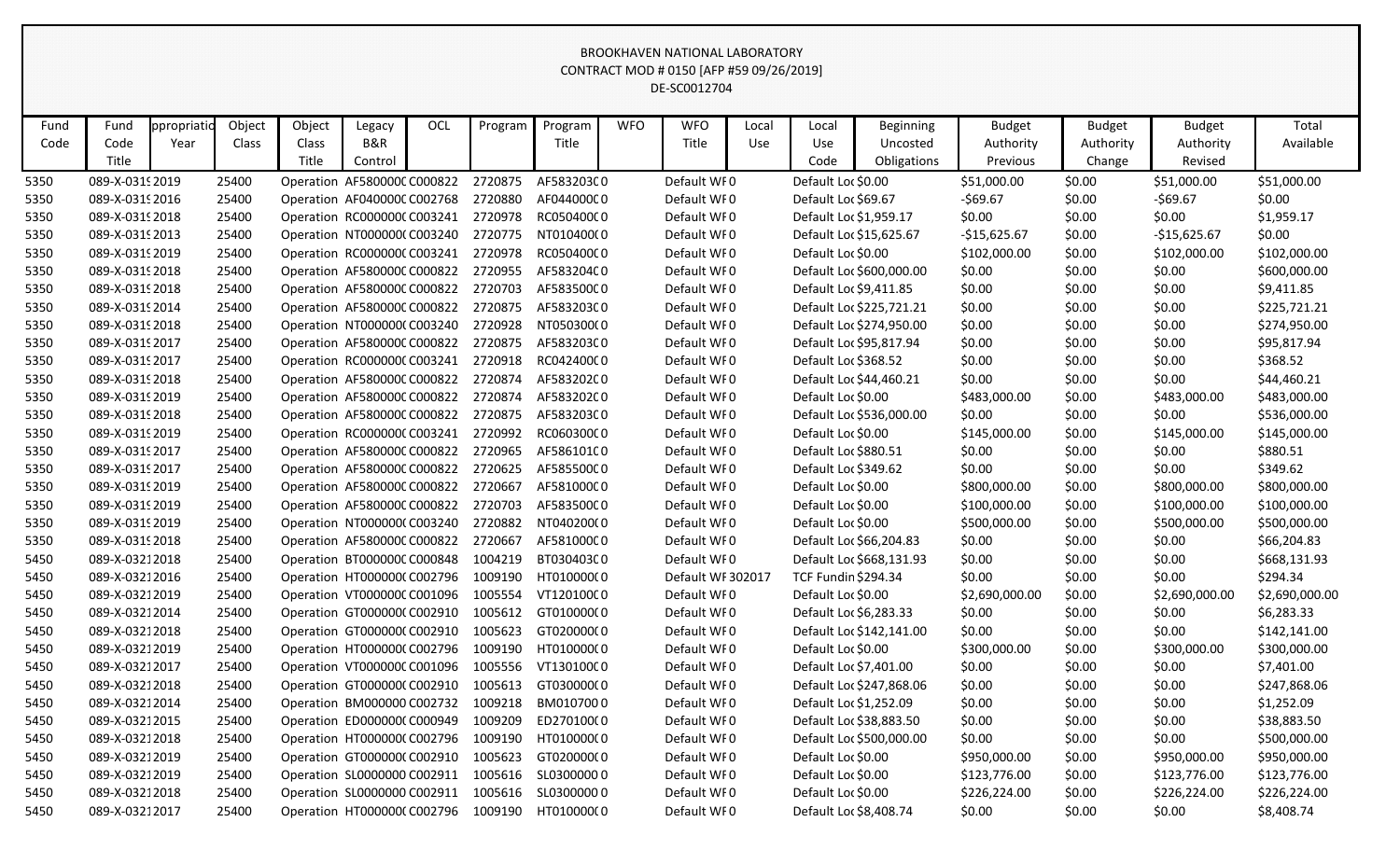| Fund | Fund           | ppropriatio | Object | Object             | Legacy                      | OCL     | Program | Program          | <b>WFO</b> | <b>WFO</b>        | Local | Local                | <b>Beginning</b>           | <b>Budget</b>   | <b>Budget</b> | <b>Budget</b> | Total          |
|------|----------------|-------------|--------|--------------------|-----------------------------|---------|---------|------------------|------------|-------------------|-------|----------------------|----------------------------|-----------------|---------------|---------------|----------------|
| Code | Code           | Year        | Class  | Class              | <b>B&amp;R</b>              |         |         | Title            |            | Title             | Use   | Use                  | Uncosted                   | Authority       | Authority     | Authority     | Available      |
|      | Title          |             |        | Title              | Control                     |         |         |                  |            |                   |       | Code                 | Obligations                | <b>Previous</b> | Change        | Revised       |                |
| 5450 | 089-X-03212016 |             | 25400  |                    | Operation VT000000C C001096 |         | 1005556 | VT13010000       |            | Default WF0       |       |                      | Default Loc \$5,774.29     | \$0.00          | \$0.00        | \$0.00        | \$5,774.29     |
| 5450 | 089-X-03212017 |             | 25400  |                    | Operation HT0000000 C002796 |         | 2223156 | HT11000000       |            | Default WF0       |       |                      | Default Loc \$2,577.39     | \$0.00          | \$0.00        | \$0.00        | \$2,577.39     |
| 5450 | 089-X-03212016 |             | 25400  |                    | Operation PG000000(C002840  |         | 1005604 | PG040000(0       |            | Default WF0       |       |                      | Default Loc \$40,972.14    | \$0.00          | \$0.00        | \$0.00        | \$40,972.14    |
| 5450 | 089-X-03212017 |             | 25400  |                    | Operation SL0000000 C002911 |         | 1005616 | SL03000000       |            | Default WF0       |       |                      | Default Loc \$1,144,050.20 | \$0.00          | \$0.00        | \$0.00        | \$1,144,050.20 |
| 5450 | 089-X-03212018 |             | 25400  |                    | Operation BT000000C C000848 |         | 1004210 | BT010100C0       |            | Default WF0       |       |                      | Default Loc \$31,868.07    | \$0.00          | \$0.00        | \$0.00        | \$31,868.07    |
| 5450 | 089-X-03212016 |             | 25400  |                    | Operation HT0000000 C002796 |         | 1009198 | HT08000000       |            | Default WF0       |       | Default Loc \$714.20 |                            | $-5714.20$      | \$0.00        | $-5714.20$    | \$0.00         |
| 5450 | 089-X-03212018 |             | 25400  |                    | Operation VT000000C C001096 |         | 1005554 | VT12010000       |            | Default WF0       |       |                      | Default Loc \$2,563,089.11 | \$0.00          | \$0.00        | \$0.00        | \$2,563,089.11 |
| 5450 | 089-X-03212016 |             | 25400  |                    | Operation ED0000000 C000949 |         | 1009209 | ED27010000       |            | Default WF0       |       |                      | Default Loc \$491,168.00   | \$0.00          | \$0.00        | \$0.00        | \$491,168.00   |
| 5450 | 089-X-03212018 |             | 25400  |                    | Operation SL0000000 C002911 |         | 1005622 | SL02000000       |            | Default WF0       |       |                      | Default Loc \$20,000.00    | \$0.00          | \$0.00        | \$0.00        | \$20,000.00    |
| 5489 | 089-16/17-2016 |             | 25400  |                    | Operation 4.56E+08 C003005  |         | 6600073 | 4561403584861011 |            | CHAGRGXC 302027   |       |                      | OTT 16-17 \$139,579.00     | \$0.00          | \$0.00        | \$0.00        | \$139,579.00   |
| 5498 | 089-X-03212017 |             | 25400  |                    | Operation 4.56E+08 C003005  |         | 6600146 | 4561600314860966 |            | CHAGR8730         |       |                      | Default Loc \$21,653.25    | \$0.00          | \$0.00        | \$0.00        | \$21,653.25    |
| 5499 | 089-X-03212016 |             | 25400  |                    | Operation 4.56E+08 C003005  |         | 6600072 | 4561403573012199 |            | CRAGR-S-OO        |       |                      | Default Loc \$25,808.25    | \$0.00          | \$0.00        | \$0.00        | \$25,808.25    |
| 5499 | 089-X-03212014 |             | 25400  | Operation 4.56E+08 |                             | C003005 | 6600072 | 4561403573012882 |            | <b>CRAGR 1930</b> |       | Default Loc \$638.50 |                            | \$0.00          | \$0.00        | \$0.00        | \$638.50       |
| 5499 | 089-X-03212014 |             | 25400  |                    | Operation 4.56E+08 C003005  |         | 6600072 | 4561403573011110 |            | CRAGRS-OI0        |       | Default Loc \$45.77  |                            | \$0.00          | \$0.00        | \$0.00        | \$45.77        |
| 5900 | 089X2250 2019  |             | 25400  |                    | Operation TG0000000 C003224 |         | 4219019 | TG010402(0       |            | Default WF0       |       | Default Loc \$0.00   |                            | \$56,506.00     | \$0.00        | \$56,506.00   | \$56,506.00    |
| 6600 | 089X0337 2014  |             | 25400  |                    | Operation CJ0100000 C002599 |         | 3166012 | CJ01000000       |            | Default WF 1250   |       | CHARPA-0(\$207.88    |                            | \$0.00          | \$0.00        | \$0.00        | \$207.88       |
| 6600 | 089X0337 2017  |             | 25400  |                    | Operation CJ0100000 C002599 |         | 3166012 | CJ01000000       |            | Default WF 1352   |       |                      | ARPA-E Lat \$180,000.00    | \$0.00          | \$0.00        | \$0.00        | \$180,000.00   |
| 6600 | 089X0337 2014  |             | 25400  |                    | Operation CJ0100000 C002599 |         | 3166012 | CJ01000000       |            | Default WF 1249   |       |                      | CHARPA-0(\$34,392.47       | \$0.00          | \$0.00        | \$0.00        | \$34,392.47    |
| 6600 | 089X0337 2014  |             | 25400  |                    | Operation CJ0100000 C002599 |         | 3166012 | CJ01000000       |            | Default WF0       |       |                      | Default Loc \$1,823.77     | \$0.00          | \$0.00        | \$0.00        | \$1,823.77     |
| 6600 | 089X0337 2016  |             | 25400  |                    | Operation CJ0100000 C002599 |         | 3166012 | CJ01000000       |            | Default WF 1314   |       |                      | ARPA-E Lat \$261,155.08    | \$0.00          | \$0.00        | \$0.00        | \$261,155.08   |
| 6632 | 089-19/20-2019 |             | 25400  |                    | Operation CJ0200000 C002600 |         | 3166013 | CJ02000000       |            | Default WF0       |       | Default Loc \$0.00   |                            | \$5,000.00      | \$0.00        | \$5,000.00    | \$5,000.00     |

| <b>Non-Appropriated Total</b>     | \$23,990,556.51 \$47,730,914.91 \$1,513,939.12 \$49,244,854.03 \$73,235,410.54 |  |                                   |
|-----------------------------------|--------------------------------------------------------------------------------|--|-----------------------------------|
| <b>Other Federal Agency Total</b> | \$47,998,755.98 \$28,955,853.54 \$468,490.15 \$29,424,343.69 \$77,423,099.67   |  |                                   |
| <b>DOE Appropriated Total</b>     |                                                                                |  | \$592,316,247.18 \$833,538,674.65 |

| <b>SF-30 Total</b> |  |  |  |
|--------------------|--|--|--|
|                    |  |  |  |
|                    |  |  |  |

| SF-30 Total | \$313,211,739.96 \$668,978,015.63 \$2,007,429.27 \$670,985,444.90 \$984,197,184.86 |
|-------------|------------------------------------------------------------------------------------|
|             |                                                                                    |

| <b>FPDS-NG Total [Action Obligation]</b>                | \$493,490.15   |
|---------------------------------------------------------|----------------|
| <b>FPDS-NG Total [Base And Exercised Options Value]</b> | \$2,007,429.27 |
| <b>FPDS-NG Total [Base And All Options Value]</b>       | \$2,007,429.27 |